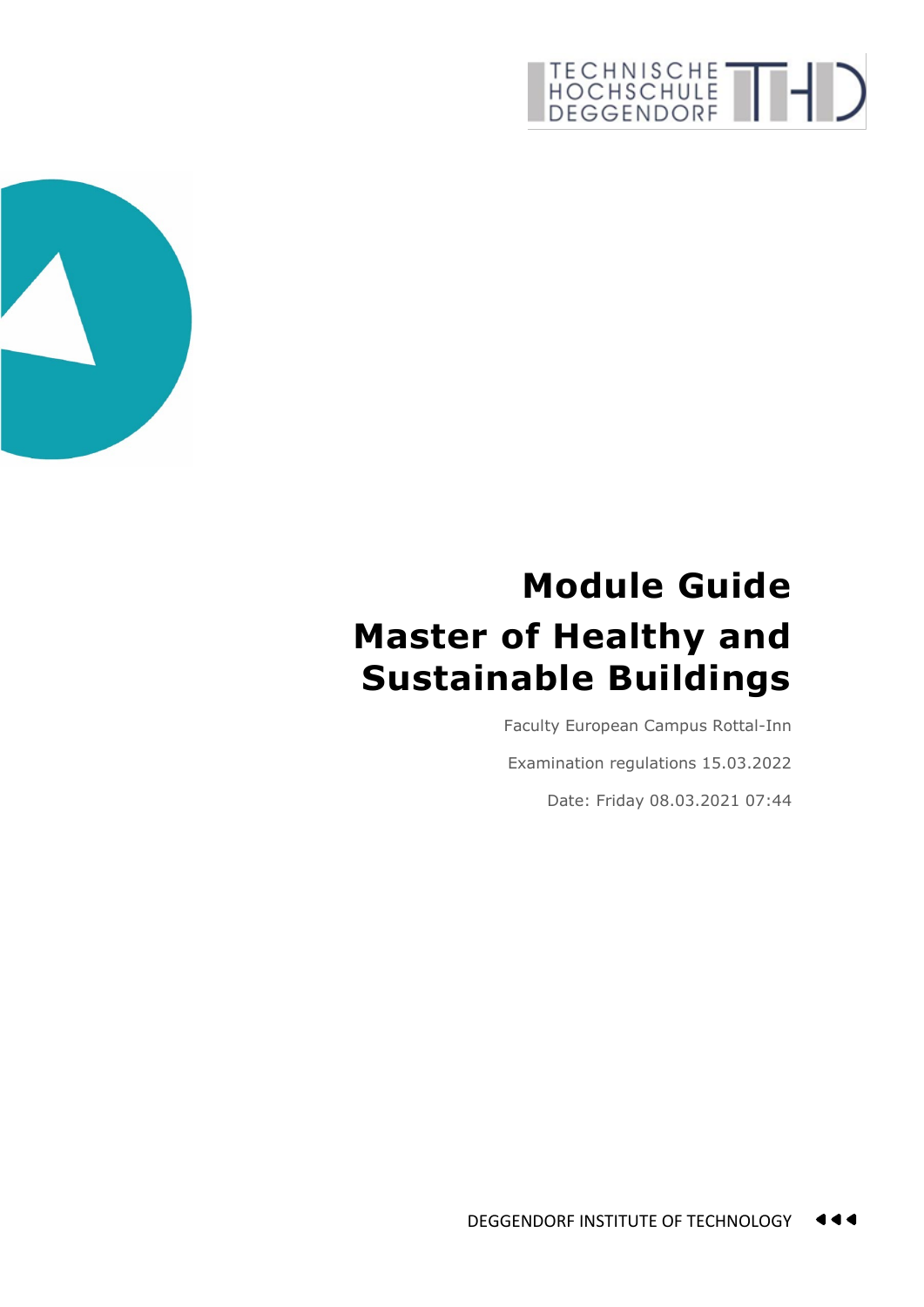| HSB-02 Sustainable Buildings & Neighbourhoods  6                  |  |
|-------------------------------------------------------------------|--|
|                                                                   |  |
| HSB-04 Quantitative and Qualitative Research Methods  17          |  |
|                                                                   |  |
|                                                                   |  |
| HSB-07 Standards & Green Building Certification Systems  28       |  |
|                                                                   |  |
|                                                                   |  |
|                                                                   |  |
| HSB-11 International Project Management and Implementation 39     |  |
|                                                                   |  |
|                                                                   |  |
|                                                                   |  |
| HSB-15 Evidence Based Design - Consolidation  58                  |  |
| HSB-16 Healthy & Sustainable Buildings & Neighborhoods - selected |  |
| HSB-17 Smart Infrastructure & Artificial Intelligence 65          |  |
|                                                                   |  |
|                                                                   |  |

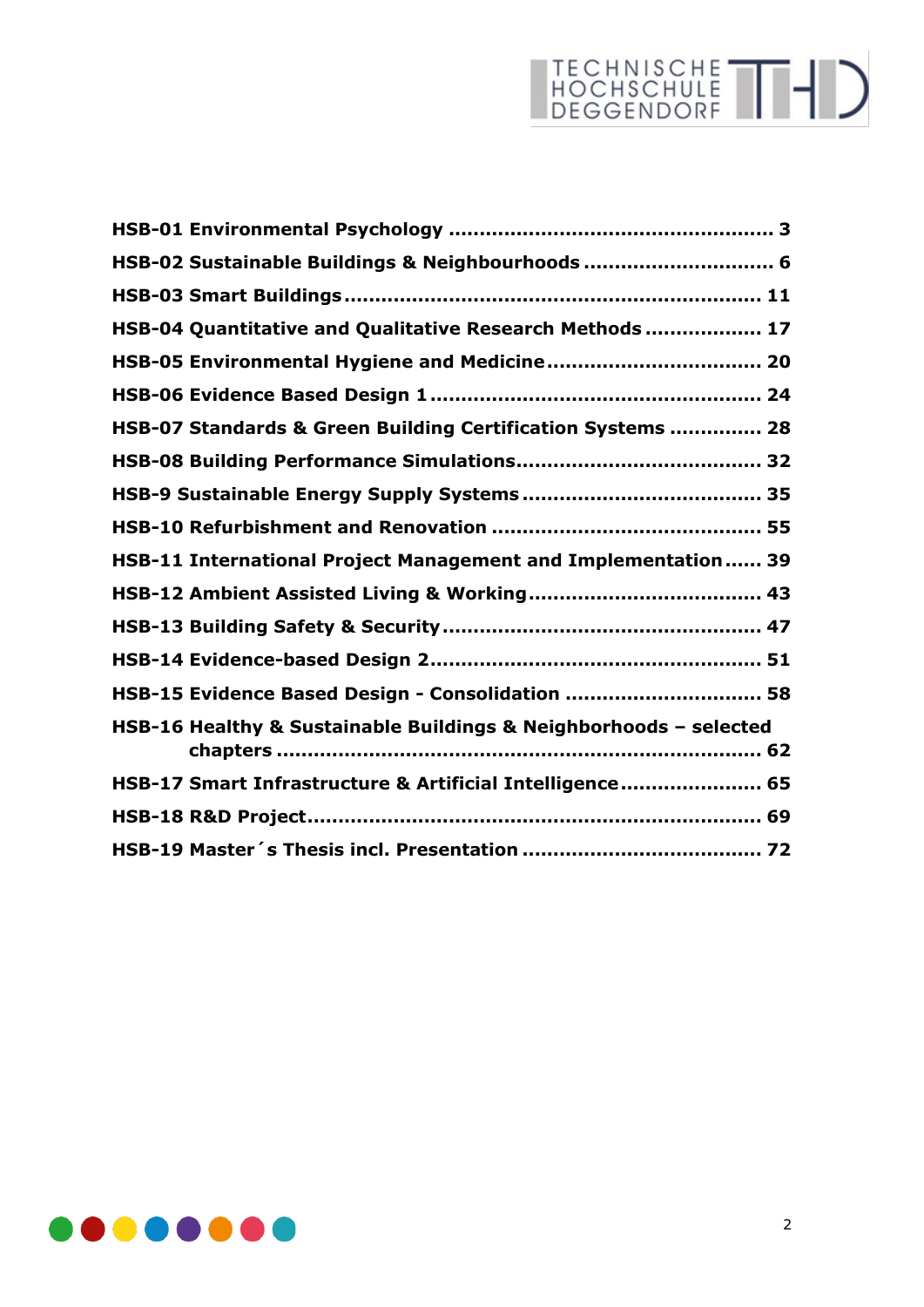<span id="page-2-0"></span>

|  | <b>HSB-01 ENVIRONMENTAL PSYCHOLOGY</b> |  |
|--|----------------------------------------|--|
|--|----------------------------------------|--|

| Module code                        | $HSB-01$                        |
|------------------------------------|---------------------------------|
| Module coordination                | Prof. Dr. Irmgard Tischner      |
| Course number and name             | HSB-01 Environmental Psychology |
| Lecturer                           | Eng. Karolina Machackova        |
| Semester                           | 1                               |
| Duration of the module             | 1 semester                      |
| Module frequency                   | annually                        |
| Course type                        | required course                 |
| Level                              | Postgraduate - MEng             |
| Semester periods per week<br>(SWS) | $\overline{4}$                  |
| <b>ECTS</b>                        | 5                               |
| Workload                           | Time of attendance: 60 hours    |
|                                    | self-study: 90 hours            |
|                                    | Total: 150 hours                |
| Type of Examination                | written ex. 90 min.             |
| Weight                             | 5/120                           |
| Language of Instruction            | English                         |

## **Module Objective**

The design of healthy and sustainably buildings not only requires knowledge of the materials and technology needed for building to be – in themselves – sustainable, but necessitates also some insight into the interactions between humans and their built environments. The module 'Environmental psychology' serves these objectives in various ways: by teaching psychology with a focus on human-environment interaction, as well as providing the foundations in sustainable development. As students will join us with mostly engineering degrees, they will also be introduced to the foundations of psychology to enable them to understand these humanenvironment interactions.

Environmental psychology itself consists of two strands: the impacts of human behaviour on the environment, and resulting efforts to encourage pro-environmental behaviour, and reversely, environmental influences on human behaviour. Both of these, as well as foundations in sustainable development, are important issues to consider in the design of healthy and sustainable built environments.

#### **Professional and methodological competence:**

Students are able to identify environmental influences on human wellbeing, and proenvironmental human behaviour. They will be able to understand, evaluate and apply (environmental) psychological theories and models, and the influences various environmental factors may have on human well-being.

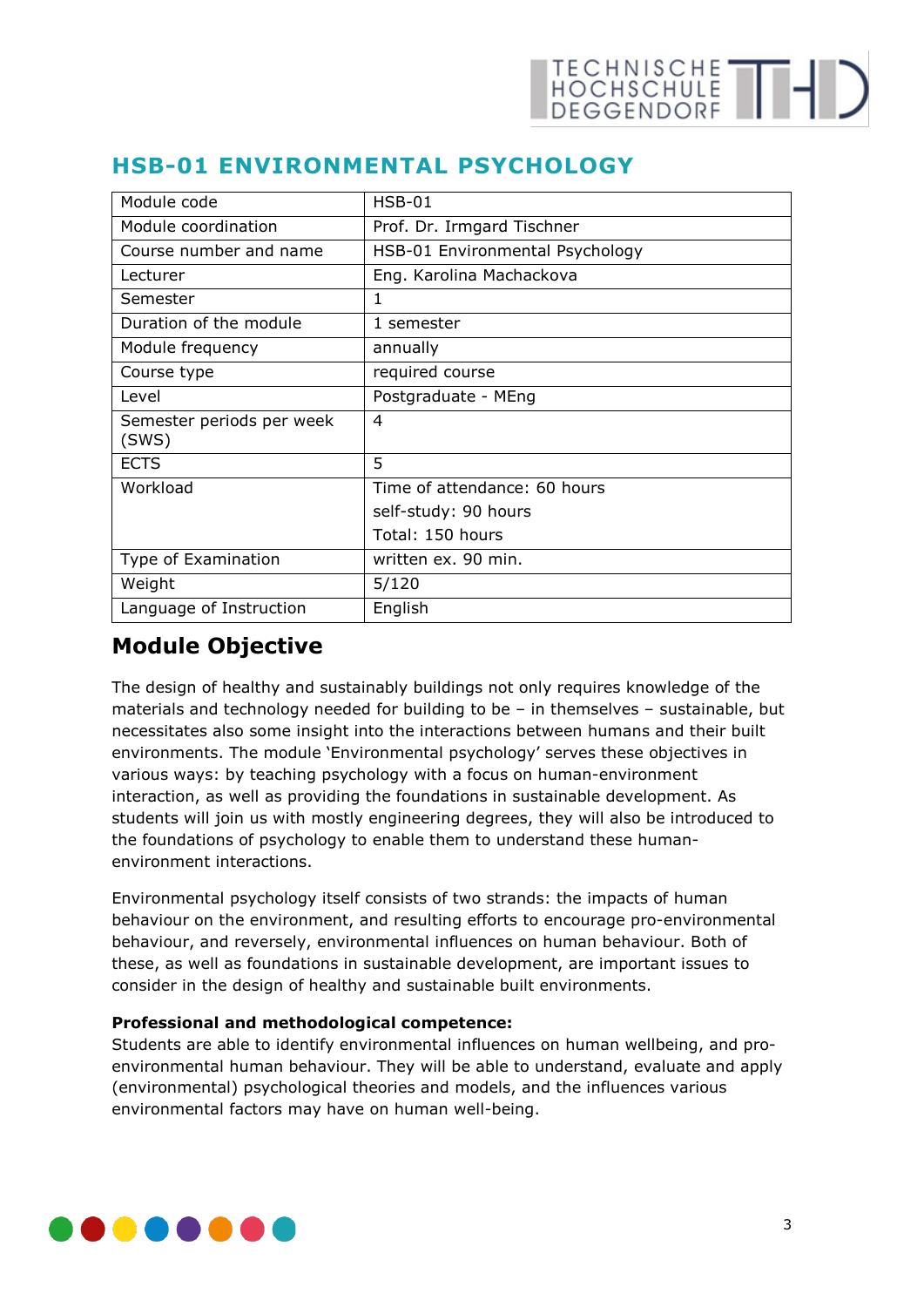

Students know standards (Global Reporting Initiative) of sustainability management, their structure and function. They are able to apply single material topics and to compare the results with the reporting of other companies.

#### **Personal competence:**

Students can understand psychological theories and models, evaluate their significance for, and apply them in, their field of work. They are able to see the built environment as a part of the bigger social and cultural system.

Students can understand the significance of different sustainable development topics. Furthermore, they are able to evaluate these topics.

#### **Social competence:**

Social competence of students is promoted by the appropriate use of cooperative methods such as group work and moderated discussion.

### **Applicability in this and other Programs**

HSB-19 Master's Thesis

## **Entrance Requirements**

None

## **Learning Content**

- o Introduction to psychology, scope of environmental psychology
- o Introduction to social and health psychology, with a focus on behaviour change theories and models
- o Environmental Psychology and its research methods
- o Environmental Stress and Health Benefits of Nature
- o Environment and Quality of Life: Urban Environments and working environments
- o Introduction to sustainable development
- o The reporting of sustainable development: GRI reporting (human rights; labour rights; environmental topics; etc.)

## **Teaching Methods**

Seminaristic teaching combining lectures, exercises, group work, (group) presentations, classroom discussions, as well as one field trip.

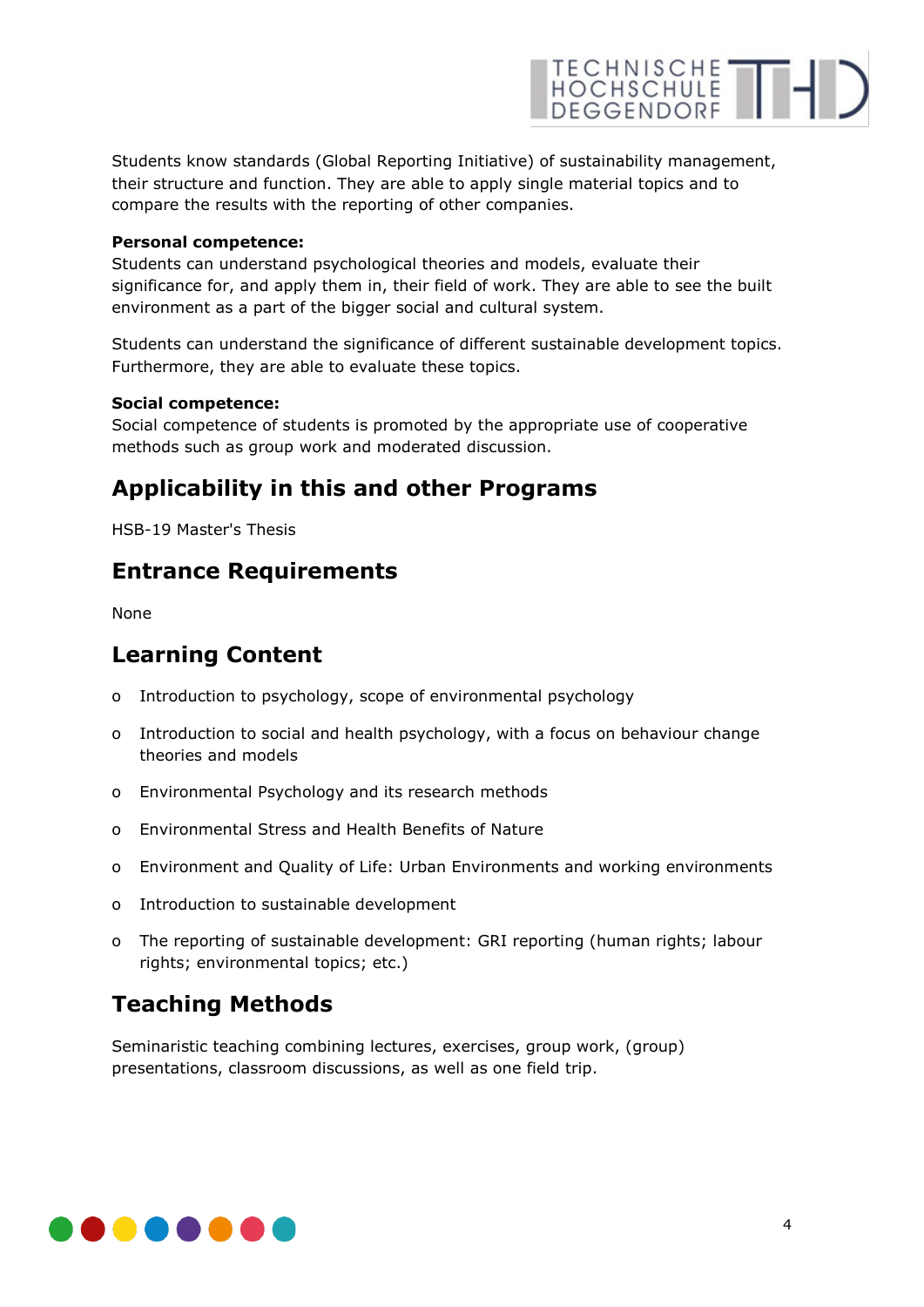

## **Recommended Literature**

- o Devlin, A.S. (2018) *Environmental Psychology and Human Well-Being*. London: Academic Press
- o Marks, D.F., Murray, M. & Vida Estacio, E. (2018) *Health psychology: theory, research & practice*. Los Angeles : Sage
- o Steg, L. & deGroot, J.I.M. (eds) (2019) *Environmental Psychology 2E*. Hoboken, NJ: Wiley/BPS

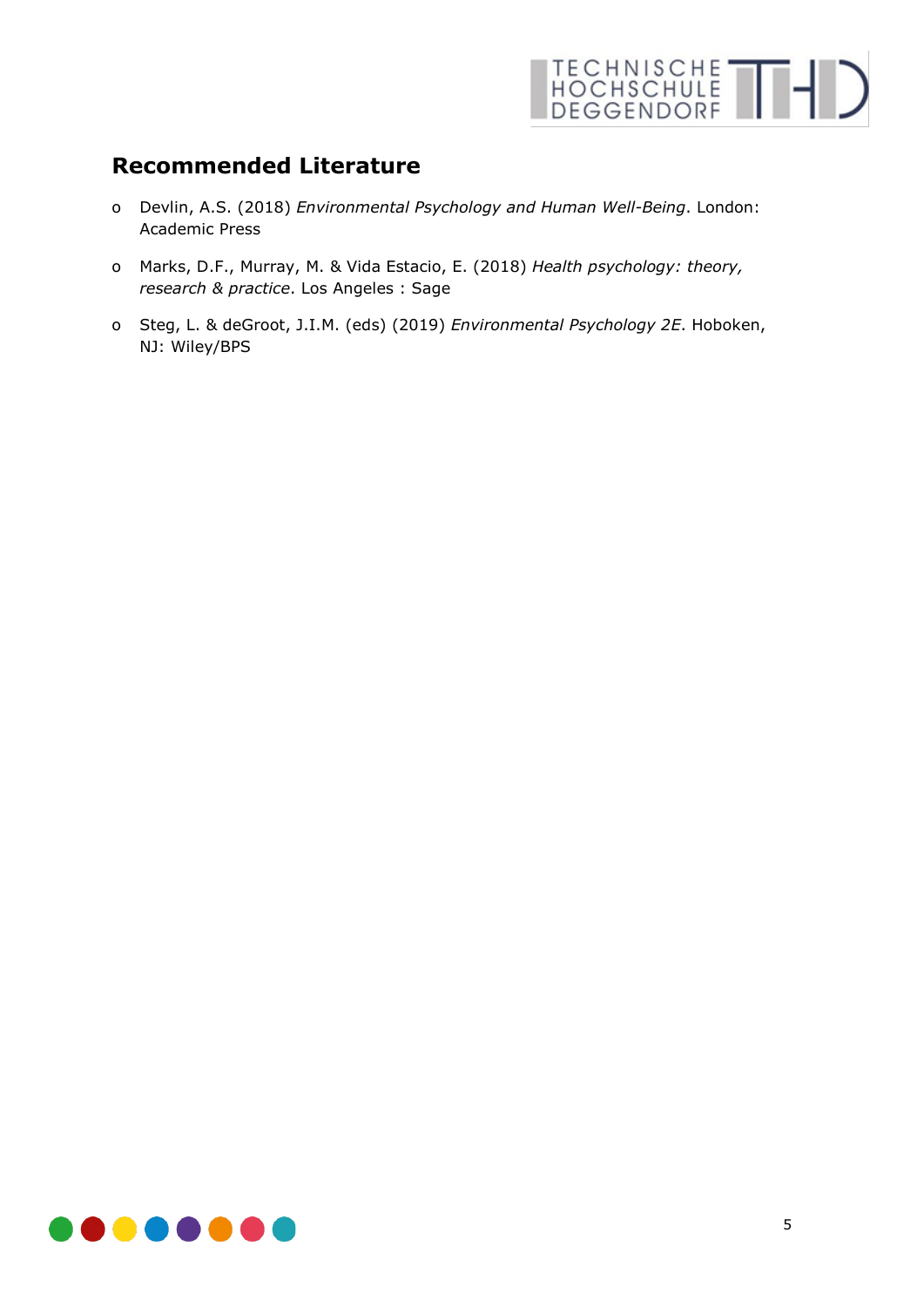

## <span id="page-5-0"></span>**HSB-02 SUSTAINABLE BUILDINGS & NEIGHBOURHOODS**

| Module code                        | $HSB-02$                                             |
|------------------------------------|------------------------------------------------------|
| Module coordination                | Prof. Dr. Michael Laar                               |
| Course number and name             | HSB-02 Sustainable Buildings & Neighbourhoods        |
| Lecturer                           | Prof. Dr. Michael Laar                               |
|                                    | Dr. Neveen Solimann                                  |
| Semester                           | 1                                                    |
| Duration of the module             | 1 semester                                           |
| Module frequency                   | annually                                             |
| Course type                        | required course                                      |
| Level                              | Postgraduate                                         |
| Semester periods per week<br>(SWS) | 8                                                    |
| <b>ECTS</b>                        | 10                                                   |
| Workload                           | Time of attendance: 120 hours                        |
|                                    | self-study: 180 hours                                |
|                                    | Total: 300 hours                                     |
| Type of Examination                | ModA (incl. 1 presentation $+$ written exam 90 min.) |
| Weight                             | 10/120                                               |
| Language of Instruction            | English                                              |

## **Module Objective**

#### **Module Objective**

Students learn about challenges and complexities of sustainability on international, national and regional level. They learn the historical development of sustainability, its current state, including the UN SDGs, and possible future scenarios and are able to transfer this knowledge to the specific situation of their country of origin. Furthermore, they understand the role of the construction sector in the quest for sustainability.

Based on a case study, the students understand the concept of sustainable buildings from start to end.

Based on the 25 principles of building biology, the students are able to evaluate examples of vernacular and modern architecture of their country of origin and learn from their peers from different regions of the world. The students understand the connection between sustainable buildings and sustainable neighbourhoods.

Furthermore, students are able to evaluate building materials and substances, used in construction and operation & maintenance of buildings, with a comprehensive set of criteria for sustainability.

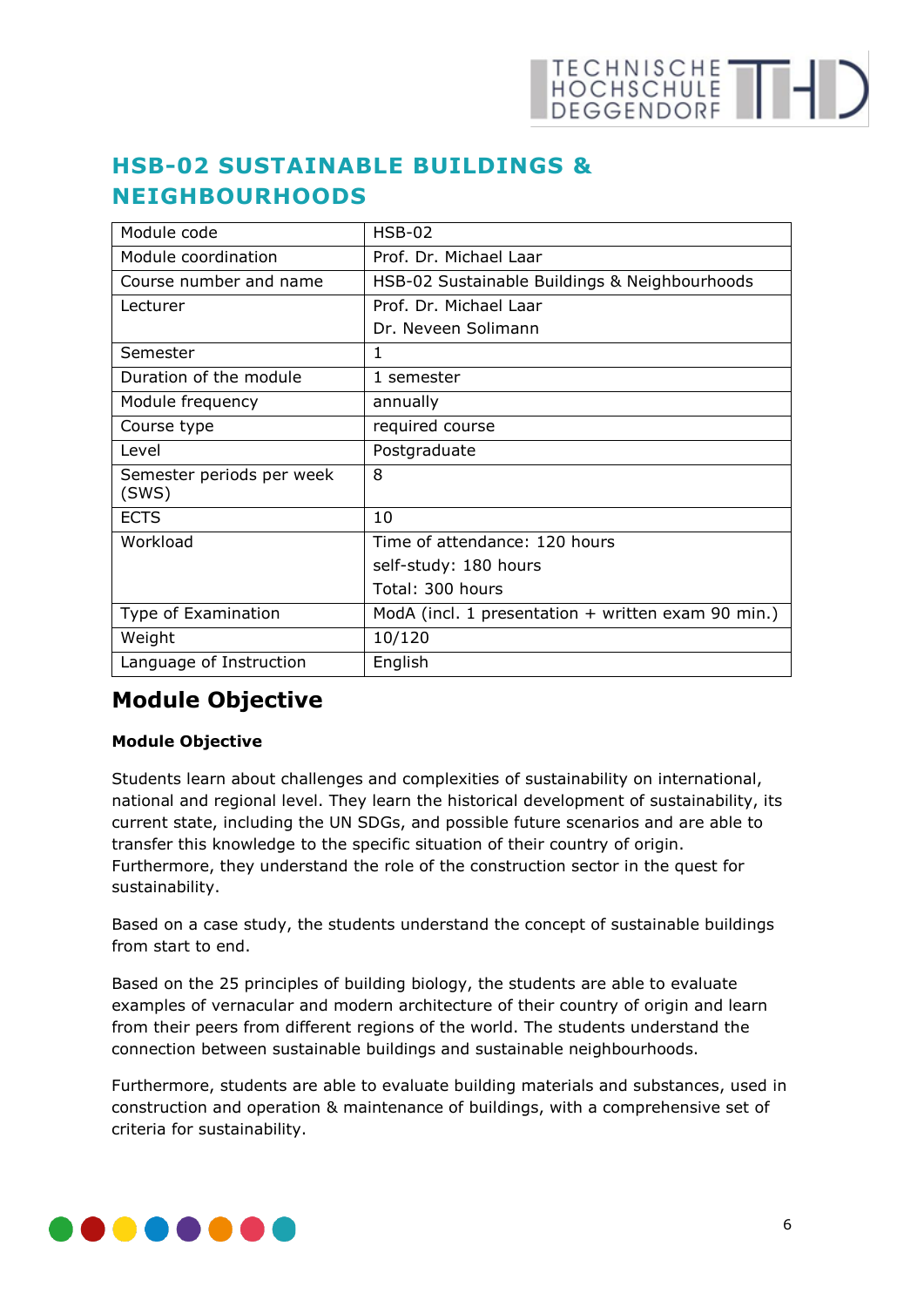

The students are capable to apply the newly acquired knowledge in the Module Assignment (ModA), which is being developed during the semester.

#### **Professional Competence**

#### *Knowledge*

After successfully finishing the module, students will get to:

- o Understand the quest for sustainability in its international, national and regional context, including the UN SDGs
- o Understand the complexity of sustainability, including its economic, social, cultural and ecological perspectives
- o Understand vernacular architecture and its concepts in the context of different climate zones
- o Know and understand the 25 principles of building biology and their context
- o Understand the context of building and neighbourhood with focus on sustainability
- o Understand aspects of sustainability in building materials and substances used in operation & maintenance for their sustainability
- o Know and understand Environmental Product Declarations EPDs
- o Understand the approach of a sustainable building project

#### *Skills*

Upon completion of the module the students will be able to:

- o Describe basic concepts of sustainability and its relevance on international, national and regional level and use technical terms adequately
- o Describe the ecological footprint and analyse its impact, considering different perspectives
- o Describe and exemplify the cradle-to-cradle approach
- o Analyse Environmental Product Declarations
- o Describe concepts of vernacular architecture in different climate zones
- o Transfer adequate concepts of vernacular architecture to contemporary architecture
- o Describe building biology principles
- o Use building biology principles on a conceptual level to analyse and evaluate vernacular and contemporary architecture in different climate zones

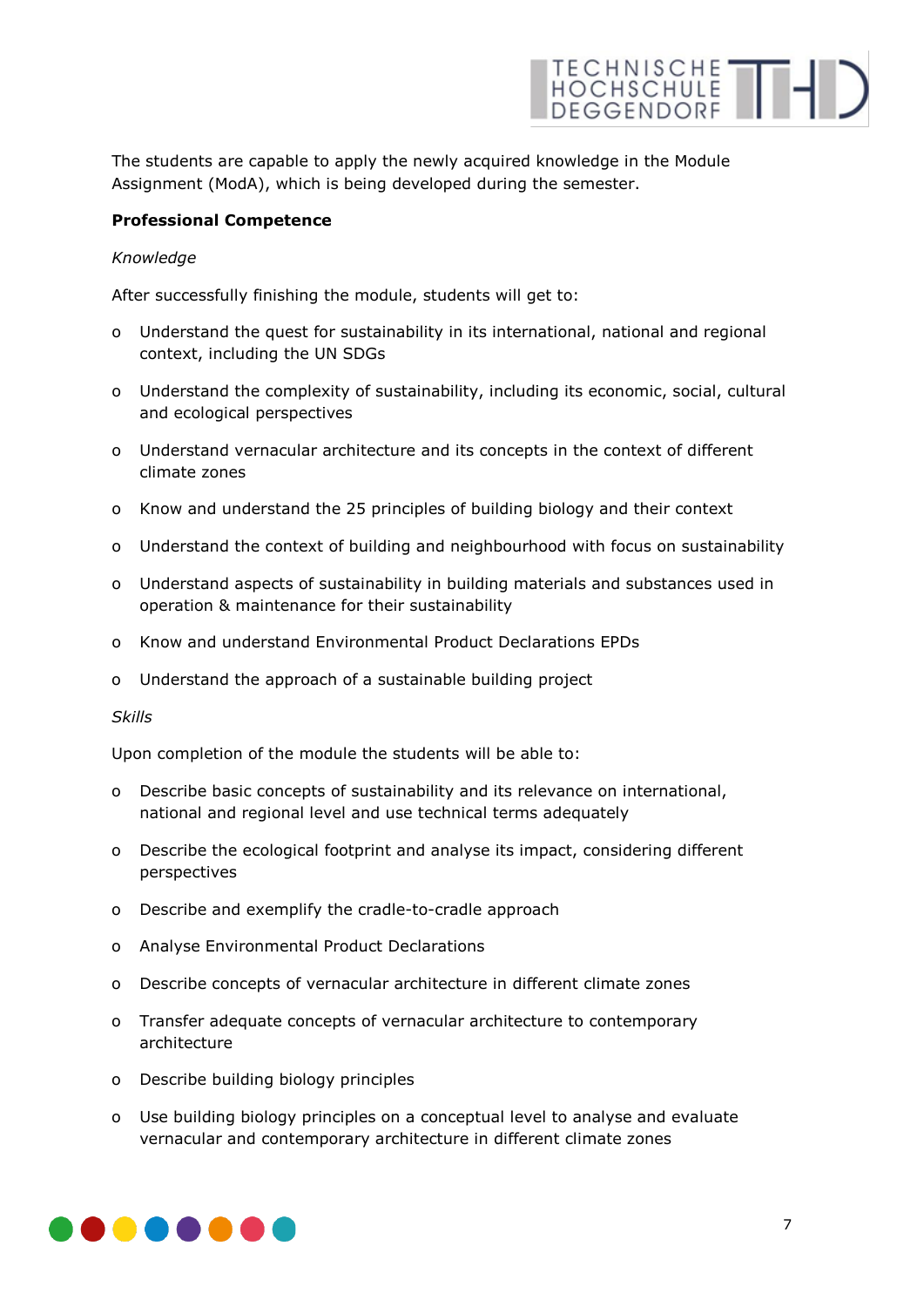

- o Evaluate building materials concerning sustainability
- o Evaluate substances used in operation & maintenance for their sustainability
- o Set up a concept the development of a sustainable building project (new building)
- o Set up a concept for the development of a sustainable retrofit building project

#### **Social competence**

Students are demonstrating working individually or in small groups to solve problems that aim at enhancing their team-working skills as well as their problem-solving capabilities. Further, Students also know how to work with different groups of stakeholders, understand their perspectives, learn to consider these perspectives in their line of argumentation and act accordingly.

#### **Methodological competence:**

The students improve the knowledge in the field of sustainable buildings based on real case studies. The students should be enabled to apply the acquired knowledge and to critically evaluate and inter-present subject-specific information on the basis of criteria of sustainability and specific building biology criteria. Students develop an analytical system-oriented way of thinking and are able to structure the approach for a sustainable building project.

## **Applicability in this and other Programs**

HSB-03 Smart Buildings

HSB-06 Evidence-based Design 1

HSB-07 Standards and Green Building Certification Systems

HSB-13 Evidence-based Design 2

HSB-14 Refurbishment, Renovation

HSB-18 R&D Project

HSB-19 Master's Thesis

## **Entrance Requirements**

None

## **Learning Content**

- o Basics of sustainability: historical development, current situation and future projection
- o Ecological footprint

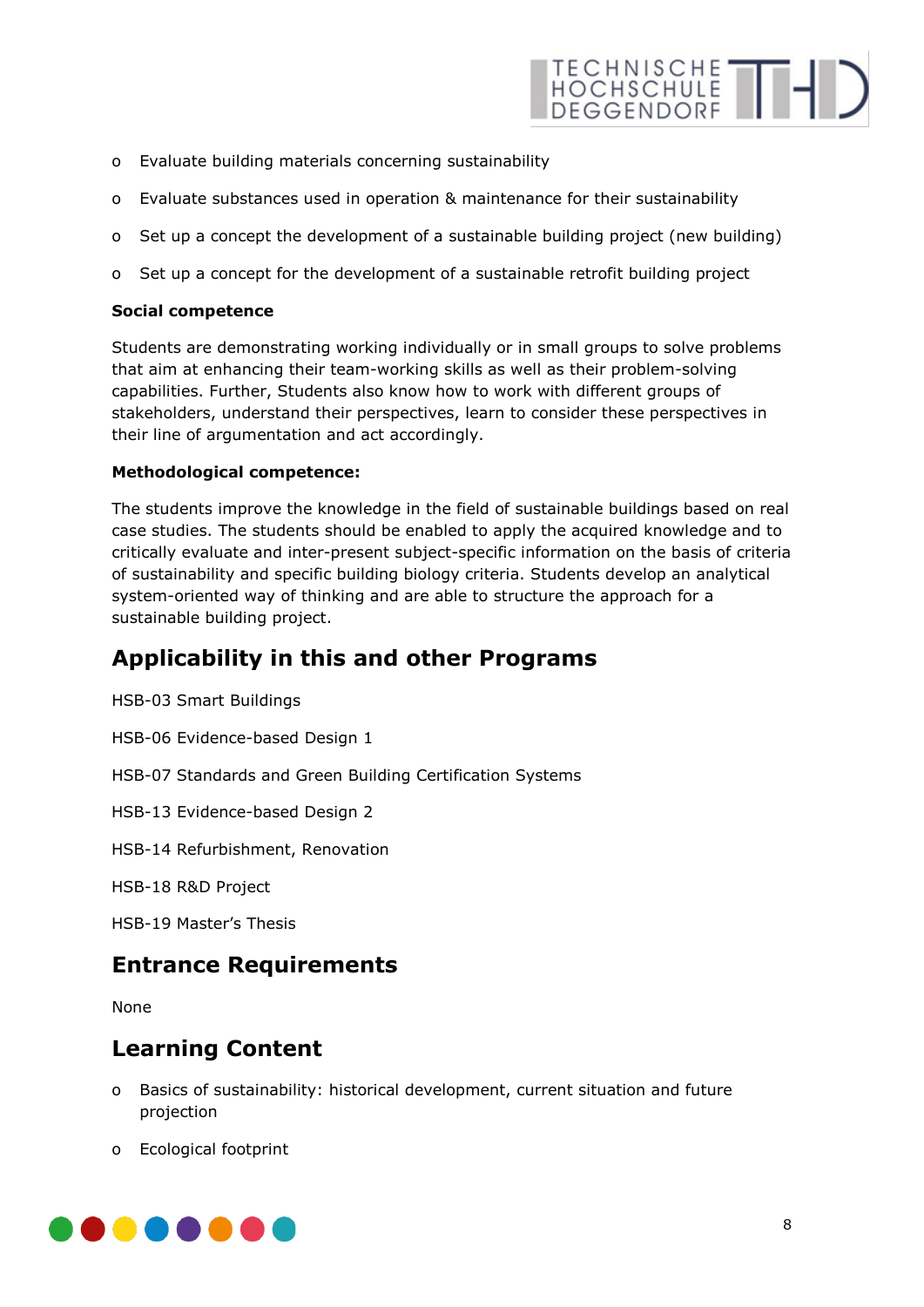

- o Analysis of vernacular architecture in different climate zones
- o Different stakeholder different perspectives: how to deal with it
- o Evaluation of sustainability of building materials and substances, with focus on sustainable materials
- o Environmental Product Declaration (EPD)
- o Circular economy: Cradle-to-cradle approach in the construction sector
- o 25 Principles of Building Biology
- o Building and neighbourhood synergies in sustainability
- o Sustainable and healthy buildings and neighbourhoods: a structured approach

## **Teaching Methods**

Seminaristic teaching / Exercises / tutorials / Module Assignment: Portfolio development + Presentations + coaching / Case studies / Moderated discussions / Lab-work & LivingLab

## **Remarks**

Excursions to landmark projects

## **Recommended Literature**

- o Baker-Laporte, P.; Elliot, E.; Banta, J. (2014) *Prescription for a Healthy House. A practical guide for architects, builders and homeowners*. Canada: New Catalyst Books
- o Weber, W., Yannas, S. (2014) Lessons from Vernacular Architecture: Achieving Climatic Buildings by Studying the Past. New York: Routledge
- o Sekara, V. (2015) *Exterior Green Wall Design*. Images Publishing Dist Ac
- o Neufert, E. (2019) *Architects? Data.* 5th Edition. Hoboken, NJ, USA: Wiley Blackwell
- o Vegesack, Alexander von; Mateo Kries. (eds.) (2003) *Grow your own home/Simon Velez and bamboo architecture*. Weil am Rhein: Vitra Design Museum
- o Herzog, T., Natterer, J., Schweitzer, R., Volz, M., Winter, W. (2004). *Timber Construction Manual*. Basel: Birkhäuser
- o Pohl, G., Nachtigall, W. (2015) *Biomimetics for Architecture & Design.* Cham: Springer Publishing International

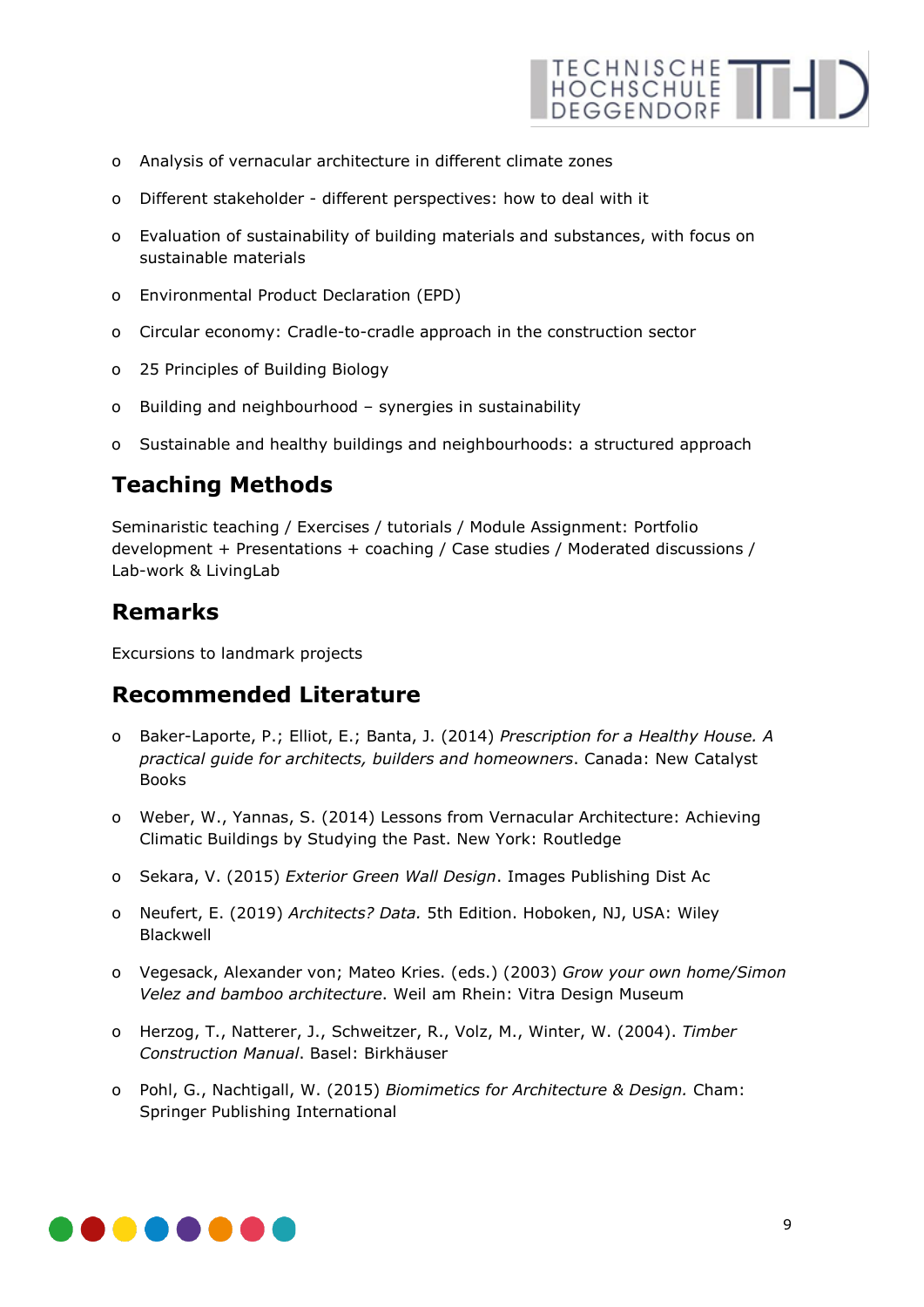

o Knippers, J.;Schmid, U., Speck, T. (2019) *Biomimetics for Architecture : Learning from Nature.* Berlin : Walter De Gruyter GmbH

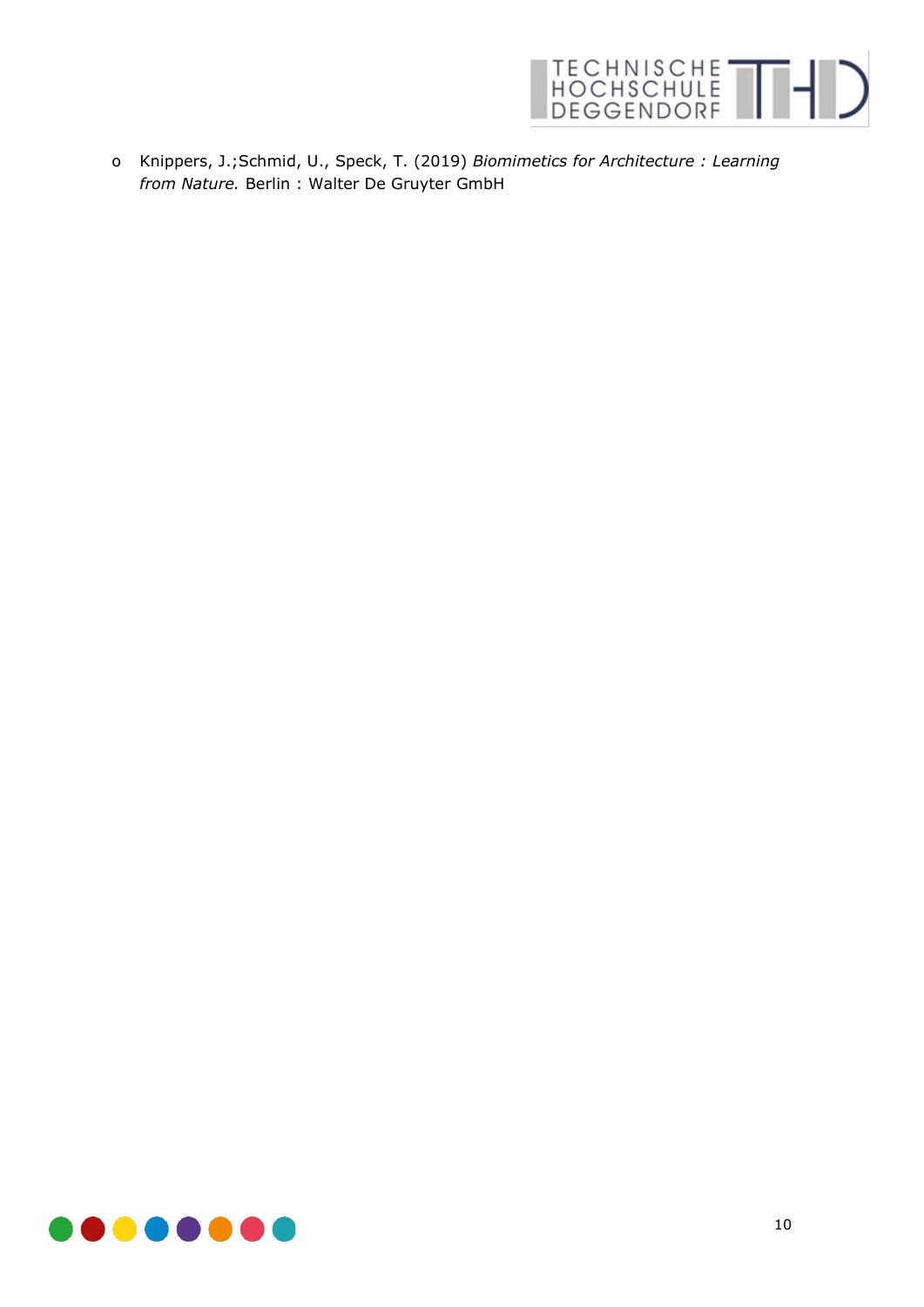## <span id="page-10-0"></span>**HSB-03 SMART BUILDINGS**

| Module code                        | $HSB-03$                                          |
|------------------------------------|---------------------------------------------------|
| Module coordination                | Prof. Dr. Michael Laar                            |
| Course number and name             | HSB-03 Smart Buildings                            |
| Lecturer                           | Prof. Dr. Michael Laar                            |
|                                    | Prof. Dr. Matthias Huber                          |
|                                    | Prof. xxx (ausgeschrieben)                        |
|                                    | Dipl.-Ing. Michael Bauer                          |
| Semester                           | 1                                                 |
| Duration of the module             | 1 semester                                        |
| Module frequency                   | annually                                          |
| Course type                        | required course                                   |
| Level                              | Postgraduate                                      |
| Semester periods per week<br>(SWS) | 8                                                 |
| <b>ECTS</b>                        | 10                                                |
| Workload                           | Time of attendance: 120 hours                     |
|                                    | self-study: 180 hours                             |
|                                    | Total: 300 hours                                  |
| Type of Examination                | ModA (incl. 1 presentation + written ex. 90 min.) |
| Weight                             | 10/120                                            |
| Language of Instruction            | English                                           |

## **Module Objective**

#### **Module Objective**

Students learn the basics of building physics and building climatology within an international perspective, including different climate zones and different building cultures and traditions. The approach includes macro- and micro-climate analysis, heat/cold, acoustics, artificial lighting/daylighting/shading, natural ventilation, moisture and noise protection (fire protection is part of HSB-13 Building Safety and Security).

Students learn the concepts of environmental analytical methods in building related areas, with focus on monitoring and analysis of physical, chemical and biological factors.

Students learn basic concepts of smart buildings for different building types.

The students are capable to apply the newly acquired knowledge in the Module Assignment (ModA), which is being developed during the semester.

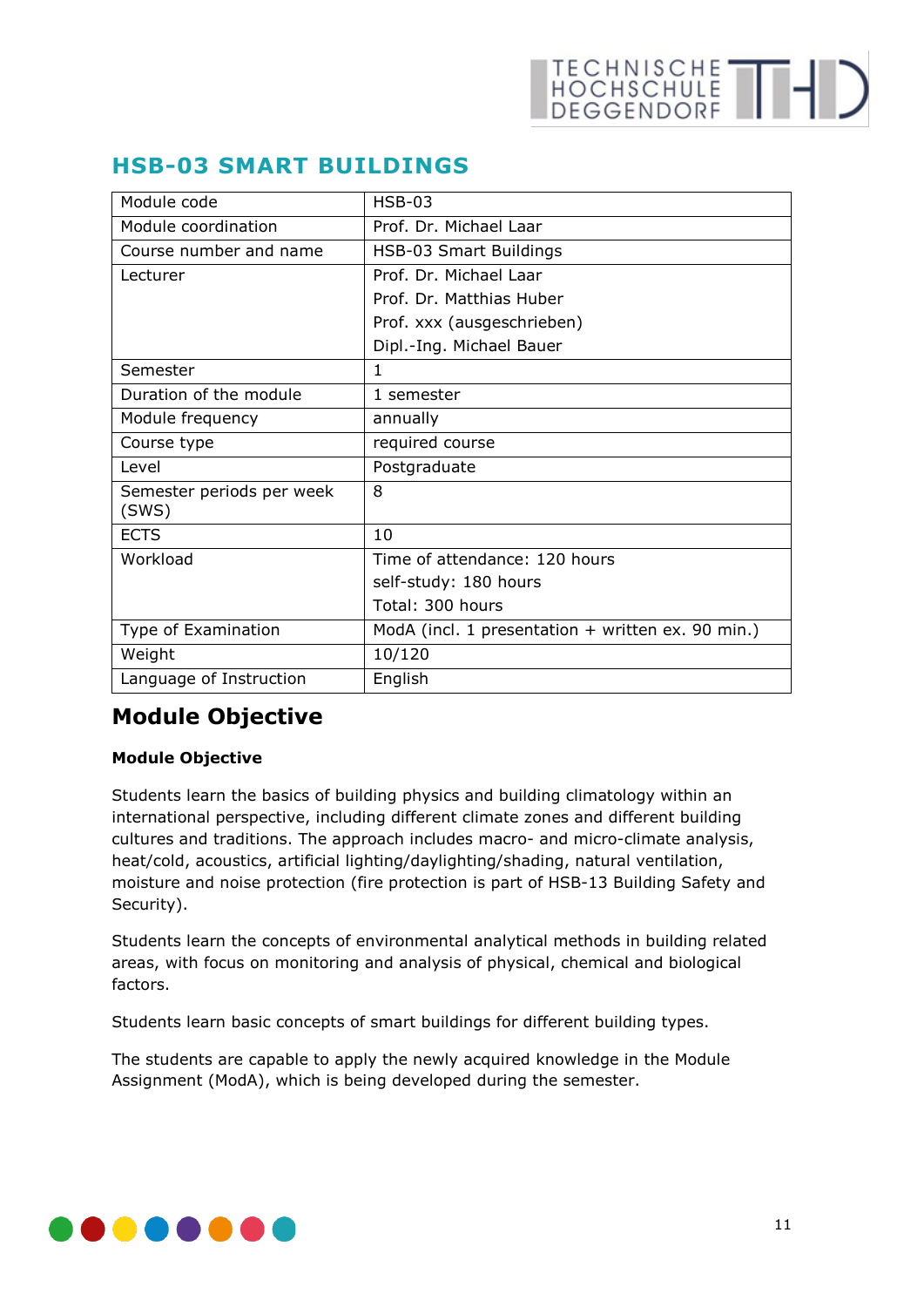#### **Professional Competence**

#### *Knowledge*

After successfully finishing the module, students will get to:

- o Understand the basic concepts of building physics and building climatology
- o Know different climate zones and its corresponding sustainable building concepts
- o Understand the basics of building energy balance and relevant criteria of different building materials and systems
- o Know and understand different aspects of Indoor Environmental Quality and its impact on health and comfort
- o Know significant threshold values concerning Indoor Environmental Quality
- o Students are able to explain and reproduce basic theories, principles, and methods related to:
- o Fundamentals of measuring physical quantities
- o Measuring methods, devices and instruments
- o Analysis and processing of measurement results
- o Buildings and indoor environments, and associated physical, chemical and biological factors and quantities
- o Continuous monitoring and sampling of environmental parameters
- o Analytical methods of physical and chemical analysis
- o Analytical methods of biological analysis
- o Main exposure limits to harmful factors in living areas and workplaces

*Skills* 

Upon completion of the module the students will be able to:

- o Analyse local climate and propose correct sustainable building concepts
- o Calculate simple building energy balances
- o Correctly name significant threshold values concerning Indoor Environmental Quality
- o Evaluate building envelope materials concerning effects on building energy balance and indoor comfort
- o Preselect building materials for Building Simulation Performance software

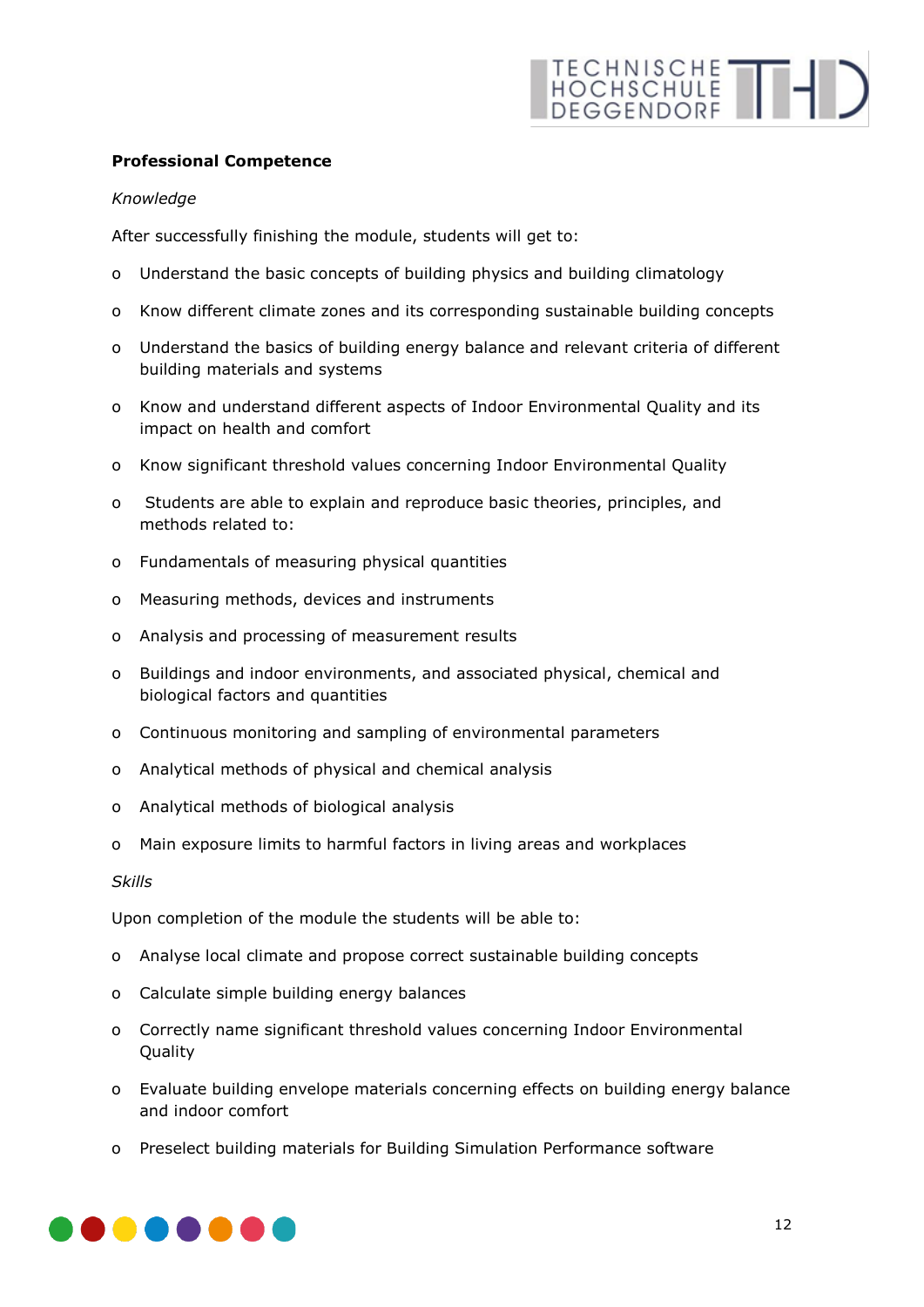

- o Develop a consistent concept for different smart building types
- o Measurement and analysis of various physical signals and quantities
- o Employing basic measurement instruments
- o Evaluating problems of metrology and to apply methods for describing and processing of measurements
- o Selecting and applying the appropriate measurement and analysis method
- o Evaluating the measurement results and of related errors and uncertainties
- o Employing software tools for measurement, data analysis and processing
- o Applying theoretical concepts to practical applications

#### **Social competence**

Students are demonstrating working individually or in small groups to solve problems that aims at enhancing their team-working skills as well as their problem-solving capabilities. Further, these groups are lined-up in a way to be mixed multi-cultural in order to foster and fine-tune students' intercultural interaction capabilities. Furthermore, students also know how to work with different groups of stakeholders, understand their perspectives, learn to consider these perspectives in their line of argumentation and act accordingly.

#### **Methodological competence:**

The students improve their knowledge in the field of building physics and building climatology and are able to deduce from climate analysis correct concepts for climate adapted building designs. With the newly acquired knowledge they are able to preselect materials and systems for the building envelope, taking into consideration the effects on the building energy balance and the indoor comfort. The students are able to apply their newly acquired knowledge in the course of the portfolio development (ModA - Module Assignment) during the semester.

The students are capable to develop a concept for physical, chemical and biological measurements in building related areas and carry out these measurements for tasks of low complexity.

The students are able to develop a consistent concept for different types of smart building.

## **Applicability in this and other Programs**

HSB-02 Sustainable Buildings & Neighbourhoods

HSB-06 Evidence-Based Design 1

HSB-07 Standards and GB Certification Systems

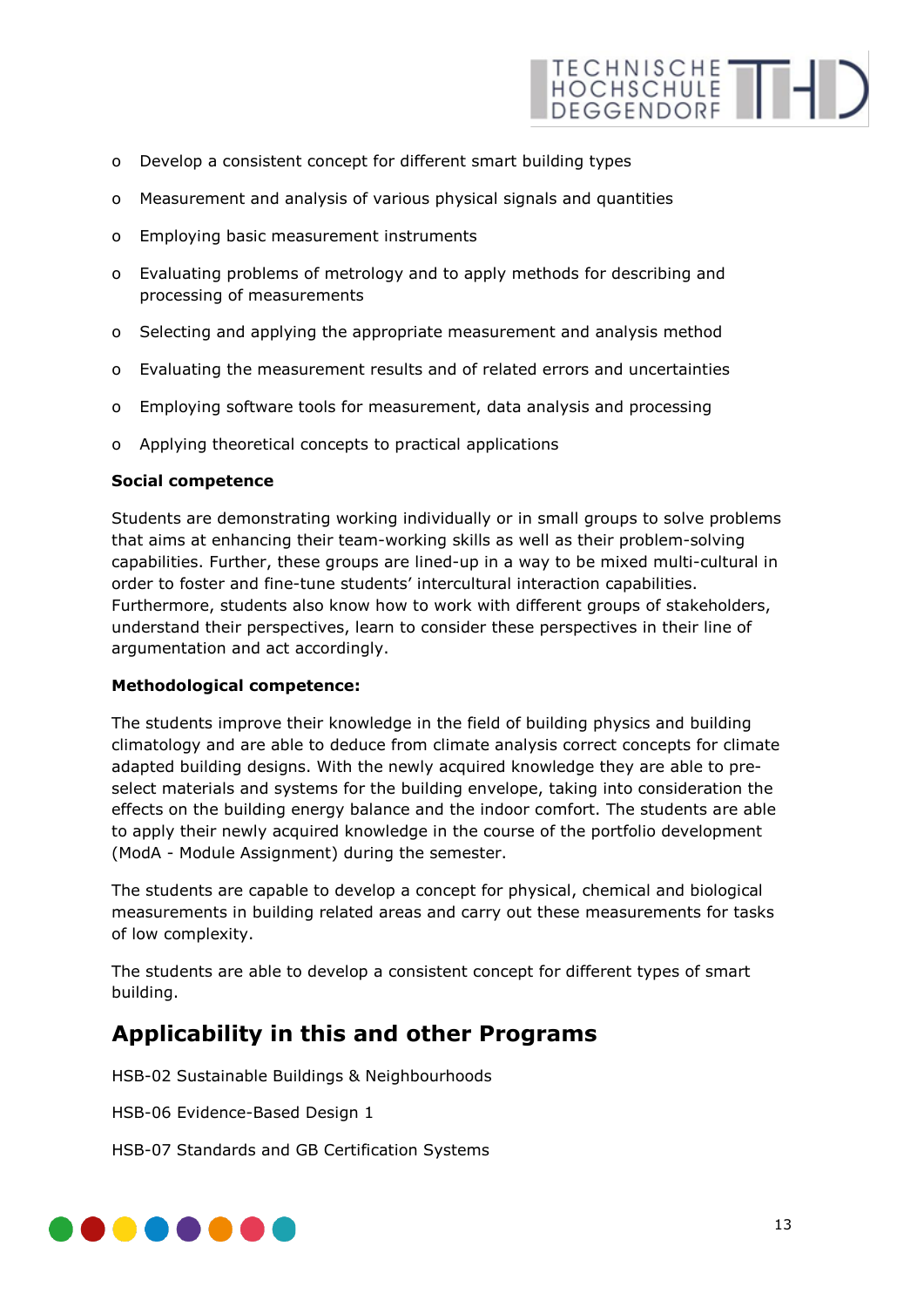HSB-13 Evidence-based Design 2

HSB-14 Refurbishment, Renovation

HSB-18 R&D Project

HSB-19 Master's Thesis

## **Entrance Requirements**

None

## **Learning Content**

#### **Building physics / Building Climatology**

- o Definition and scope of Building physics/building climatology
- o Introduction into the development of energy efficiency, building performance simulation programs and Green Building Certification systems nationally and internationally
- o Analysis of Marco- and micro-climate
- o Climate, comfort and strategies of planning sustainable buildings
- o Indoor Environmental Quality
- o Energy balance of buildings
- o Glazing
- o Sun chart & planning of shading devices
- o Artificial lighting / Daylighting
- o Natural ventilation

#### **Fundamentals of environmental analytical methods of measurement and analysis of indoor and building related factors**

- o Measurement parameters, unit systems, standards
- o Signals, characterization, conversion
- o Measuring methods and devices, basic instruments
- o Evaluation of measurement results, errors and uncertainties
- o Measurement of electrical quantities and non-electrical physical quantities
- o Measurement of indoor environmental factors and their harmful components

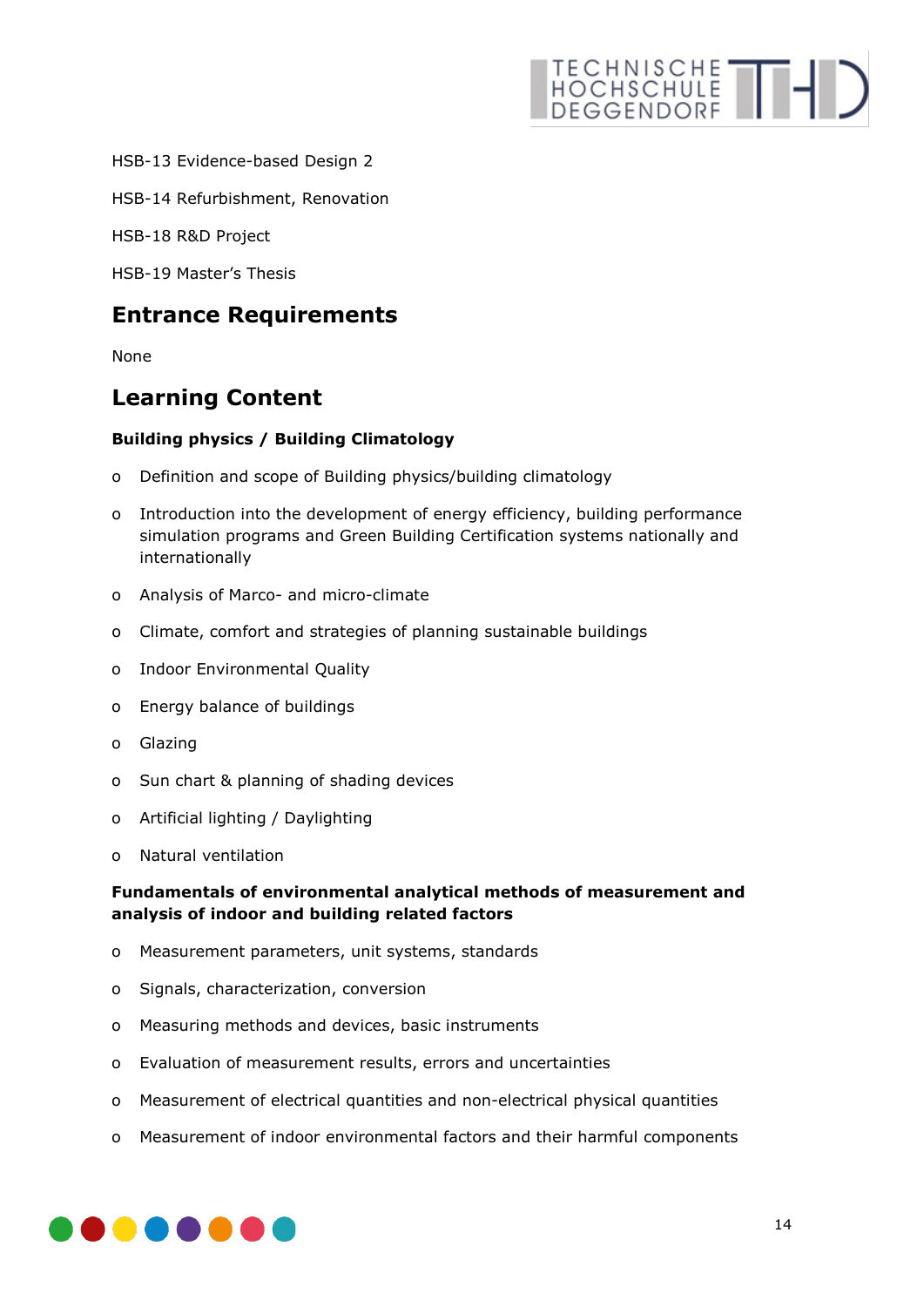- TECHNISCHE THE
- o Monitoring, Sampling and Analysis
- o Physical factors: fields, waves, radiation
- o Chemical factors: gases, volatile organic compounds and chemicals
- o Biological factors: bioaerosols, fungi, bacteria
- o Dust and Particulates
- o Continuous monitoring, sensors and detectors, sensitivity and selectivity
- o Sampling approaches and methods
- o Analytical methods: physical and chemical analysis, bioassays
- o Principles of gas and liquid chromatography
- o Spectroscopy methods: ultraviolet, visible, infrared and Raman spectroscopy
- o Analytical voltammetry and polarography
- o Fluorescence: UV and X-Ray spectrometry
- o Microscopy
- o Bioassays and Techniques for DNA Analysis
- o Standards and exposure limits

#### **Smart Buildings**

- o Historical development of Smart Buildings
- o Planning concepts of Smart Buildings

## **Teaching Methods**

Seminaristic teaching / Exercises / Module Assignment: Development of projects + presentation + Coaching / homework / Case studies / Lab-work & LivingLab

## **Remarks**

Excursion to landmark project

## **Recommended Literature**

- o Leimer, H.-P. (2016) Bauphysik/Building Physics. Munich: Hanser-Verlag
- o Hausladen, G. Liedl, P., de Saldanha, M. (2011) *Building to suit the climate ? a handbook*. Munich: Birkhäuser

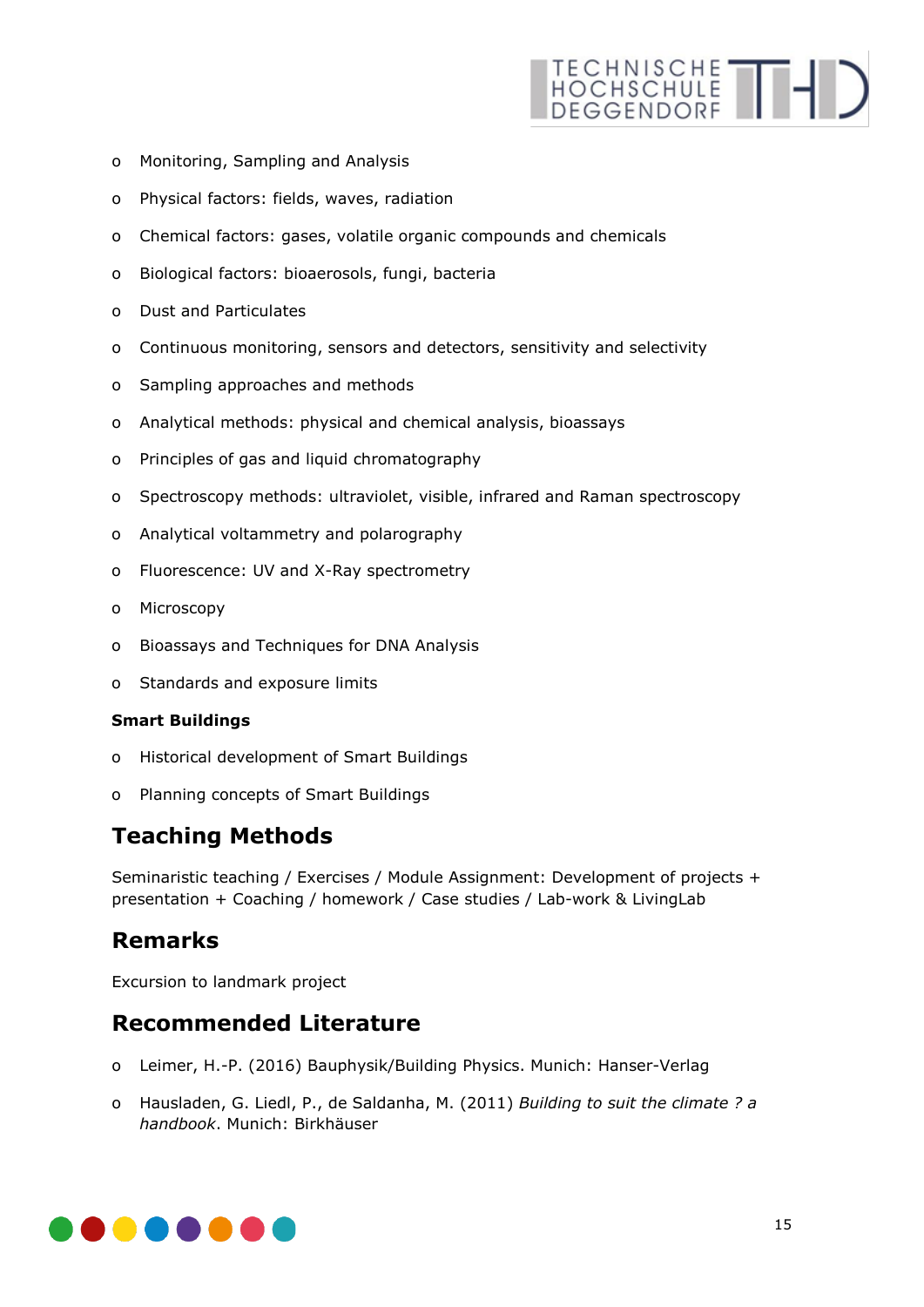

- o Sinopoli, J. (2009) *Smart Building Systems for architects, owners and builders*. USA: Butterworth-Heinemann
- o Ferrero, A., Petri, D., Carbone, P., Catelani, M. (2015) *Modern Measurements: Fundamentals and Applications*, Wiley
- o Bartiromo, R., De Vincenzi, M. (2016) *Electrical Measurements in the Laboratory Practice*. Springer
- o Bentley, J. (2004) *Principles of Measurement Systems*. Pearson Prentice Hall
- o Hess-Kosa, K. (2018) *Indoor Air Quality: The Latest Sampling and Analytical Methods.* CRC Press
- o Jeffrey S, Gaffney, N., Marley, A. (2019) *Chemistry of Environmental Systems: Fundamental Principles and Analytical Methods*. John Wiley & Sons
- o Pohl, G., Nachtigall, W. (2015) Mimimetics for Architecture and Design. Berlin: Springer
- o Lechner, N. (2015) *Heating, Cooling, Lighting - Sustainable Design Methods for Architects.* Hoboken, New Jersey/USA: John Wiley & Sons
- o Lechner, N. (2015) *Plumbing, Electricity, Acoustics - Sustainable Design Methods for Architects.* Hoboken, New Jersey/USA: John Wiley & Sons

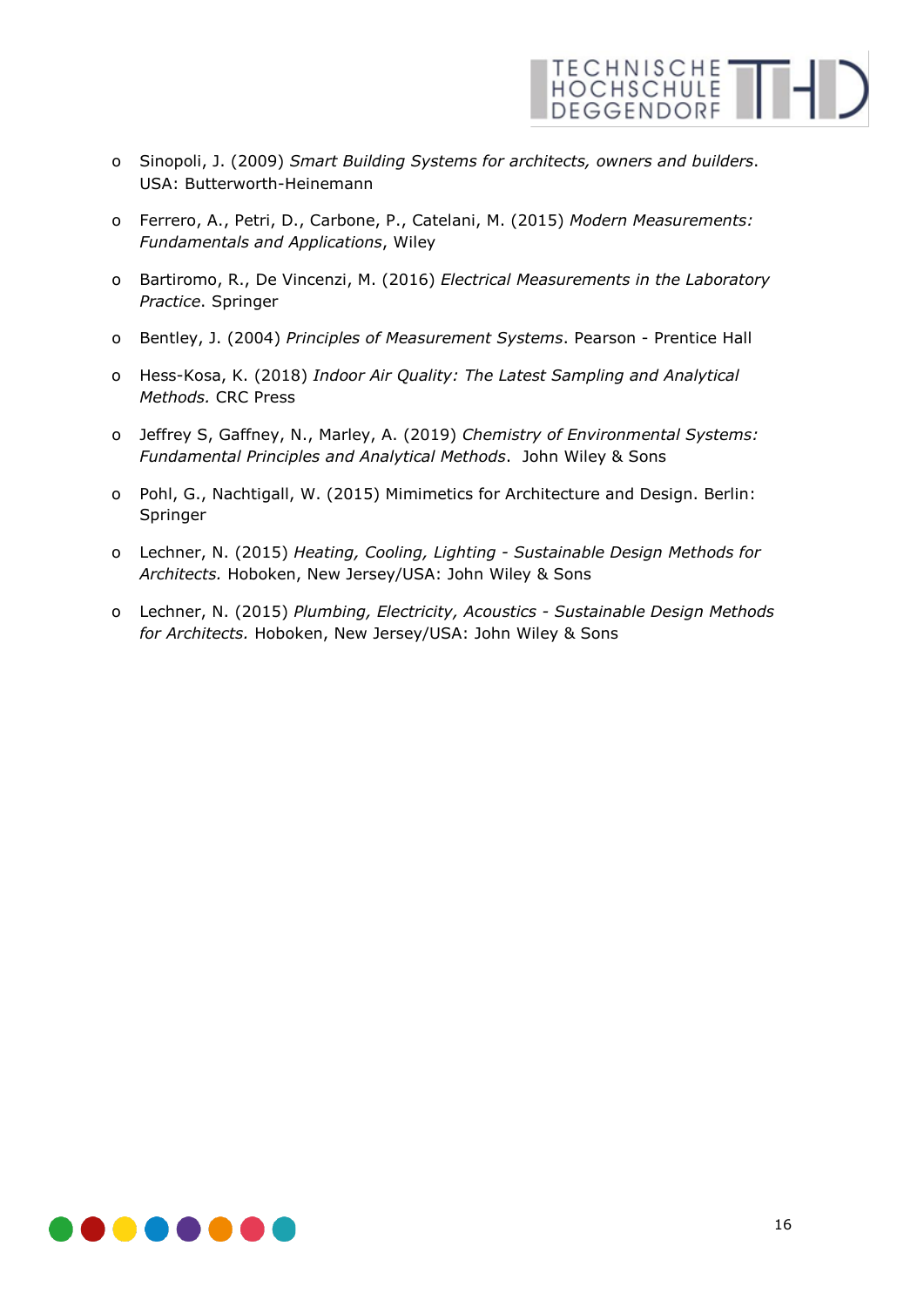

## <span id="page-16-0"></span>**HSB-04 QUANTITATIVE AND QUALITATIVE RESEARCH METHODS**

| Module code                        | $HSB-04$                                                |
|------------------------------------|---------------------------------------------------------|
| Module coordination                | Prof. Dr. Dieter Rummler                                |
| Course number and name             | HSB-04 Quantitative and Qualitative Research<br>Methods |
| Lecturers                          | Prof. Dr. Dieter Rummler                                |
| Semester                           | 1                                                       |
| Duration of the module             | 1 semester                                              |
| Module frequency                   | annually                                                |
| Course type                        | required course                                         |
| Level                              | postgraduate                                            |
| Semester periods per week<br>(SWS) | 4                                                       |
| <b>ECTS</b>                        | 5                                                       |
| Workload                           | Time of attendance: 60 hours                            |
|                                    | self-study: 90 hours                                    |
|                                    | Total: 150 hours                                        |
| Type of Examination                | Research project                                        |
| Weight                             | 5/120                                                   |
| Language of Instruction            | English                                                 |

## **Module Objective**

#### **Module Objective**

Acquiring a comprehensive understanding of fundamental mathematical and statistical concepts; being able to apply mathematical and statistical methods to complex problems. Acquiring a good understanding of qualitative methods and how and when to use them.

The following skills are acquired in this course:

#### **Professional competence**

In Quantitative Research:

Students are familiar with the scientific research process and have basic knowledge of the quantitative research approach (e.g. main study designs, sampling, data management). They conceive issues of descriptive statistics within the context of the quantitative research approach. They know and calculate descriptive parameters like measures of central tendency and dispersion. They have basic knowledge of the statistical software R and present statistical results according to scientific standards.

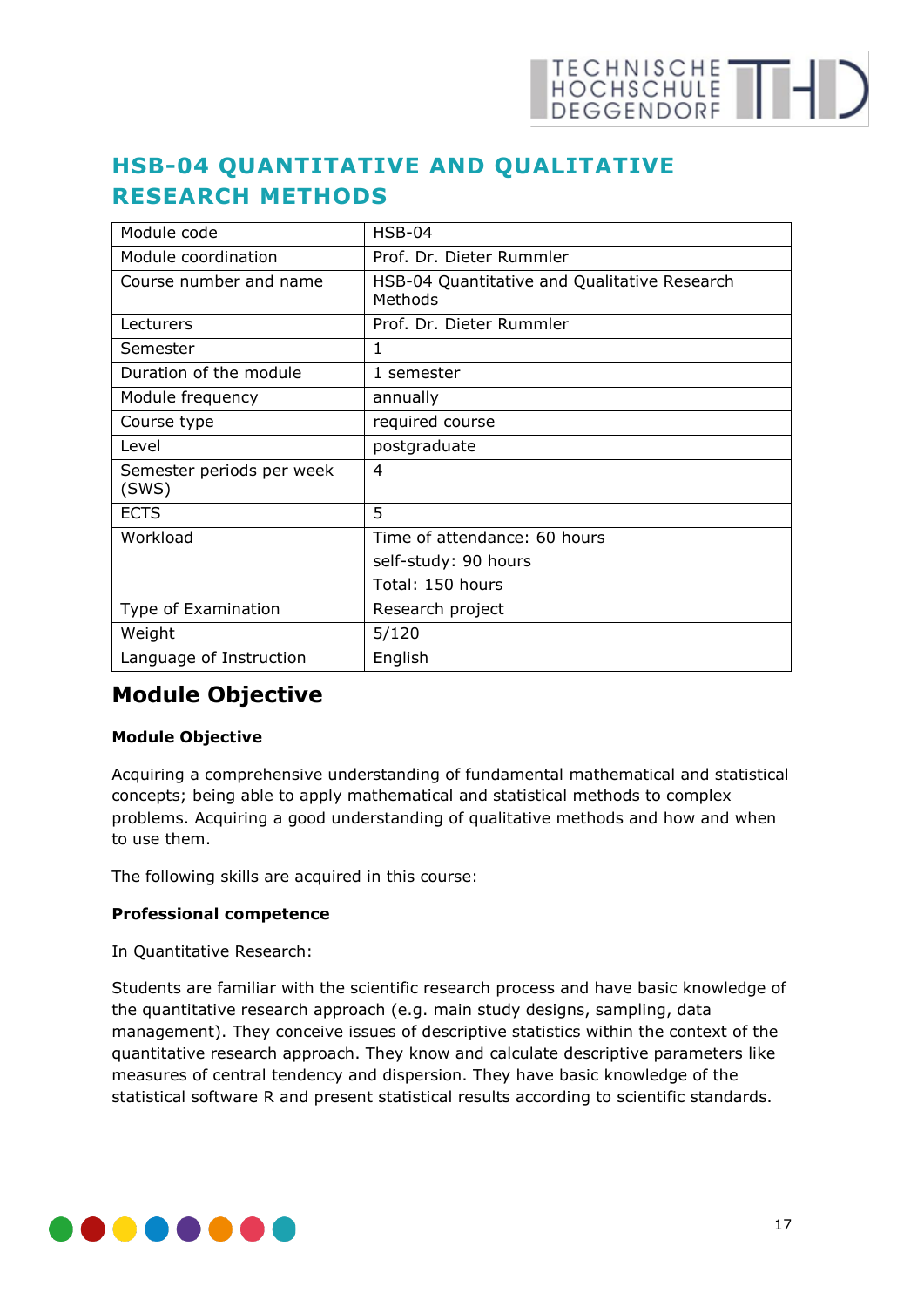In Qualitative Research:

In relation to qualitative methods students will gain knowledge of different qualitative research designs, as well as methods of qualitative data collection and analysis. Students will further understand ethical requirements in research with human participants.

#### **Social competence**

Students train their ability for abstract thinking by working with statistical concepts, as well as different epistemological and ontological perspectives in research. They increase their ability of self-organisation by going further into the topic and solving exercises in private study.

## **Applicability in this and other Programs**

HSB-18 R&D project

HSB-19 Master's Thesis

## **Entrance Requirements**

Basic computer literacy

## **Learning Content**

#### **In Quantitative Research:**

- o Quantitative research approach: research question, study design, data collection, data management
- o Summary statistics: mean, mode, median, range, interquartile range, standard deviation
- o Presentation of results: pie charts, bar plots, histograms, box plots, tables
- o R software: installation, getting help, basic objects, data import, scripts, commands for parameter calculation

#### **Qualitative Research:**

- o Introduction to qualitative research and its distinction from quantitative designs
- o Designing qualitative research, including issues of different perspectives; choosing the research topic and designing the research question; the limitations and advantages of qualitative designs
- o Methods of qualitative data collection: An overview of the different methods of data collection available, and their pros and cons

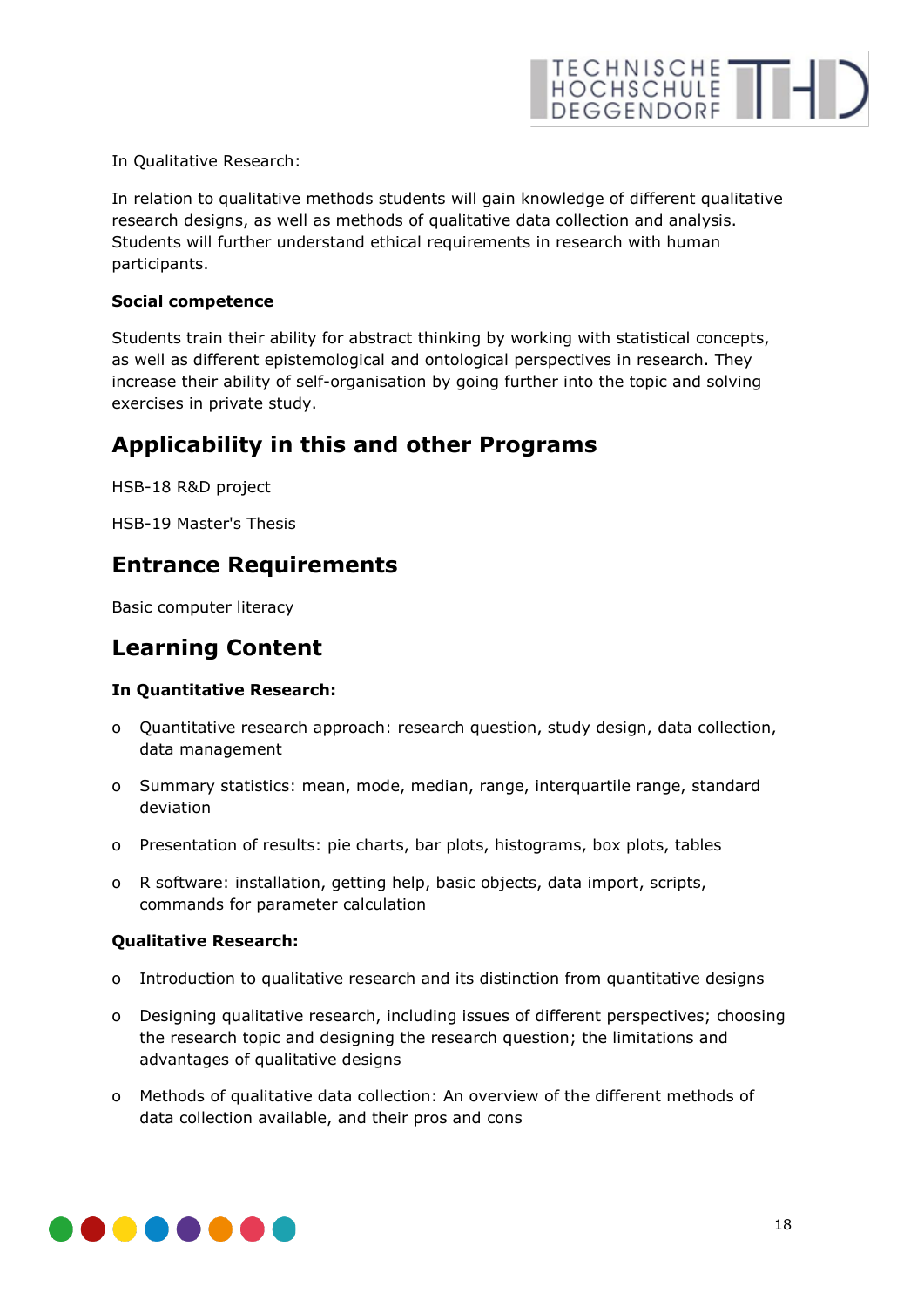

- o An overview of how the data can be analysed to achieve the set objectives
- o Ethical issues in research with human participants

## **Teaching Methods**

Lecture, exercises, group work

### **Recommended Literature**

#### **Statistics:**

- o Rumsey, D. (2017). *Statistics workbook for dummies*. Weinheim: Wiley.
- o Weiss, N.A. (2017). *Introductory Statistics*. Boston: Pearson.
- o Bland, M. (2015). *An introduction to medical statistics*. Oxford: Oxford University Press.
- o Kabacoff, R.I. (2015). *R in action*. Shelter Island: Manning.
- o Jacobsen, K.H. (2017). *Introduction to health research methods. A practical guide*. Burlington, MA: Jones & Bartlett

#### **Qualitative Methods:**

- o Braun, V. & Clarke, V. (2013) Successful Qualitative Research a practical guide for beginners. London: SAGE
- o Flick, U. (2014) An Introduction to Qualitative Research. London: SAGE
- o Willig, C. (2013) Introducing Qualitative Research in Psychology. Maidenhead: McGrawHill/Open University Press

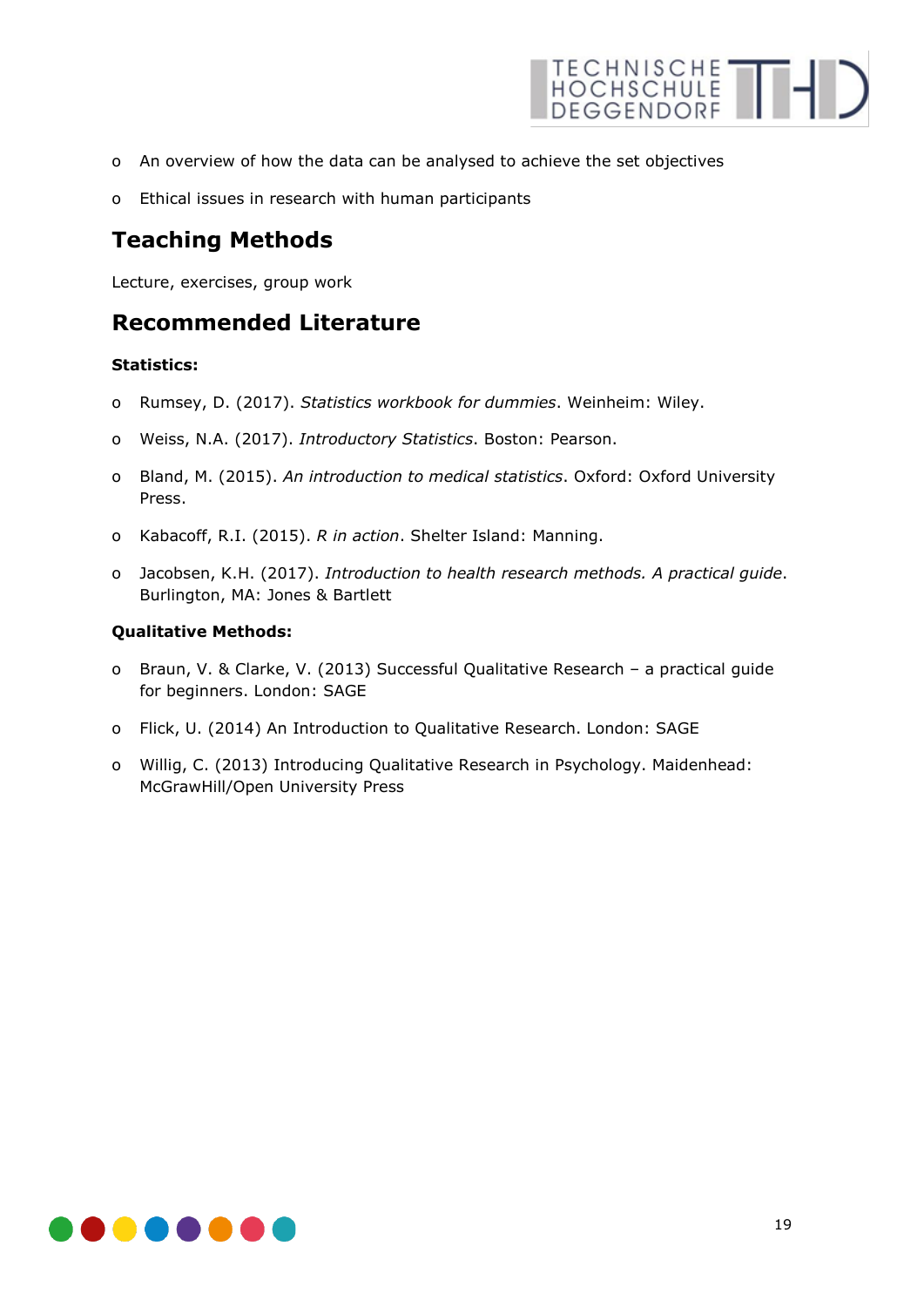## <span id="page-19-0"></span>**HSB-05 ENVIRONMENTAL HYGIENE AND MEDICINE**

| Module code                        | $HSB-05$                                  |
|------------------------------------|-------------------------------------------|
| Module coordination                | Prof. Dr. Michael Laar                    |
| Course number and name             | HSB-05 Environmental Hygiene and Medicine |
| Lecturer                           | Dr. Christian Scherer                     |
| Semester                           | $\mathcal{P}$                             |
| Duration of the module             | 1 semester                                |
| Module frequency                   | annually                                  |
| Course type                        | required course                           |
| Level                              | Postgraduate - MEng                       |
| Semester periods per week<br>(SWS) | 4                                         |
| <b>ECTS</b>                        | 5                                         |
| Workload                           | Time of attendance: 60 hours              |
|                                    | self-study: 90 hours                      |
|                                    | Total: 150 hours                          |
| Type of Examination                | written ex. 90 min.                       |
| Weight                             | 5/120                                     |
| Language of Instruction            | English                                   |

## **Module Objective**

#### **Module Objective**

Students learn about challenges and complexities of environmental hygiene and medicine in buildings. They learn the historical development of hygiene and environmental medicine. Furthermore, they learn about Principles of Human Toxicology and Ecotoxicology, toxicity, Chemistry of the Atmosphere, Building Related Disorders, Allergies and Asthma, Indoor Environment, Indoor air quality and potential pollutants, Sources of pollutants, Human Toxicity and Ecotoxicity of Construction Materials, intake of Selected Contaminants, Emissions from building products, Testing and Evaluation, Regulations, Building Certification systems, Workplace Safety vs. Indoor Environment Quality and labelling schemes.

The students are able to evaluate accordingly building materials and substances, used in construction and operation & maintenance of buildings. They are able to consider aspects of Environmental hygiene and Medicine in the development of the consulting and/or planning projects.

#### **Professional Competence**

#### *Knowledge*

After successfully finishing the module, students will get to:

o Know the different aspects of environmental hygiene and medicine

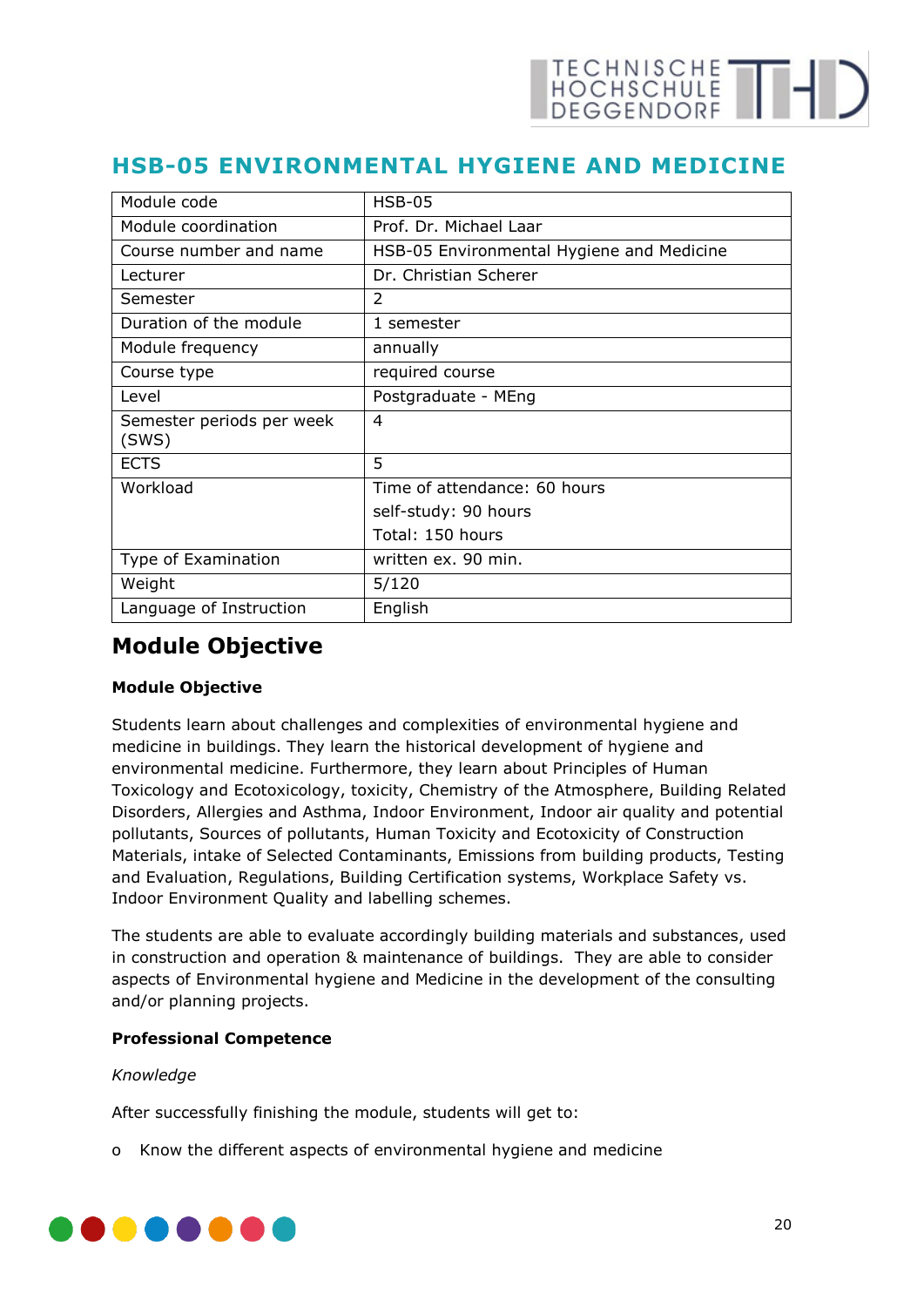- o Understand its possible impacts on the development of building projects
- o Know different approaches to guarantee minimum standards, including economic, financial and socio-cultural aspects

#### *Skills*

Upon completion of the module the students will be able to:

- o Analyse existing problems, and potential future challenges and threats concerning environmental hygiene and medicine in existing buildings
- o Analyse potential challenges and threats concerning environmental hygiene and medicine in building projects
- o Determine where experts in the field of environmental hygiene and medicine have to be integrated into the design team
- o Obtain pro-actively relevant norms and guidelines in different project countries
- o Develop adequate solutions in specific building projects
- o Communicate adequately with experts in the field of environmental hygiene and medicine
- o Address adequately related credits in green building certification systems and healthy building certification systems

#### **Social competence**

Students are demonstrating working individually or in small groups to solve problems that aims at enhancing their team-working skills as well as their problem-solving capabilities. Further, these groups are lined-up in a way to be mixed multi-cultural in order to foster and fine-tune students' intercultural interaction capabilities.

#### **Methodological competence:**

The students improve the knowledge in the field of Environmental hygiene and medicine. The students should be enabled to apply the acquired knowledge and to critically evaluate and inter-present subject-specific information on the basis of criteria of environmental hygiene and medicine. Students develop an analytical systemoriented way of thinking and are able to structure the approach for healthy building projects.

## **Applicability in this and other Programs**

HSB-06 Evidence-based Design 1

HSB-07 Standards and Green Building Certification Systems

HSB-13 Evidence-based Design 2

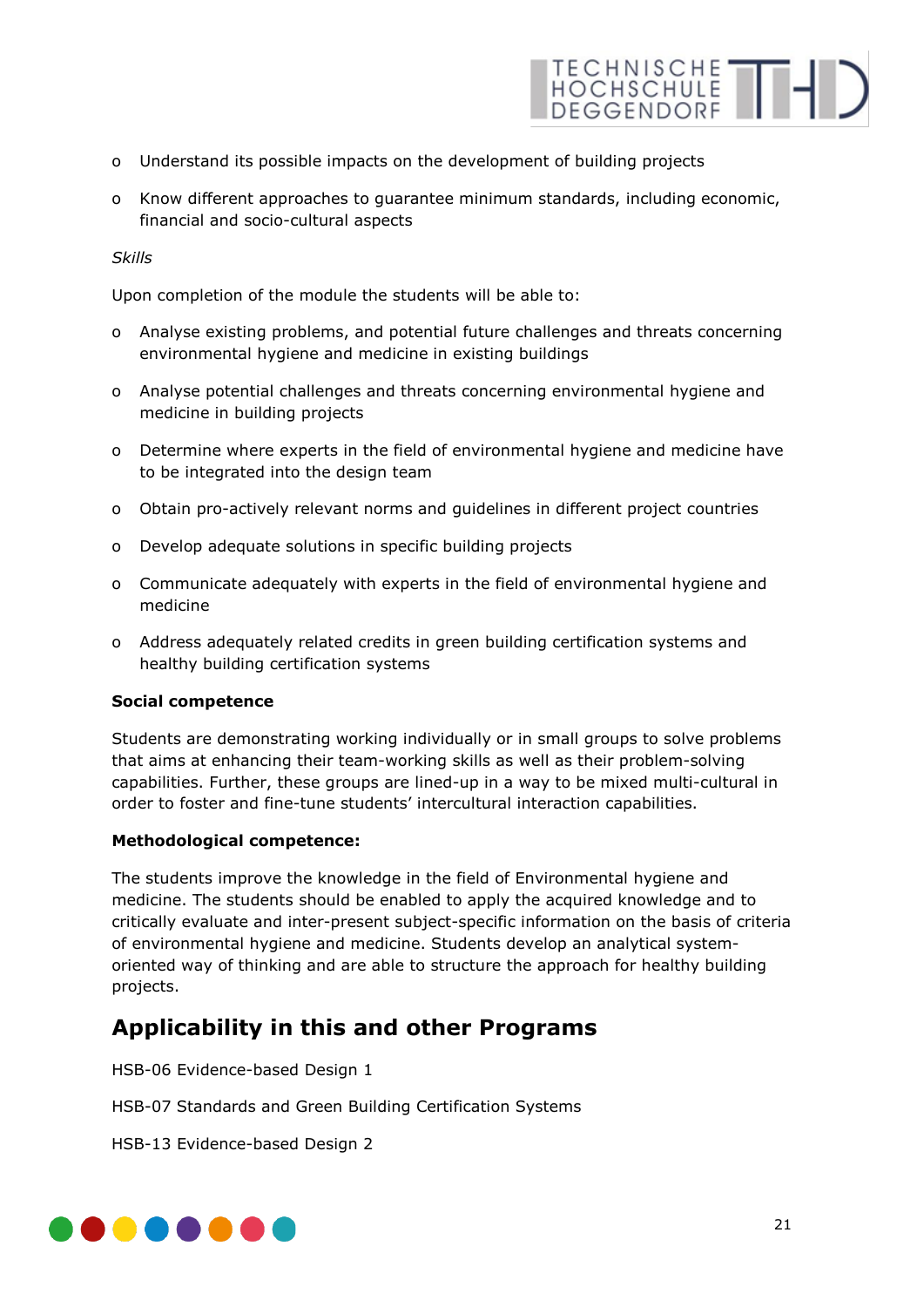HSB-14 Refurbishment, Renovation

HSB-18 R&D Project

HSB-19 Master's Thesis

## **Entrance Requirements**

Recommended:

HSB-02 Sustainable Buildings

HSB-03 Smart Buildings

## **Learning Content**

- o Definitions
- o History
- o Principles of Human Toxicology
- o Principles of Ecotoxicology
- o Toxicity
- o Chemistry of the Atmosphere
- o Building Related Disorders
- o Allergies and Asthma
- o Indoor Environment
- o Indoor Pollutants & Sources
- o Human Toxicity and Ecotoxicity of Construction Materials
- o Ingestion of Selected Contaminants
- o Testing and Evaluation
- o Regulations
- o Indoor air quality
- o Workplace Safety vs. Indoor Environment Quality
- o Labelling Schemes

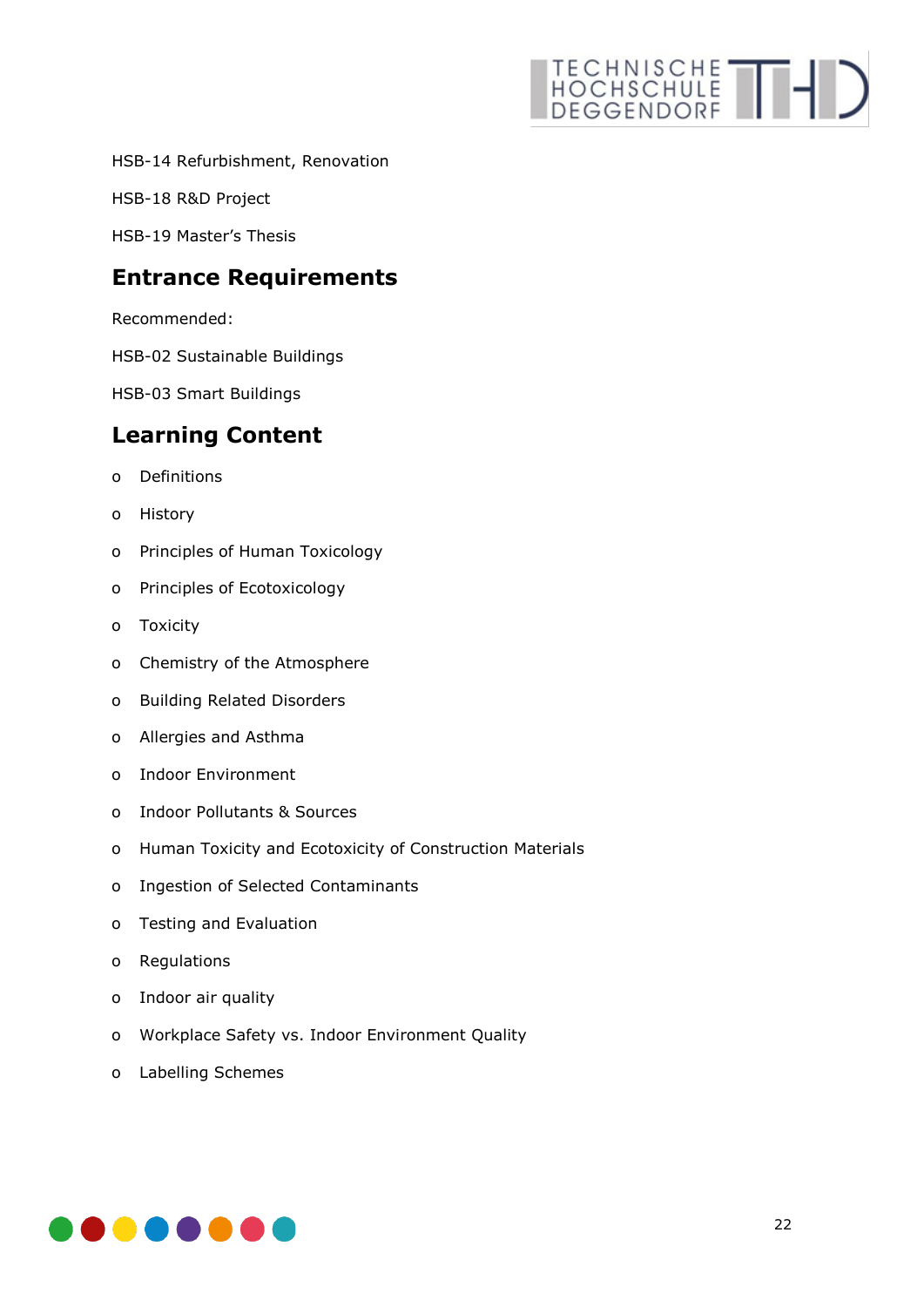## **Teaching Methods**

Seminaristic teaching / Exercises / homework / Case studies / Lab-work & livingLab

## **Remarks**

Excursion to National Research Facility

## **Recommended Literature**

#### **Principles of Human Toxicology**

- o Klaassen, C.D.; John B. Watkins III (Eds.) (2015): *Casarett & Doull's Essentials of Toxicology*. 3rdEdition; New York: McGraw Hill Medical
- o Klaassen, C.D. (Ed.) (2019): *Casarett & Doulls Toxicology - The Basic Science of Poisons*. 9th Edition: New York: McGraw Hill Education
- o Brusseau, M. L., Pepper, I.L., Gerba, C.P. (2019): *Environmental and Pollution Science*. 3rd Edition; Academic Press

#### **Chemistry of the Atmosphere**

- o Hewitt, N., Jackson, A.V. (2020): *Atmospheric Science for Environmental Scientists*. 2nd Edition; Wiley Blackwell;
- o Yanagisawa,Y., Yoshino,H., Ishikawa, S., Miyata, M. (2017): *Chemical Sensitivity and Sick-Building Syndrome.* CRC Press

#### **Indoor Environment**

o Kishi, R., Norbäck, D., Araki, A. (Eds.) (2020): *Indoor Environmental Quality and Health Risk toward Healthier Environment for All in Current Topics in Environmental Health and Preventive Medicine*. Singapore: Springer Nature Singapore Pte Ltd

#### **Indoor Pollutants**

- o Pacheco-Torgal, F., Jalali, S., Fucic, A. (Eds.) (2012): Toxicity of Building Materials; Cambridge, UK: Woodhead Publishing
- o Zwiener, G. Lange, F.-M. (Eds.) (2012): *Handbuch Gebäude-Schadstoffe und Gesunde Innenraumluft*. Erich Schmidt Verlag
- o D'Mello, J. P. F. (Ed.) 2020): *A Handbook of Environmental Toxicology – Human Disorders and Ecotoxicology*; Wallingford UK: CAB International
- o Newman, M.C. (2019): *Fundamentals of Ecotoxicology: The Science of Pollution*. 5th Edition; CRC Press

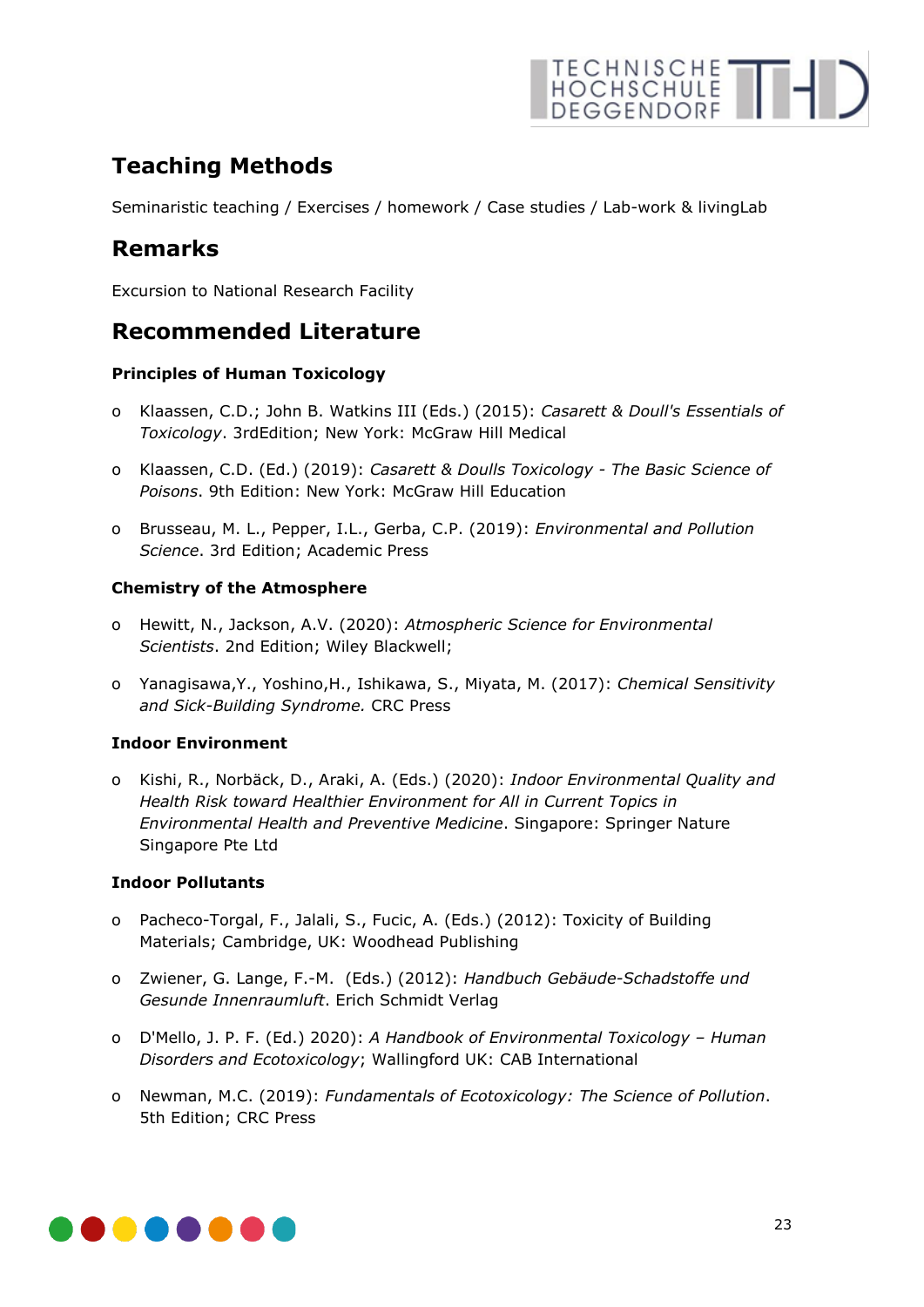| <b>HSB-06</b>                     |
|-----------------------------------|
| Prof. Dr. Michael Laar            |
| HSB-06 Evidence Based Design 1    |
| Prof. Dr. Michael Laar            |
| Dr. Neveen Soliman                |
| Dipl.-Ing. Doppler, architect     |
| $\mathfrak{D}$                    |
| 1 semester                        |
| annually                          |
| required course                   |
| Postgraduate - MEng               |
| 4                                 |
| 5                                 |
| Time of attendance: 60 hours      |
| self-study: 90 hours              |
| Total: 150 hours                  |
| ModA (incl. presentation 15 min.) |
| 5/120                             |
| English                           |
|                                   |

## <span id="page-23-0"></span>**HSB-06 EVIDENCE BASED DESIGN 1**

## **Module Objective**

#### **Module Objective**

Students learn the concept of Evidence-based Design in the area of residential and school buildings and are able to use the newly acquired knowledge to develop projects with this specific focus. The student develops during the semester a portfolio (Module Assignment ModA), analyzing social, economic, ecological and cultural evidence in the selected area, and designing a project accordingly.

The module counts with keynote lectures from internal and external professionals of the focus areas.

#### **Professional Competence**

#### *Knowledge*

After successfully finishing the module, students will get to:

- o Understand the concepts of Evidence-based Design
- o Know where and how to find latest relevant knowledge, including research results, in the area of Evidence-based Design for residential buildings and schools.

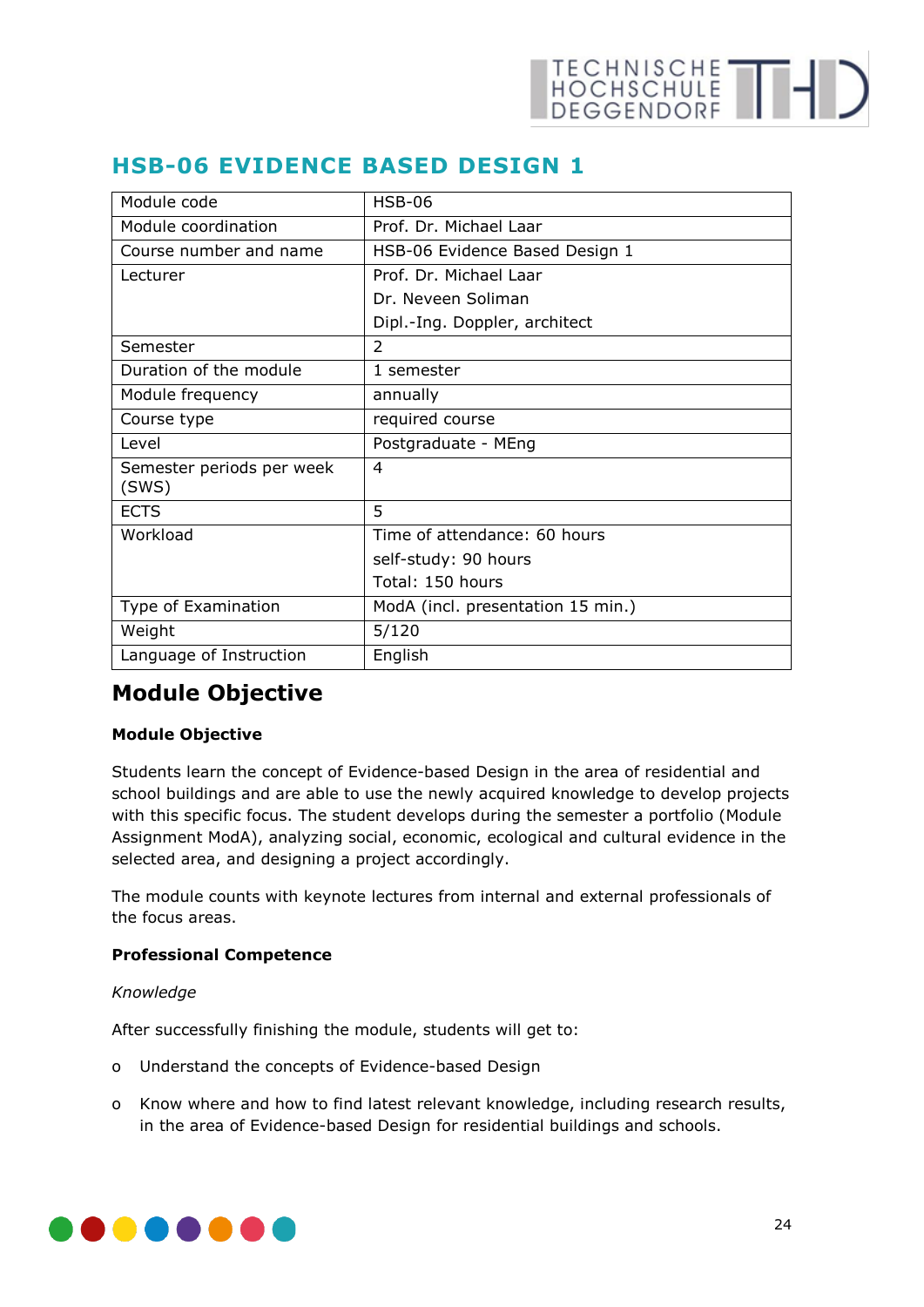o Understand the connection between design decisions, health, productivity and investment costs

TECHNISCHE THE

- o Know the process of life-cycle-analysis
- o Understand the role of different stakeholders in the planning process of sustainable buildings

*Skills* 

Upon completion of the module the students will be able to:

- o Analyse the specific needs of the client
- o Analyse the necessary fields of competence and decide which further experts have to be invited to the design team
- o Organize relevant information concerning specific building type design concepts, regulations and recommendations
- o Apply relevant knowledge in the design of residential and school buildings
- o Evaluate different design options concerning health, productivity and investment costs, as well as operation & maintenance costs

#### **Social competence**

Students are demonstrating working individually or in small groups to solve problems that aims at enhancing their team-working skills as well as their problem-solving capabilities. Presenting their project, they learn how to address clients and enhance their social communication skills.

#### **Methodological competence:**

The students improve their knowledge in the field of Evidence-based Design in the area of residential buildings and schools and are able to evaluate different design option. With the newly acquired knowledge they are able to pre-select design solutions, taking into consideration the effects on tenant's health, productivity and well-being. The students develop individual portfolios, including analysis of social, economic, environmental and cultural aspects of their countries of origin or any location of their choice, and develop an individual project accordingly.

Furthermore, the students are able to evaluate and decide upon preliminary solutions concerning investment costs, as well as operation & maintenance costs.

## **Applicability in this and other Programs**

HSB-07 Standards and Green building certification systems

HSB-13 Evidence-based Design 2

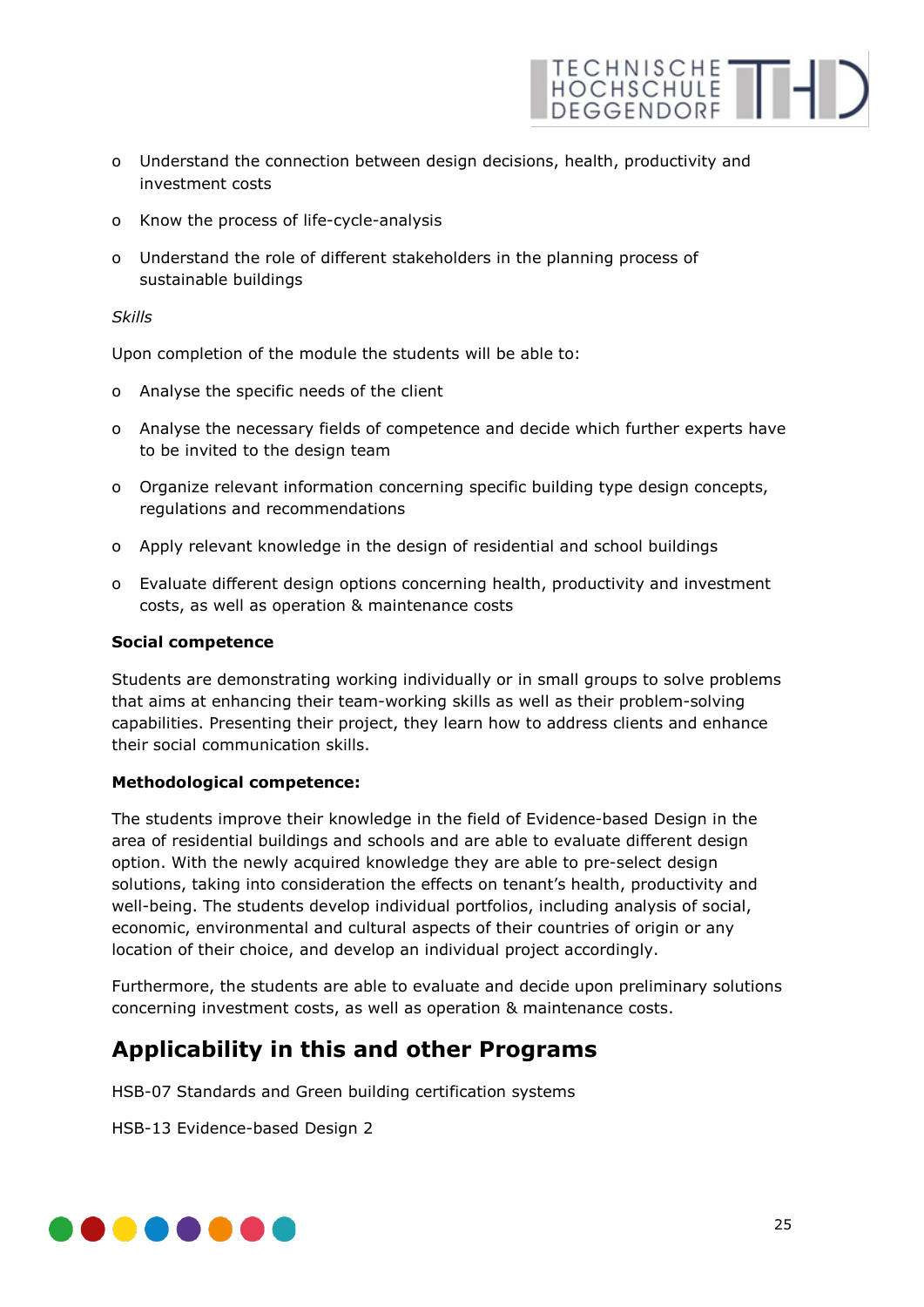# TECHNISCHE THIS

HSB-14 Refurbishment, Renovation

HSB-18 R&D Project

HSB-19 Master's Thesis

## **Entrance Requirements**

Recommended:

HSB-02 Sustainable Buildings

HSB-03 Smart Buildings

## **Learning Content**

- o Introduction into Evidence-based Design
- o Different aspects of Evidence-based Design concerning residential buildings and schools, considering different climate zones
- o Life-cycle-assessment
- o Life-cycle-cost-assessment
- o Economic consequences of Evidence-based Design
- o Building Certification Systems for Healthy buildings selected criteria
- o Planning of a school building under specific conditions of the students' region of origin

## **Teaching Methods**

Seminaristic teaching / Module Assignment: Portfolio Development + Presentation + Coaching / tutorials / homework / Case studies / Lab-work & livingLab

## **Remarks**

Excursion to landmark project

## **Recommended Literature**

#### **Different buildings types**

o Hamilton Kirk D.; Watkins, David H. (2009) *Evidence-Based Design for Multiple Building Types: Applied Research-based Knowledge for Multiple Building Types*. USA: Wiley

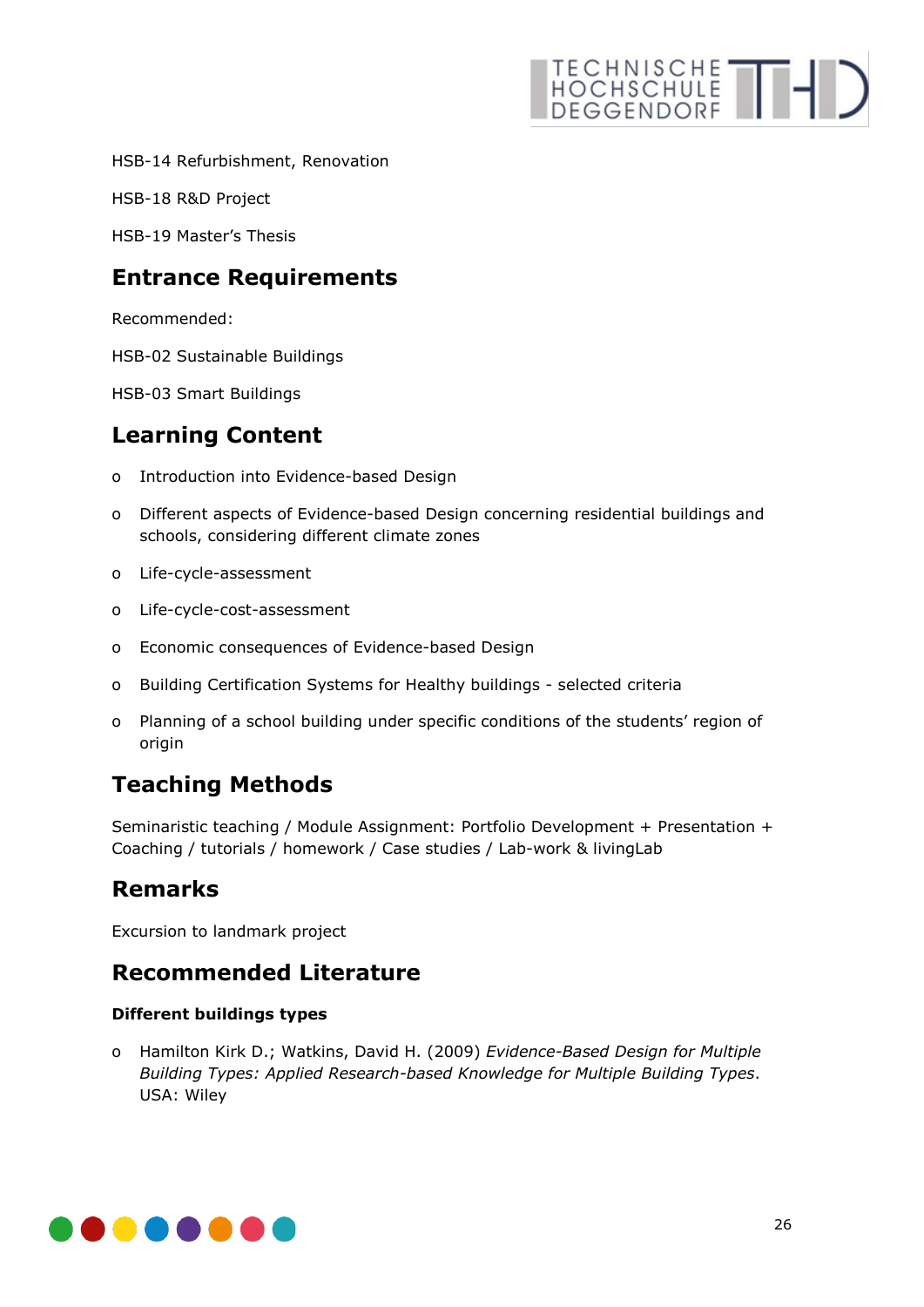#### **Health Care Buildings**

o Hamilton, Kirk (2016) *Design for Critical care: an evidence-based approach*. London : Routledge

#### **Residential buildings**

o Magwood, C. (2017) *Essential Sustainable Home Design: A Complete Guide to Goals, Options, and the Design Process.* New Society Publishers

#### **School buildings**

- o Clipson CW, Johnson RE (1987). *Integrated approaches to facilities planning and assessment. Planning for Higher Education*. **15** (3): 12?22
- o Sheninger, E., Murray, T. (2017) *Learning Transformed: 8 Keys to Designing Tomorrow's Schools, Today*. ASCD
- o Gelfand, L., Freed, E.C. (2010) Sustainable School Architecture: Design for Elementary and Secondary Schools. USA:Wiley
- o USGBC (2019) *LEED BD+C: Schools.v4*. USA: USGBC

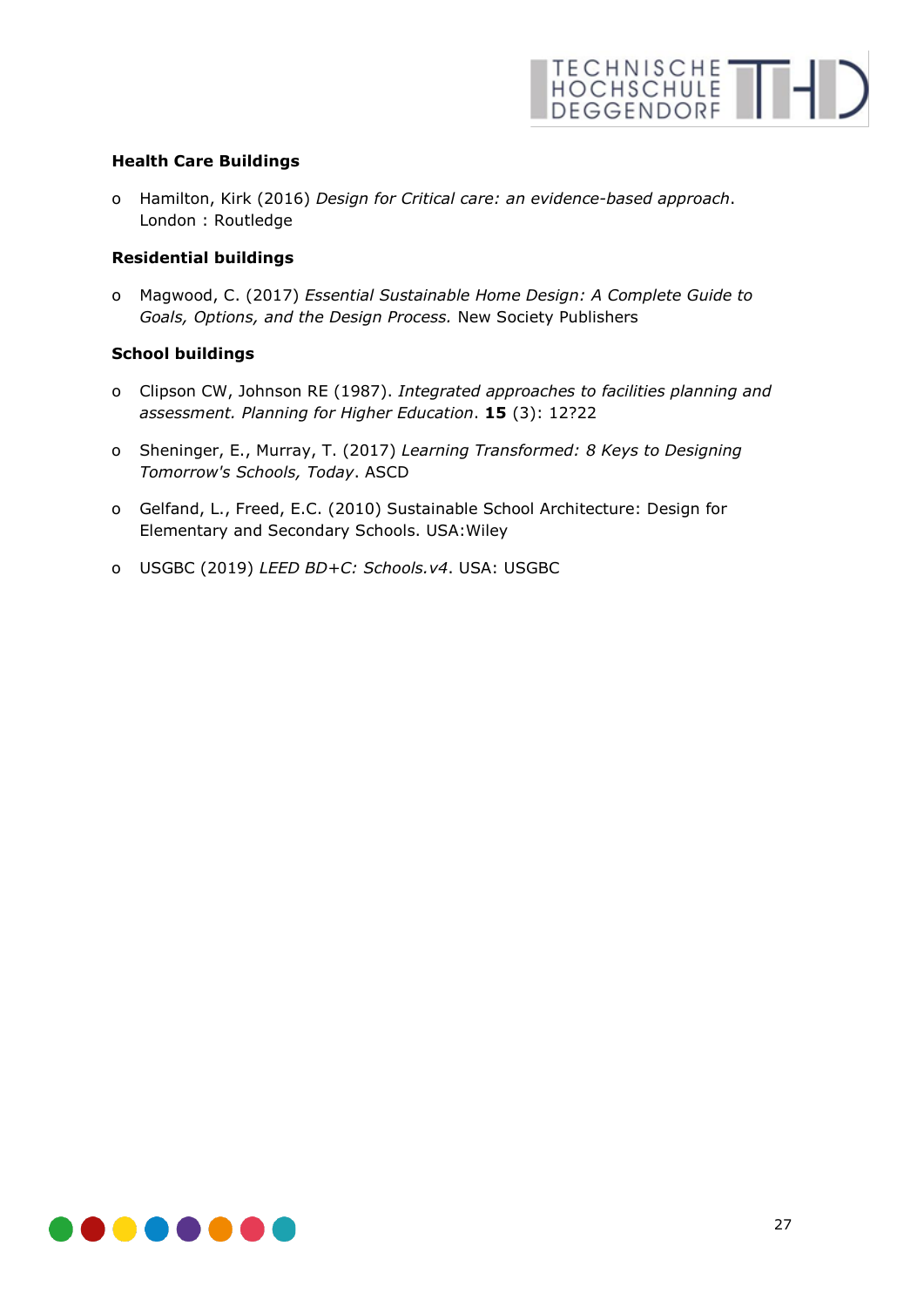## HOCHSCHULE THE

## <span id="page-27-0"></span>**HSB-07 STANDARDS & GREEN BUILDING CERTIFICATION SYSTEMS**

| Module code                        | $HSB-07$                                                   |
|------------------------------------|------------------------------------------------------------|
| Module coordination                | Prof. Dr. Michael Laar                                     |
| Course number and name             | HSB-07 Standards & Green Building Certification<br>Systems |
| Lecturers                          | Prof. Dr. Michael Laar                                     |
|                                    | Dr. Neveen Soliman                                         |
| Semester                           | $\overline{2}$                                             |
| Duration of the module             | 1 semester                                                 |
| Module frequency                   | annually                                                   |
| Course type                        | required course                                            |
| Level                              | Postgraduate - MEng                                        |
| Semester periods per week<br>(SWS) | 4                                                          |
| <b>ECTS</b>                        | 5                                                          |
| Workload                           | Time of attendance: 60 hours                               |
|                                    | self-study: 90 hours                                       |
|                                    | Total: 150 hours                                           |
| Type of Examination                | ModA                                                       |
| Weight                             | 5/120                                                      |
| Language of Instruction            | English                                                    |

## **Module Objective**

#### **Module Objective**

Students learn national and international building standards relevant to sustainable and healthy buildings.

Students learn the concept of Building Certification System for different building types and neighbourhoods. Furthermore, the students are introduced into the application process and train on selected credits the concrete application in Evidence-Based Design 1 +2, and Evidence-based Design 1 – Consolidation, if selected.

#### **Professional Competence**

#### *Knowledge*

After successfully finishing the module, students will get to:

- o Understand the organization of international, national and regional standards
- o Know the most relevant standards for sustainable and healthy buildings
- o Understand the concept and approach of Green Building Certification systems.

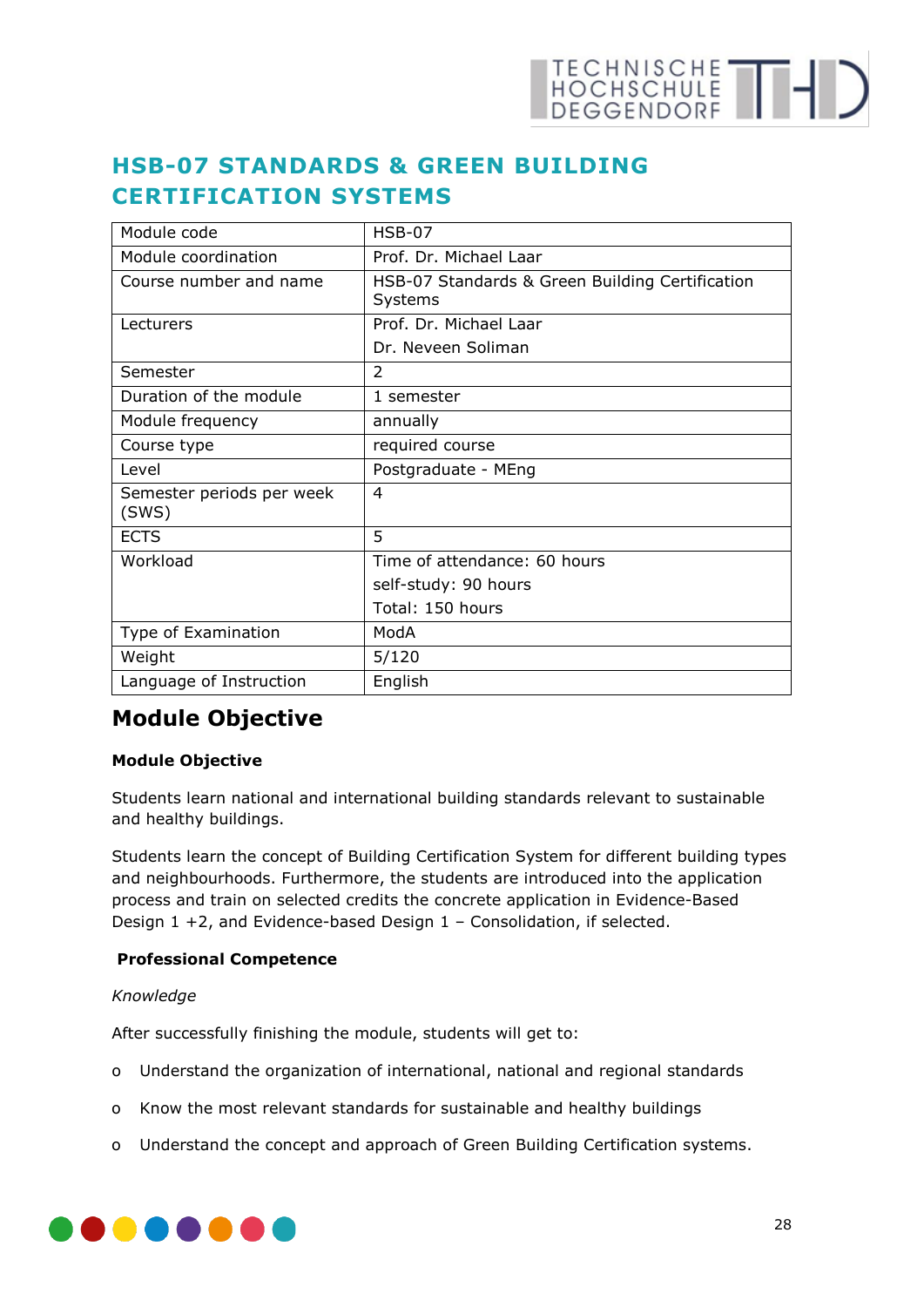

- o Understand the concept and approach of Healthy Building Certification systems.
- o Know most relevant certification systems in the area of sustainable and healthy buildings
- o Know where and how to find latest relevant knowledge, including research results, in the area of Green Building and Healthy Building Certification systems.

#### *Skills*

Upon completion of the module the students will be able to:

- o Explain the applicability of international, national and regional standards and their importance for sustainable and healthy buildings
- o Explain concept, approach and benefits of different certification systems
- o Select the most adequate certification system
- o Organize workgroups and workflow for certifications
- o Prepare documentation for the certification process

#### **Social competence**

Students are demonstrating working individually or in small groups to solve problems that aims at enhancing their team-working skills as well as their problem-solving capabilities. Further, these groups are lined-up in a way to be mixed multi-cultural in order to foster and fine-tune students' intercultural interaction capabilities. They communicate adequately with different stakeholder and experts.

#### **Methodological competence:**

The students improve their knowledge in the field of Green Building and Healthy Building certification systems and are able to organize workgroups and workflow for the certification. With the newly acquired knowledge they are able to select the most adequate systems and organize and prepare the necessary documentation for certification processes. The students apply selected credits in the Module Assignments Evidence-based Design 1+2, and, if selected, in Evidence-based Design 2 – Consolidation.

## **Applicability in this and other Programs**

HSB-13 Evidence-based Design 2 HSB-14 Refurbishment, Renovation HSB-18 R&D Project HSB-19 Master's Thesis

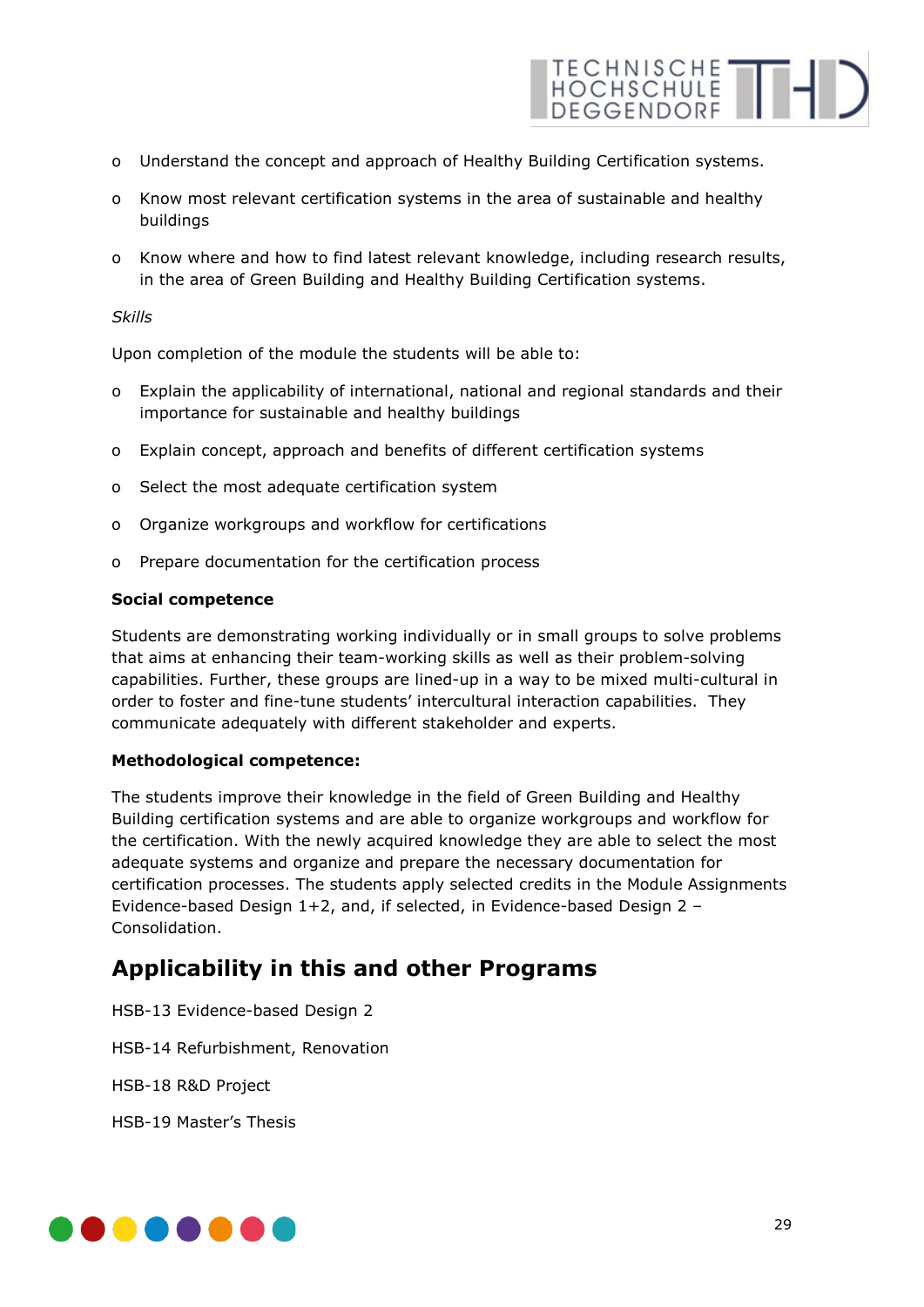## **Entrance Requirements**

Recommended:

HSB-02 Sustainable Buildings

HSB-03 Smart Buildings

## **Learning Content**

- o Standards internationally, nationally, and regionally an introduction
- o PassivHaus Standard, KfW standards
- o Most relevant standards for sustainable and healthy buildings
- o Standards and their importance for Certification systems
- o Introduction into different Green Building Certification Systems concept, structure and approach
- o Introduction into different Healthy Building Certification Systems concept, structure and approach
- o Analysis of most relevant criteria
- o Economic aspects of certification systems
- o Certification process as teamwork: how to organize work group and workflow
- o Applicability of certification systems in different countries and climate zones

## **Teaching Methods**

Seminaristic teaching / group work / homework / Case studies / Module Assignment + coaching / Lab-work

## **Recommended Literature**

- o ASHRAE (2019). *ASHRAE Handbook—HVAC Applications. USA*
- o ASHRAE (2018) *ASHRAE Handbook—Refrigeration. USA*
- o ASHRAE (2017) *ASHRAE Handbook—Fundamentals*. USA
- o ASHRAE (2016) ASHRAE *Handbook—HVAC Systems and Equipment*. USA
- o USGBC (2019) *LEED Reference Guide for Building Design and Construction version 4.0*. USA: USGC

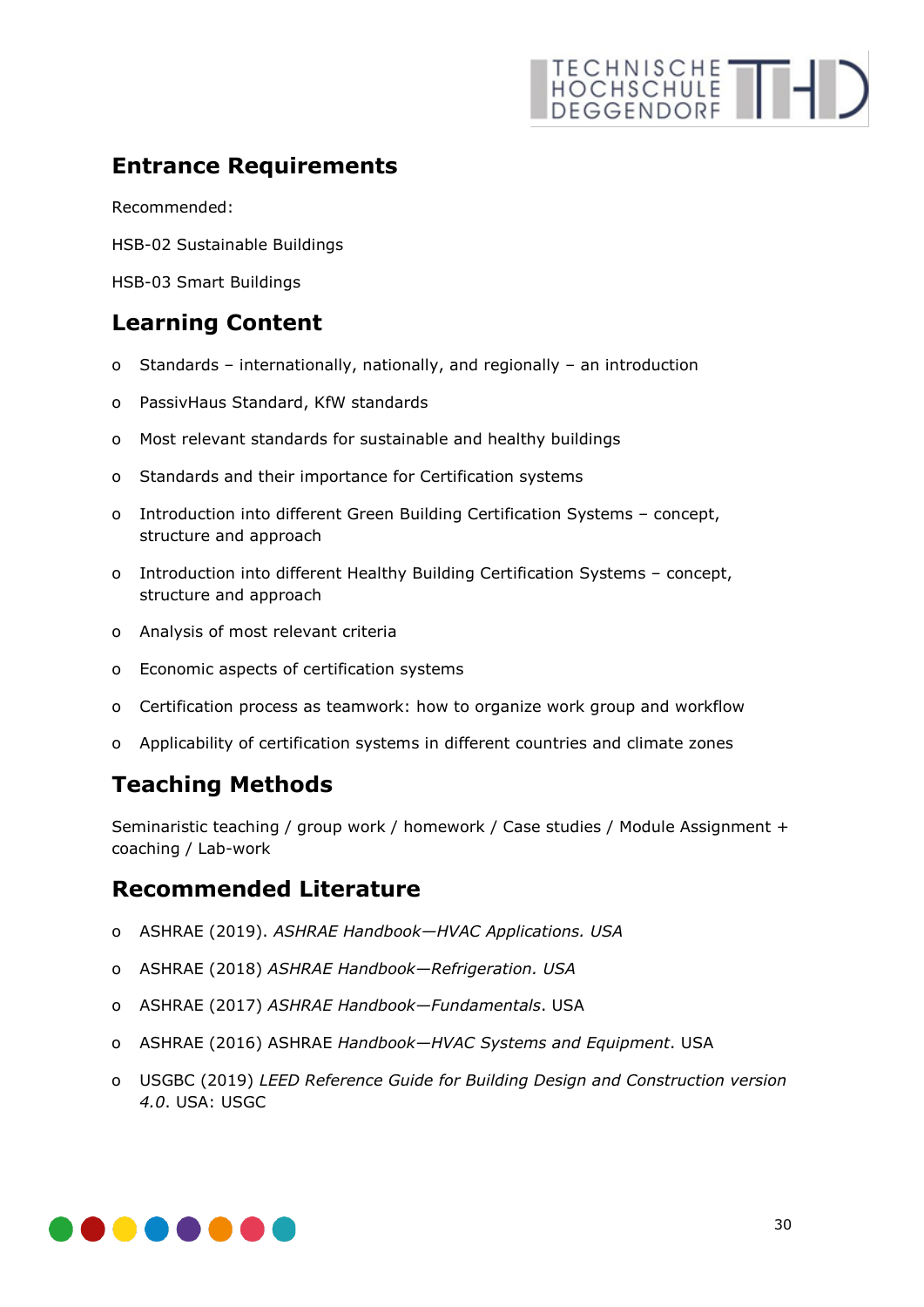

- o FITWEL (2019) *Reference Guide for the Fitwel Certification System MULTIFAMILY RESIDENTIAL*. USA:Center for Active Design
- o DGNB (2020) DGNB System New Construction Building Certification Criteria Set. Version 2020 International. Germany : DGNB

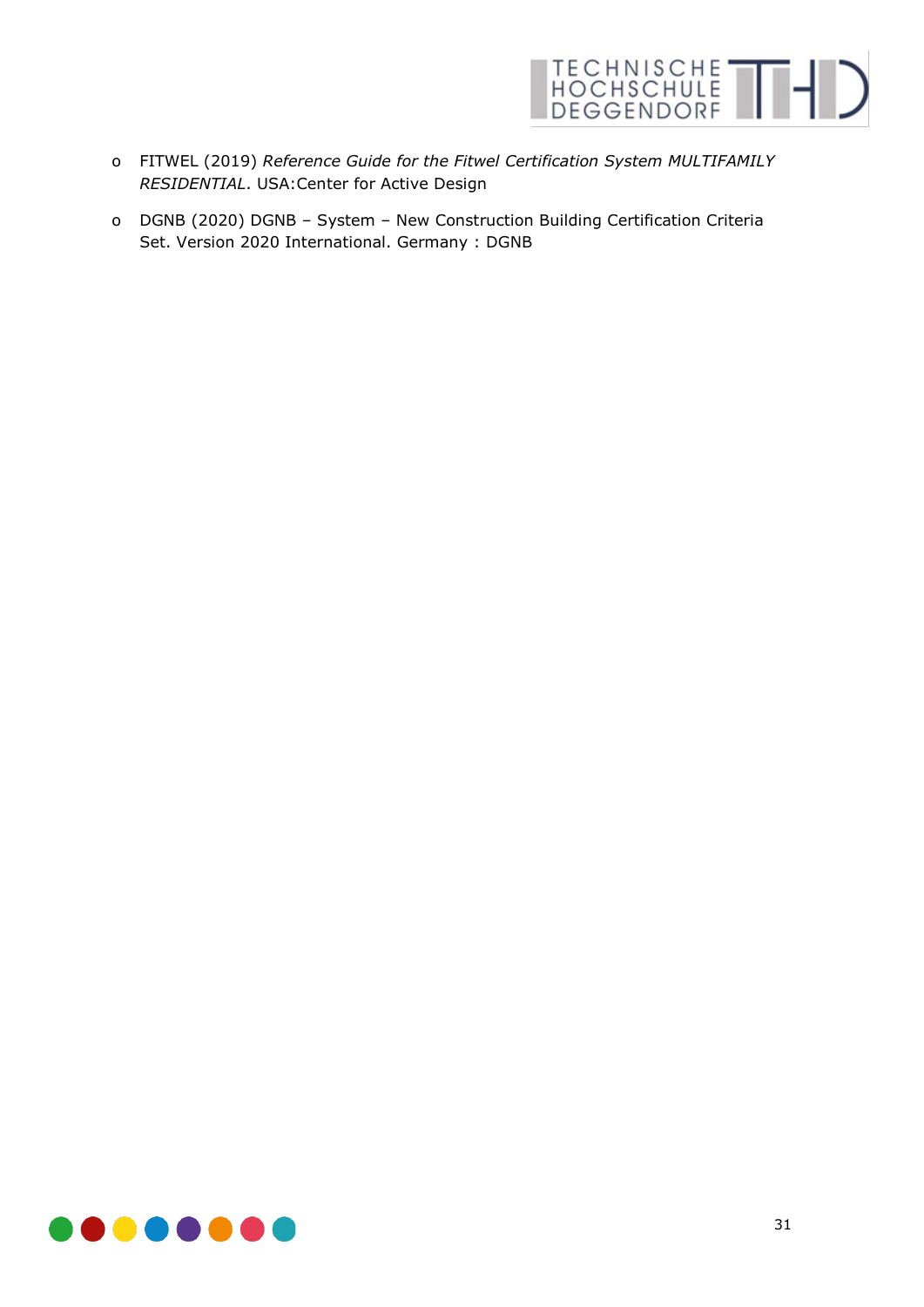## <span id="page-31-0"></span>**HSB-08 BUILDING PERFORMANCE SIMULATIONS**

| Module code                        | $HSB-08$                                |
|------------------------------------|-----------------------------------------|
| Module coordination                | Prof. Dr. Michael Laar                  |
| Course number and name             | HSB-08 Building Performance Simulations |
| Lecturer                           | Prof. Dr. Michael Laar                  |
|                                    | Prof. Dr.-Ing. Matthias Huber           |
| Semester                           | $\mathfrak{D}$                          |
| Duration of the module             | 1 semester                              |
| Module frequency                   | annually                                |
| Course type                        | required course                         |
| Level                              | Postgraduate - MEng                     |
| Semester periods per week<br>(SWS) | 4                                       |
| <b>ECTS</b>                        | 5                                       |
| Workload                           | Time of attendance: 60 hours            |
|                                    | self-study: 90 hours                    |
|                                    | Total: 150 hours                        |
| Type of Examination                | written ex. 90 min.                     |
| Weight                             | 5/120                                   |
| Language of Instruction            | English                                 |

## **Module Objective**

#### **Module Objective**

Building Performance Simulations are an important tool for the design of sustainable and healthy buildings.

Students learn the concept of Building Performance Simulations for different areas and are able to apply this knowledge in practice. Results of building performance simulation will be used in the module "Evidence-based Design 2" and, if chosen, in the Module "Evidence-based Design 1 – Consolidation". Furthermore, students learn the concept of BIM – Building Information Modeling – and are able to use it in small scale in their projects.

#### **Professional Competence**

#### *Knowledge*

After successfully finishing the module, students will get to:

- o Understand the concepts of Building Performance Simulations, taking into consideration different climate zones
- o Know where and how to find latest relevant knowledge, including research results, in the area of Building Performance Simulations.

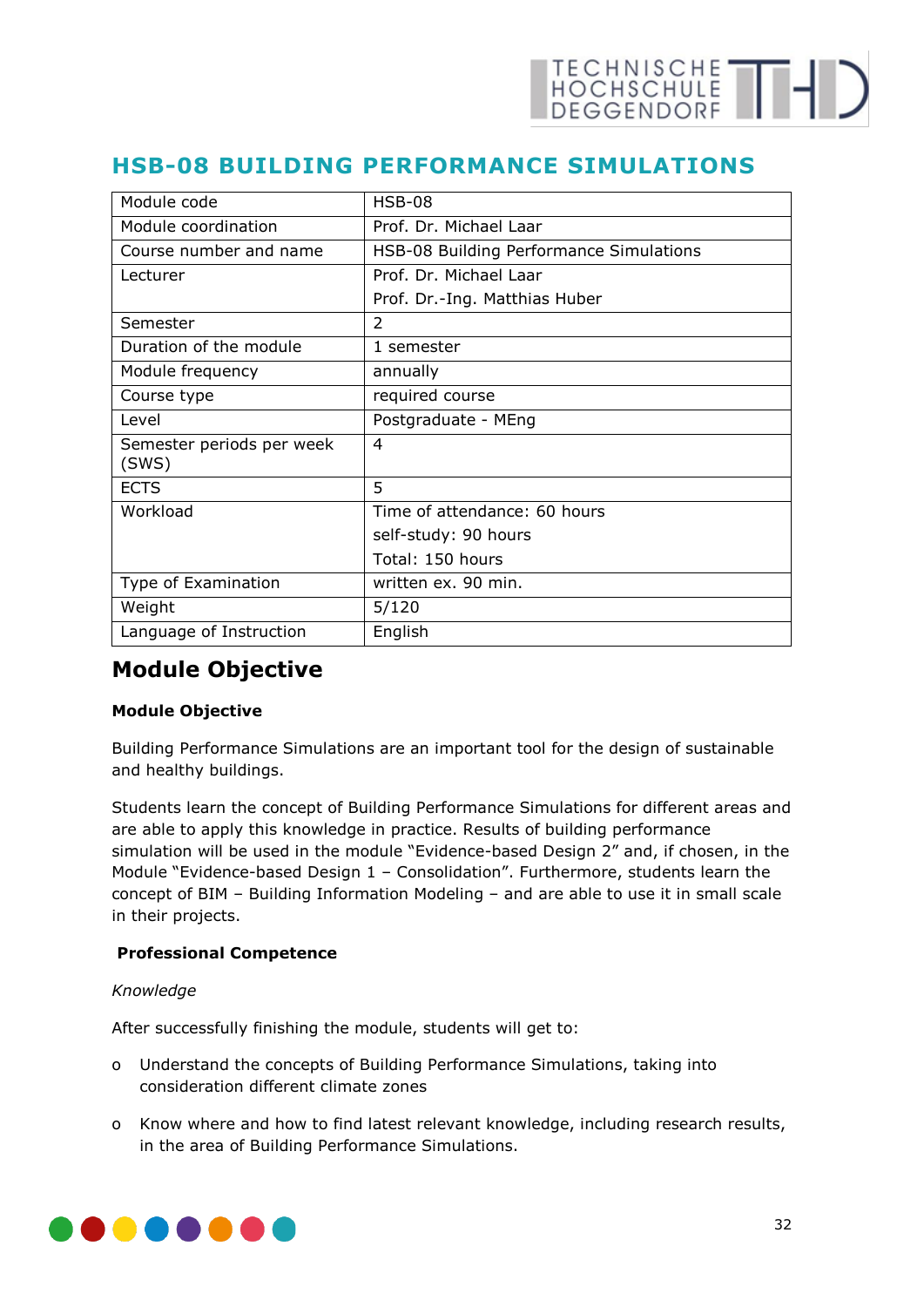

- o Know different building performance simulation tools and their adequate area of application
- o Understand the connection between design decisions, health, productivity and investment costs in the focus area.
- o Are aware of the challenges of Building Performance Simulations
- o Understand the concept of Building Information Modeling (BIM)

#### *Skills*

Upon completion of the module the students will be able to:

- o Perform parameter studies for different areas, focusing on energy efficiency and Indoor Environmental Quality parameter
- o Use building performance simulation tools to optimize building layout
- o Use building performance simulation tools to optimize selection of systems and materials
- o Use building performance simulation tools to calculate cost-benefit relation for different solutions
- o Prepare climate data for projects worldwide
- o Use aspects of building information modeling (BIM) in Module Assignments (ModA)

#### **Social competence**

Students are demonstrating competence working individually or in small groups to solve problems that aims at enhancing their team-working skills as well as their problem-solving capabilities. Further, these groups are lined-up in a way to be mixed multi-cultural in order to foster and fine-tune students? intercultural interaction capabilities.

#### **Methodological competence:**

The students improve their knowledge in the field of Building Performance Simulations for different building types and are able to evaluate different design options for specific climatic conditions. With the newly acquired knowledge they are able to improve design solutions, taking into consideration the effects on tenant's health, productivity and well-being. The acquired knowledge will be applied in Evidence-based Design 2 and, if chosen, Evidence-based Design 1 – consolidation.

Furthermore, the students are able to evaluate and improve solutions concerning investment costs, as well as operation & maintenance costs.

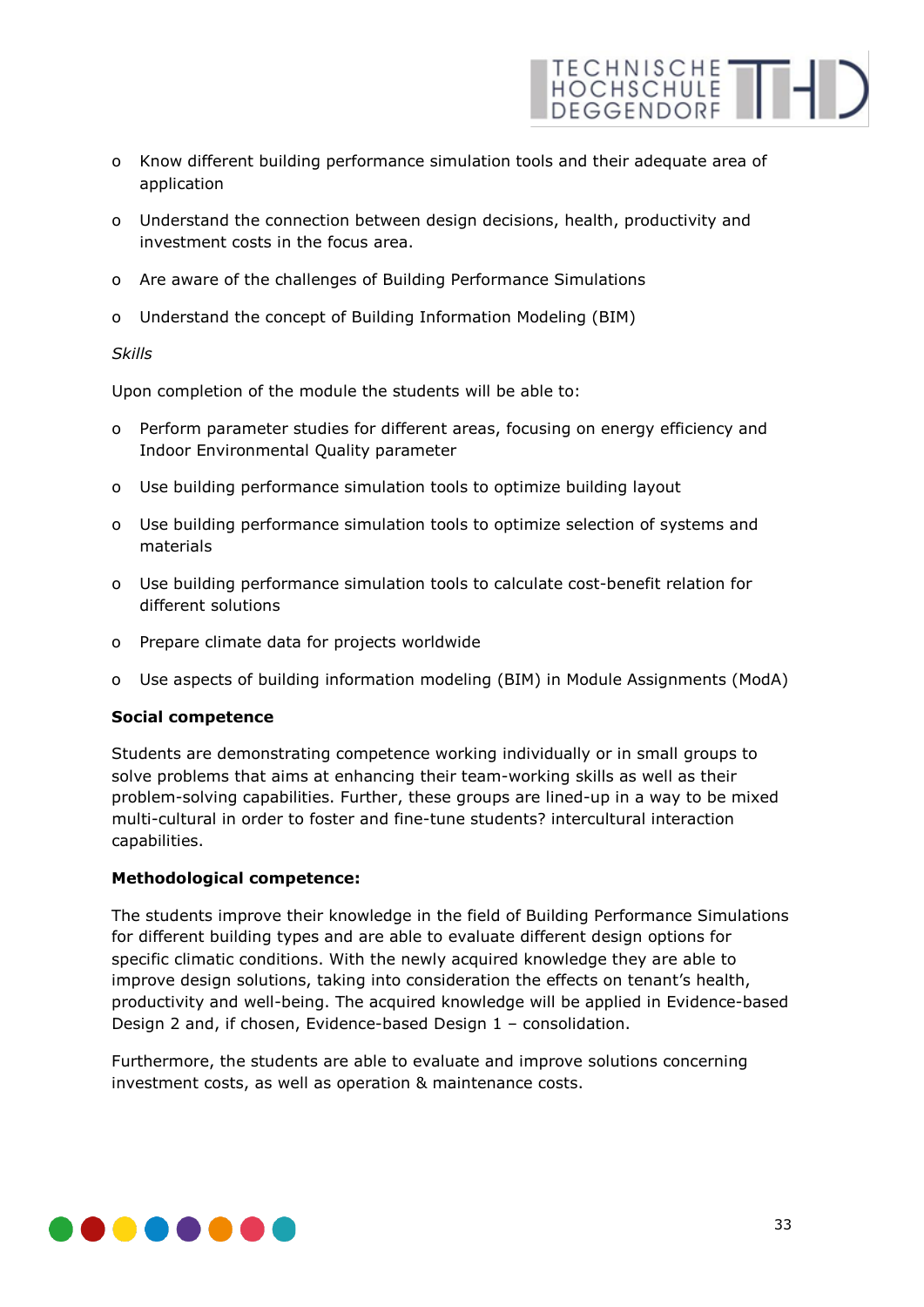

## **Applicability in this and other Programs**

HSB-07 Standards and Green Building Certification Systems

- HSB-13 Evidence-based Design 2
- HSB-14 Refurbishment, Renovation
- HSB-15 Evidence-based Design 1 Consolidation
- HSB-18 R&D Project
- HSB-19 Master's Thesis

### **Entrance Requirements**

Recommended:

- HSB-02 Sustainable Buildings & Neighborhoods
- HSB-03 Smart Buildings

## **Learning Content**

- o Introduction into Building Performance Simulations
- o Concept and structure of Parameter studies
- o Building Performance Simulations: Thermal & visual comfort, energy consumption
- o Building Performance Simulation: Acoustic comfort
- o Building Performance Simulation: Moisture check
- o Heating, Ventilation & Air Conditioning (HVAC)
- o Solar Energy Systems Performance
- o Climate data bank usage
- o Building Performance Simulation and Green Building Certification Systems
- o Building Information Modeling (BIM) concept

## **Teaching Methods**

Seminaristic teaching / IT-lab work / tutorials / homework / Case studies

## **Recommended Literature**

Software tutorials

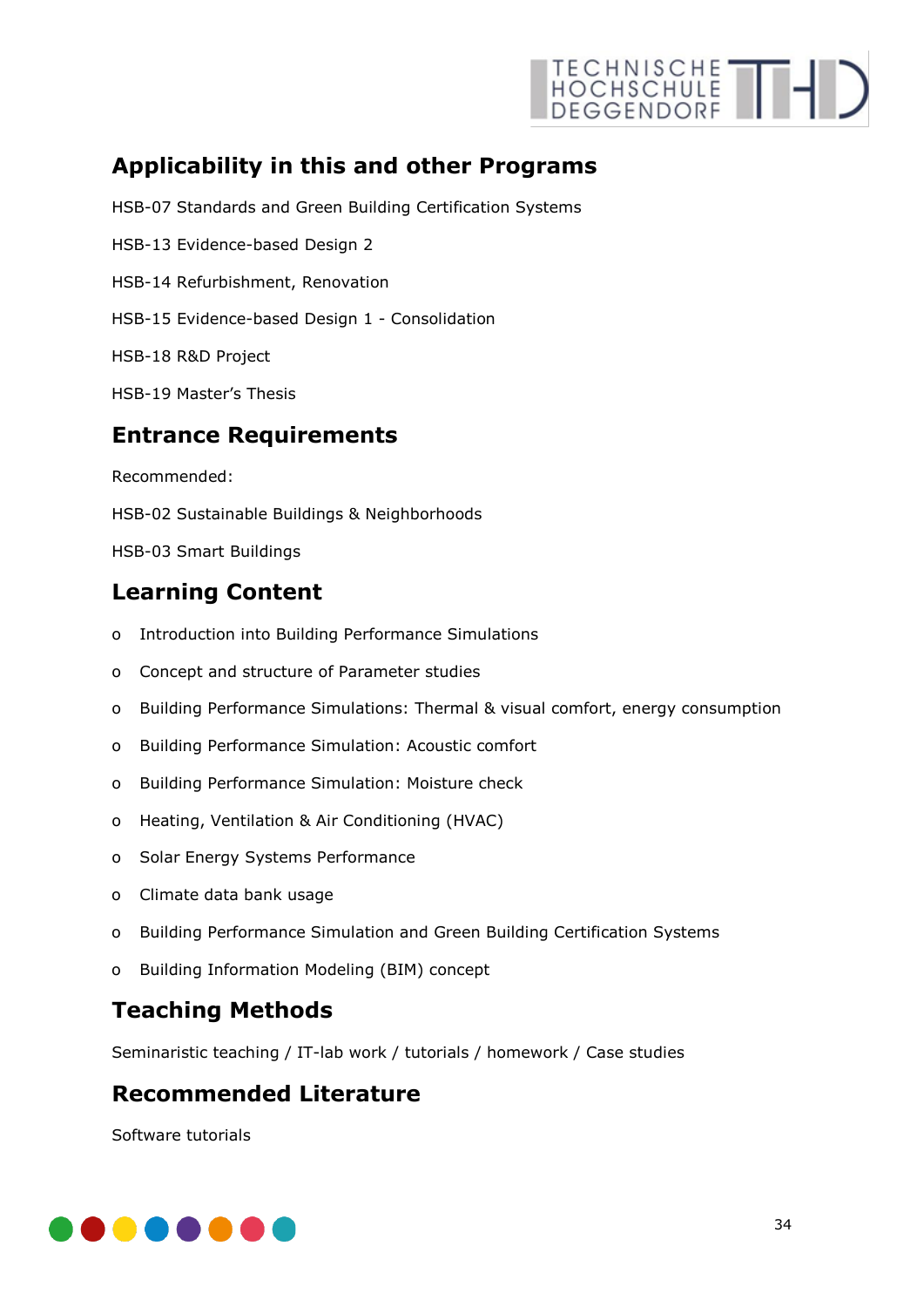## <span id="page-34-0"></span>**HSB-09 SUSTAINABLE ENERGY SUPPLY SYSTEMS**

| Module code                        | $HSB-09$                                 |
|------------------------------------|------------------------------------------|
| Module coordination                | Prof. Dr. Matthias Huber                 |
| Course number and name             | HSB-09 Sustainable Energy Supply Systems |
| Lecturer                           | Prof. Dr.-Ing. Tobias Bader              |
| Semester                           | 3                                        |
| Duration of the module             | 1 semester                               |
| Module frequency                   | annually                                 |
| Course type                        | required course                          |
| Level                              | Postgraduate - MEng                      |
| Semester periods per week<br>(SWS) | 4                                        |
| <b>ECTS</b>                        | 5                                        |
| Workload                           | Time of attendance: 60 hours             |
|                                    | self-study: 90 hours                     |
|                                    | Total: 150 hours                         |
| Type of Examination                | written ex. 90 min.                      |
| Weight                             | 5/120                                    |
| Language of Instruction            | English                                  |

## **Module Objective**

#### **Module Objective**

Students learn the concept of Sustainable Energy Supply Systems and are able to use the newly acquired knowledge to develop projects with this specific focus.

#### **Professional Competence**

#### *Knowledge*

After successfully finishing the module, students will get to:

- o Understand the basic concepts of Sustainable Energy Supply Systems for the building sector
- o Understand chances and limitations of each system, including of different combinations.
- o Know where and how to find latest relevant knowledge, including research results, in the area of Sustainable Energy Supply Systems.
- o Know relevant criteria used in Green Building Certification Systems and Healthy Building Certification Systems.

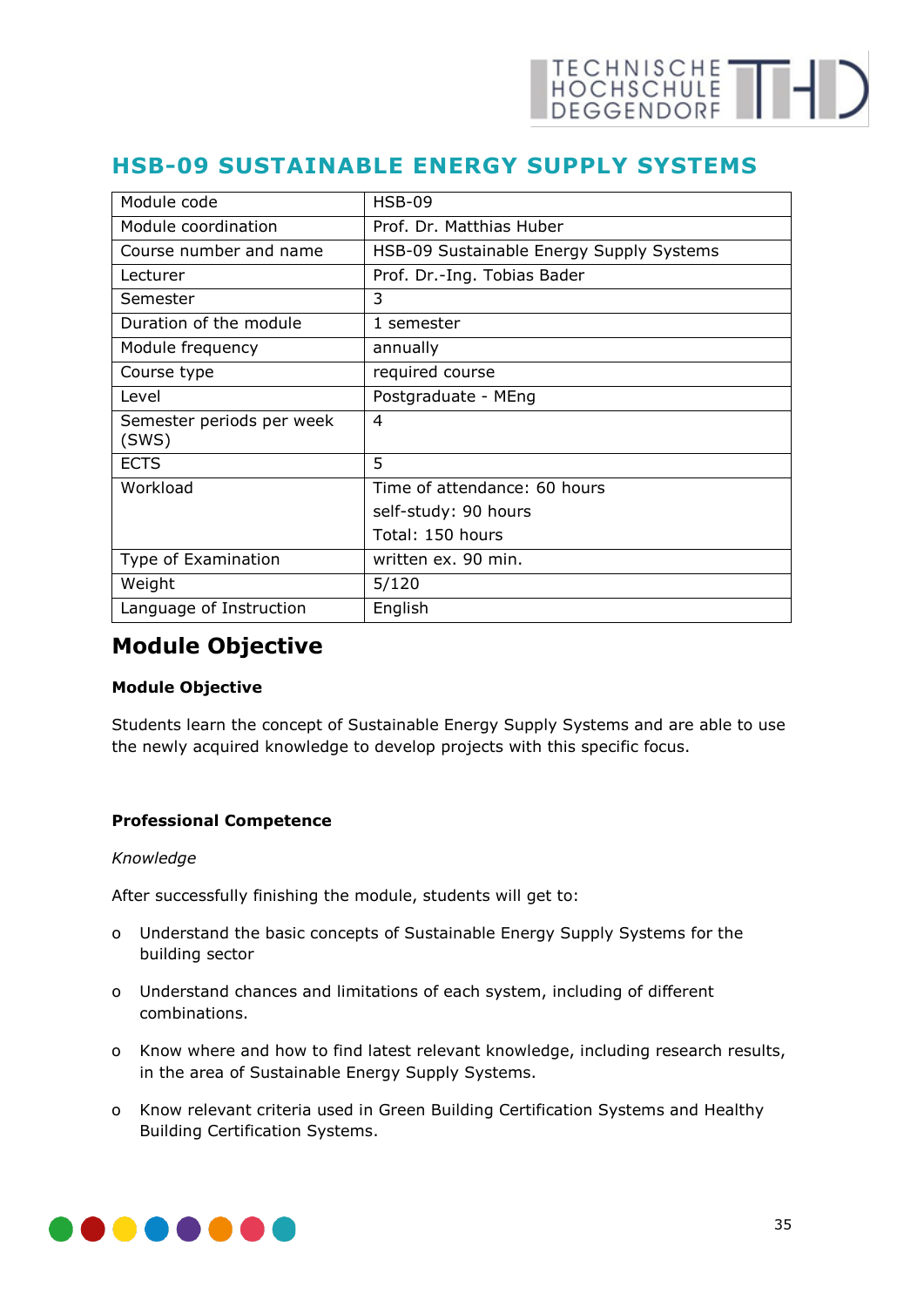#### *Skills*

Upon completion of the module the students will be able to:

- o Apply relevant knowledge in the design of different solutions.
- o Evaluate economic, social and environmental benefits of different systems.
- o Apply relevant criteria demanded by certification systems.

#### **Social competence**

Students are demonstrating working individually or in small groups to solve problems that aims at enhancing their team-working skills as well as their problem-solving capabilities. Further, these groups are lined-up in a way to be mixed multi-cultural in order to foster and fine-tune students' intercultural interaction capabilities. The project work can be carried out in cooperation with students from the Bachelor program Energy Systems Engineering and/or students from the Bachelor program Industrial Engineering.

#### **Methodological competence:**

The students improve their knowledge in the field of Sustainable Energy Systems and are able to evaluate and different design option, proposing the most adequate one. With the newly acquired knowledge they are able to pre-select design solutions, taking into consideration the economic, social and environmental consequences.

Furthermore, the students are able to evaluate and decide upon preliminary solutions concerning investment costs, as well as operation & maintenance costs.

## **Applicability in this and other Programs**

HSB-18 R&D project

HSB-19 Master' thesis

### **Entrance Requirements**

Recommended:

HSB-02 Sustainable Buildings & Neighborhoods

HSB-03 Smart Buildings

## **Learning Content**

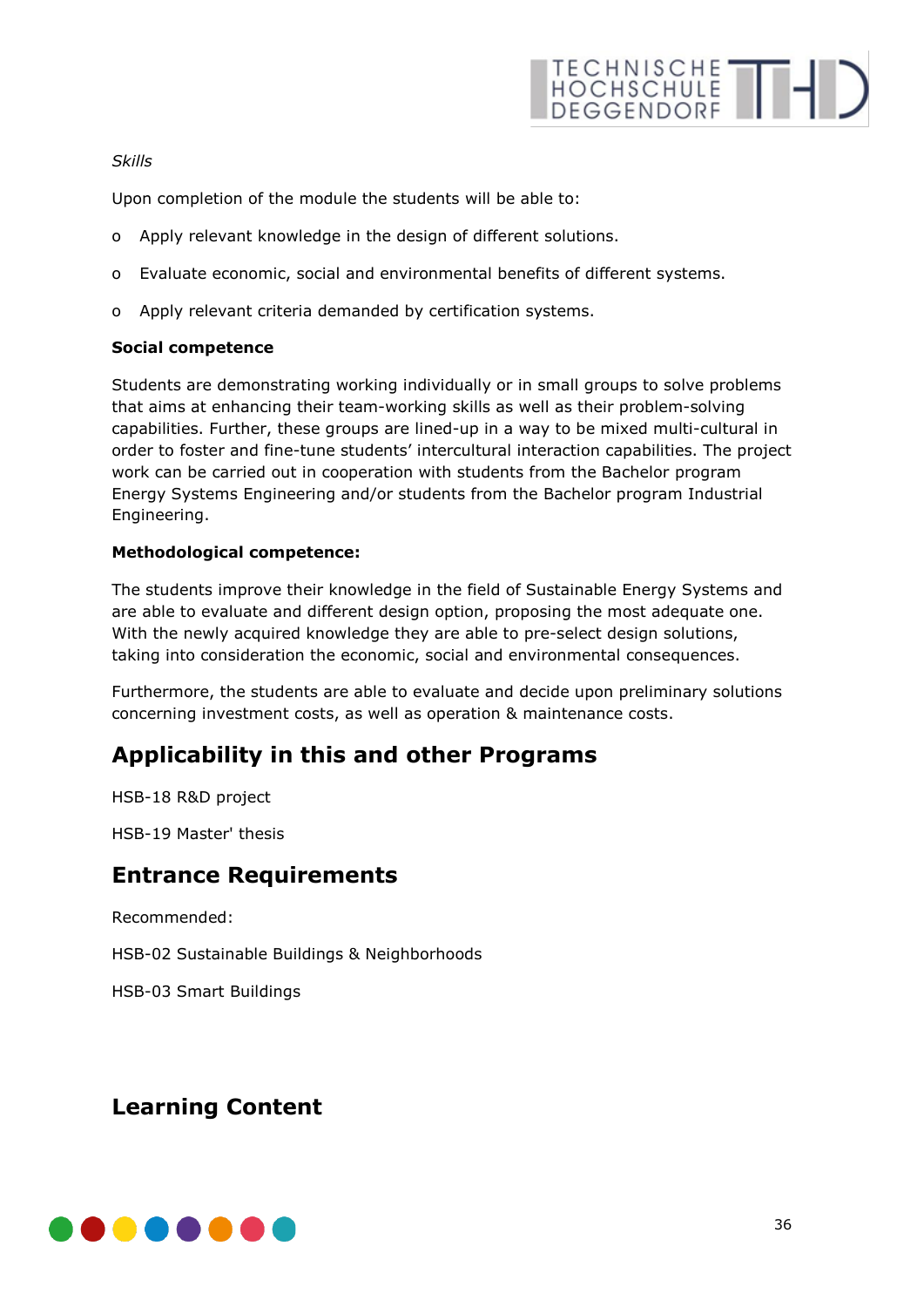

- o Introduction into Energy production, distribution and consumption and its economic, social and environmental consequences
- o Basic principles of thermodynamics
- o Systems:
	- ο Thermal solar systems
	- ο Passive solar systems
	- ο Photovoltaic systems
	- ο Heat pumps
	- ο Solar cooling systems
	- ο Small wind generators
	- ο Biomass
	- ο Small hydro generators
	- ο Co-generation
	- ο District heating and Cooling
- o Evaluation & Selection process
	- ο Technical aspects
	- ο Social aspects
	- ο Economic & financial aspects
	- ο Environmental aspects
	- ο Operation & Maintenance

Relevant criteria of Green Building Certification Systems and Healthy Buildings Certification Systems

## **Teaching Methods**

Seminaristic teaching / Planning Project (residential) / tutorials / homework / Case studies / Lab-work & LivingLab

## **Recommended Literature**

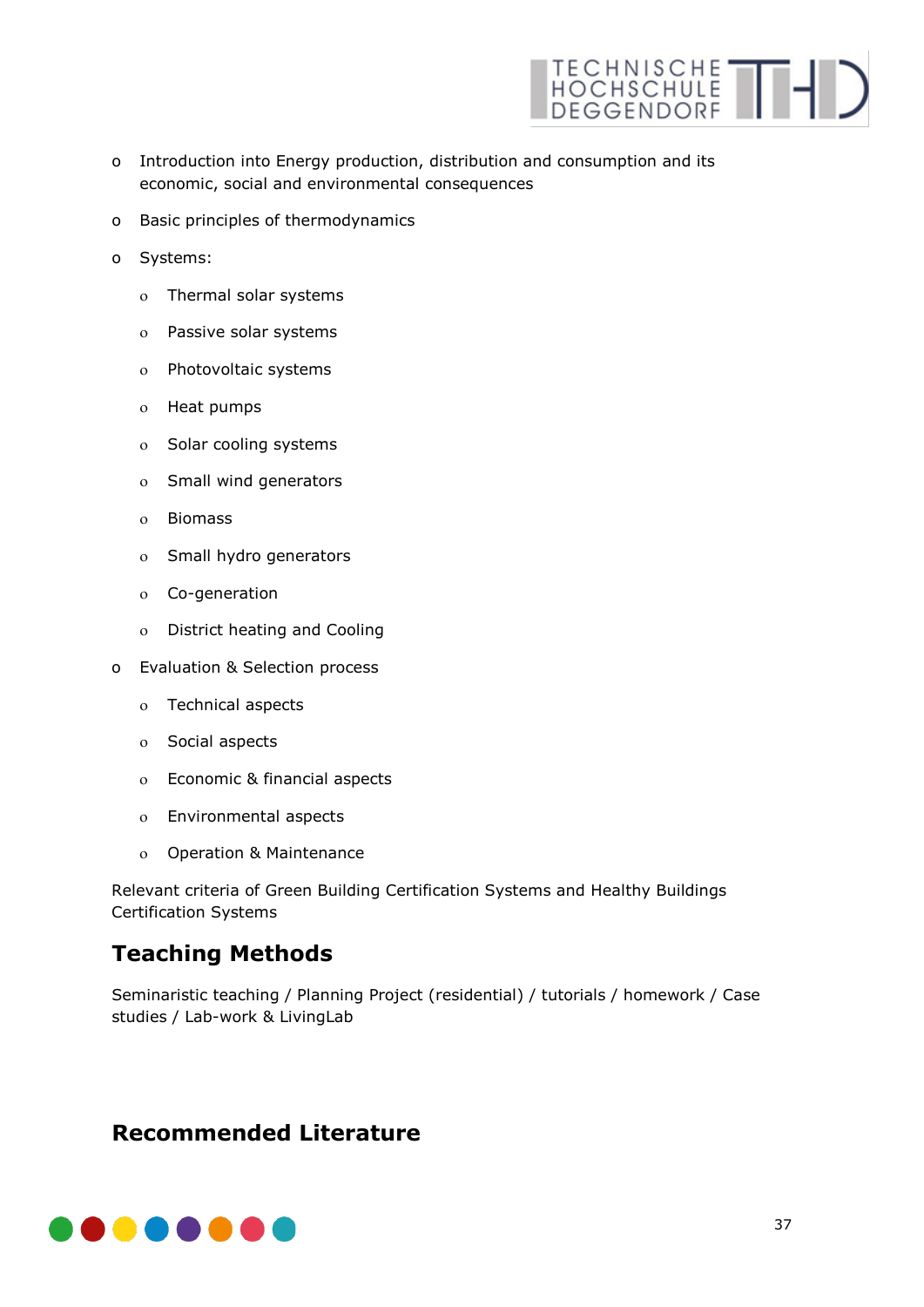

- o Boyle, G. (eds.) (2012) Renewable energy: power for a sustainable future. 3rd Edition, Oxford University Press
- o Cengel, Y., Boles, M. (2012) *Thermodynamics: An Engineering Approach*. 9th Edition, McGraw Hill Education
- o McCrea, Andy (2013) *Renewable Energy.* The Crowood Press Ltd; edition: Hoboken, New Jersey/USA
- o Quaschning, V. (2019) *Renewable Energy and Climate Change*. 2nd Edition, John Wiley & Sons, Incorporated

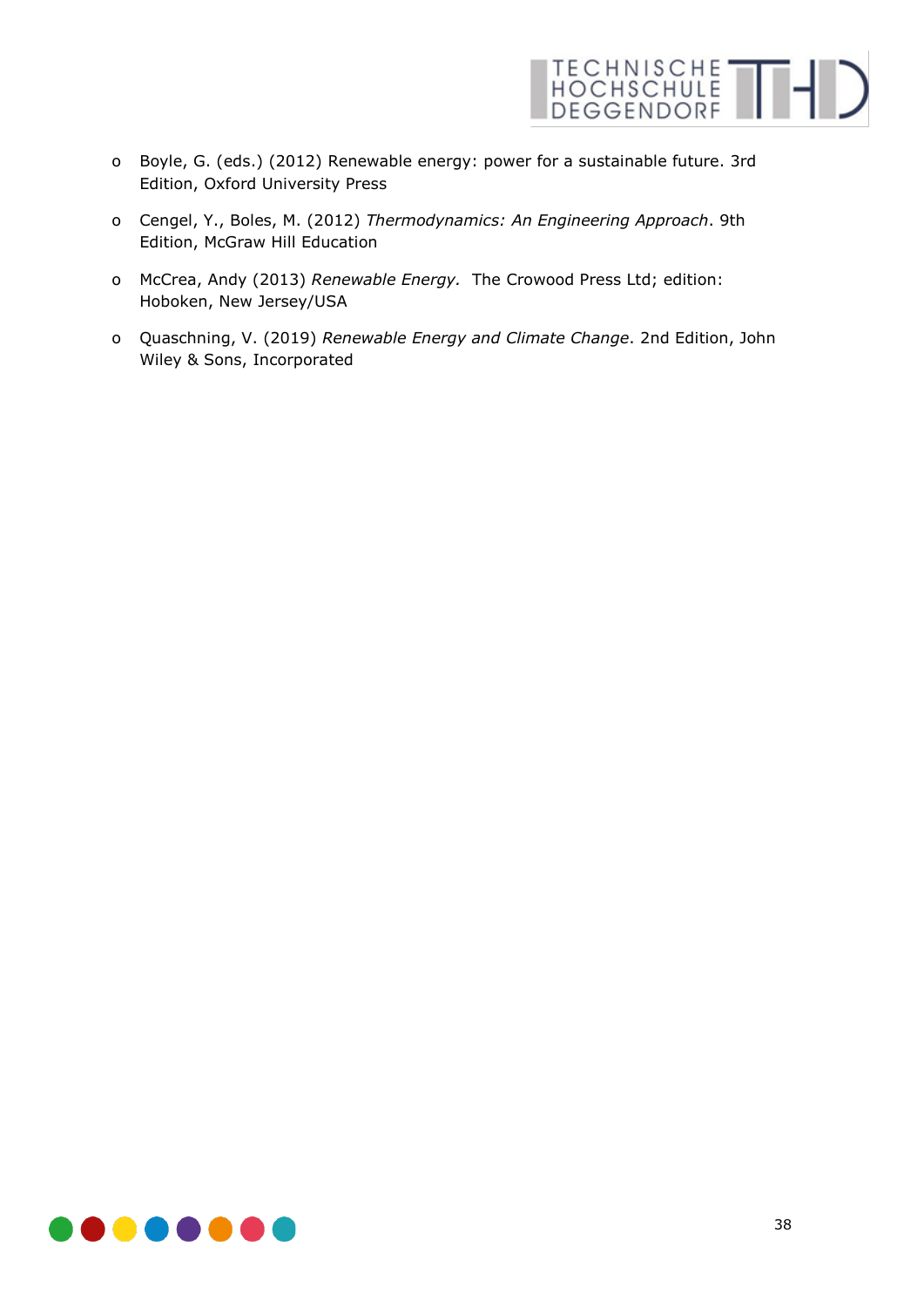# **HSB-11 INTERNATIONAL PROJECT MANAGEMENT AND IMPLEMENTATION**

| Module code                        | $HSB-11$                                     |
|------------------------------------|----------------------------------------------|
| Module coordination                | Prof. Dr. Michelle Cummings-Koether          |
| Course number and name             | HSB-10 Project Management and Implementation |
| Lecturer                           | Prof. Dr. Michelle Cummings-Koether          |
| Semester                           | 2                                            |
| Duration of the module             | 1 semester                                   |
| Module frequency                   | annually                                     |
| Course type                        | required course                              |
| Level                              | postgraduate                                 |
| Semester periods per week<br>(SWS) | 4                                            |
| <b>ECTS</b>                        | 5                                            |
| Workload                           | Time of attendance: 60 hours                 |
|                                    | self-study: 90 hours                         |
|                                    | Total: 150 hours                             |
| Type of Examination                | ModA (incl. 2 presentations)                 |
| Weight                             | 5/120                                        |
| Language of Instruction            | English                                      |

## **Module Objective**

## **Module Objective**

Students will learn about the processes involved in project management and implementation in international settings. Beginning with the process of building and leading international project team, to project management theory and steps, to finally looking at the implementation of successful project management, this course aims to provide a complete picture of international project management in practice. Additionally, different types of project management will be compared, so that the students will be able to apply the most effective method, based on the type of project and/or team that they are dealing with.

## **Professional Competence**

## *Knowledge*

After successfully finishing the module, students should:

- o Understand project management theory and its application
- o Understand all the steps involved in project management
- o Understand the different roles involved with project management

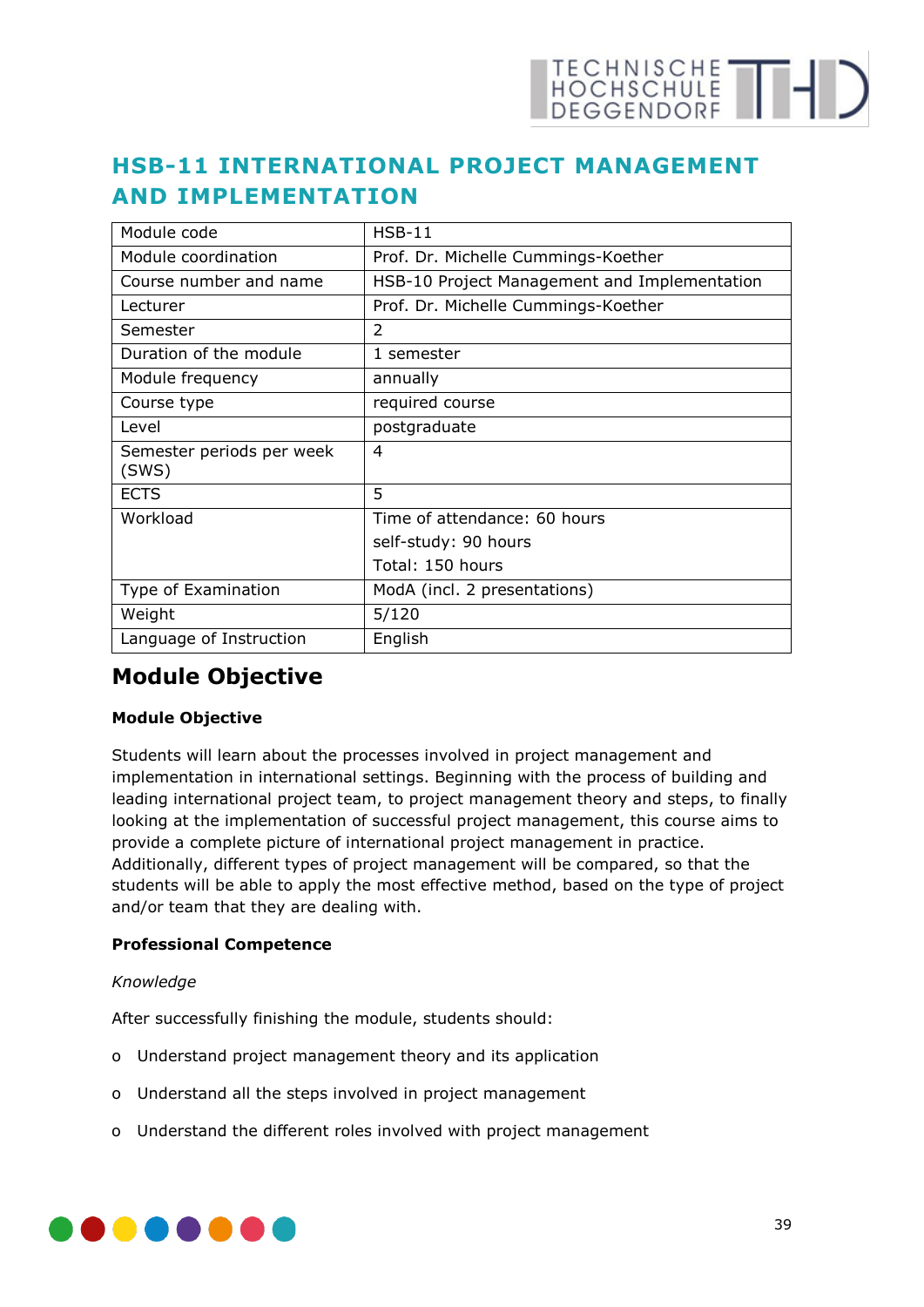

- o Understand how project management teams work together or are put together in different international environments
- o Understand how to choose the correct type of project management method for different types of projects
- o Understand the different steps in project management and show these on a theoretical in class project
- o Understand the challenges and typical project "fails" in implementation of project management
- o Understand how effective project management leadership works in different international environments

### *Skills*

Upon completion of the module the students will be able to:

- o Transfer theoretical knowledge of project management real world projects
- o Determine which project management method is most effective in different situations
- o Manage a project and put together an international team to oversee and implement the project effectively
- o Recognize the signs when a project is not working or failing
- o Work on different projects in various international environments

#### **Social competence**

Students will work together on an in-class projects in small groups, in order to learn how to work efficiently with each other on solve problems and on implementing their knowledge together. This aims at enhancing their team-working skills as well as their problem-solving capabilities. Further, these groups are lined-up in a way to be mixed multi-cultural in order to foster and fine-tune students' intercultural interaction capabilities.

#### **Methodological competence:**

The students will learn how to transfer theoretical knowledge into a project, and hence, will be able to apply their learned skills. This leads to greater retention of the learned theory, and enables transference skills. Further, the students will be provided with an overview of different sets of skills and theory and will be able to choose the most efficient approach to applying these. Students will develop an analytical systemoriented way of thinking and should able to structure the most effective approach to international project management from different aspects, beginning with planning, selection, to implementation.

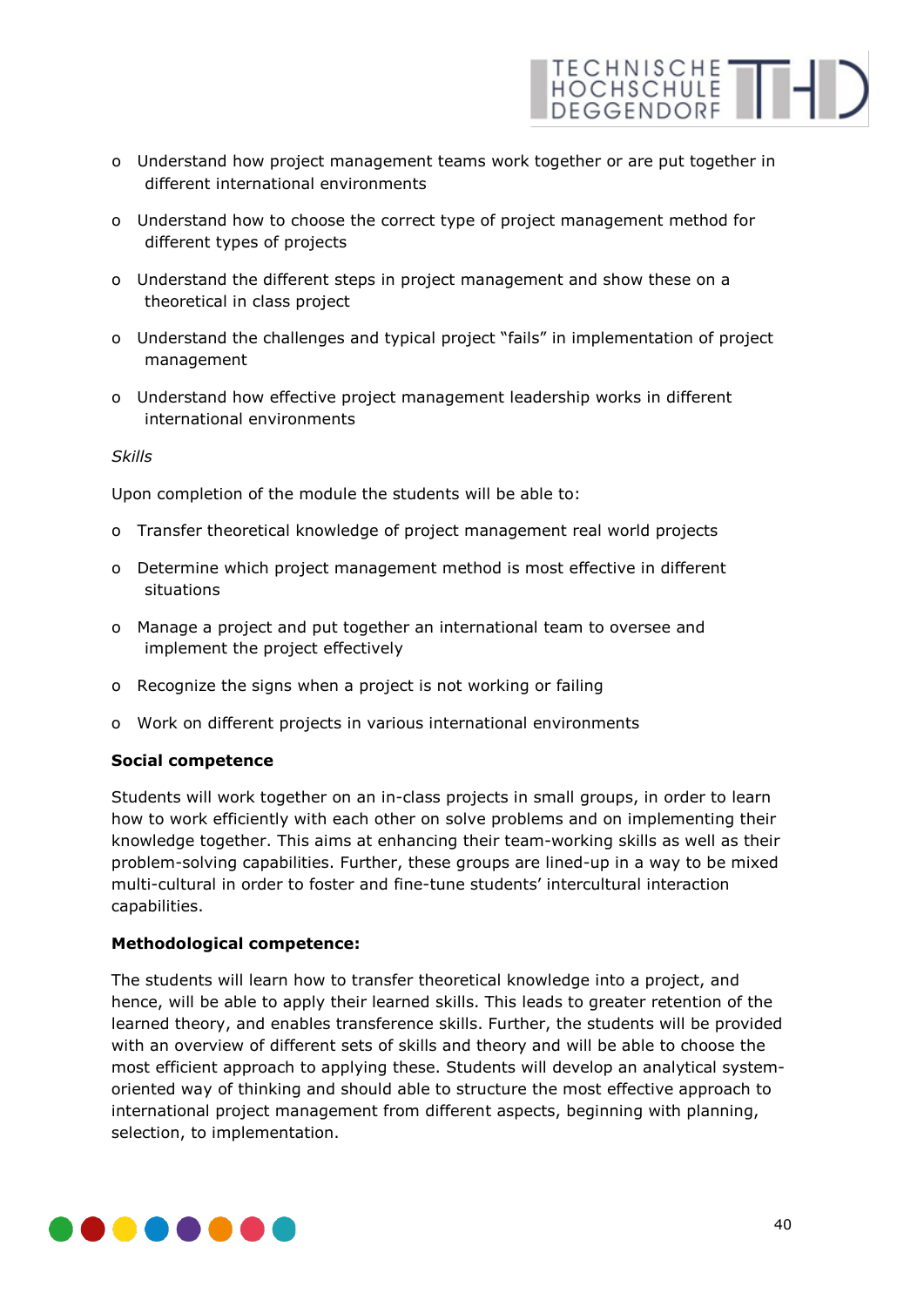# **Applicability in this and other Programs**

HSB-07 Standards and GB Certification Systems

- HSB-13 Evidence-based Design 2
- HSB-14 Refurbishment, Renovation

# **Entrance Requirements**

None

## **Learning Content**

- o Project management theories
- o Project roles and stakeholders
- o Project management theories
- o Project roles and stakeholders
- o Project management steps
- o Project management in international environments cultural differences
- o Project management leadership
- o Project management teams
- o Project management implementation in international environments
- o Project management failures

# **Teaching Methods**

Interactive lecture, case studies, in-class project, group work, discussions and presentations of work in progress.

## **Recommended Literature**

- o Berkun, S. (2008). *Making Things Happen: Mastering Project Management (Theory in Practice).* Sebastopol, CA: O'Reilly Media.
- o Brinkmann, U. (2014). *Intercultural Readiness: Four Competences for Working Across Cultures.* London: Palgrave Macmillan.

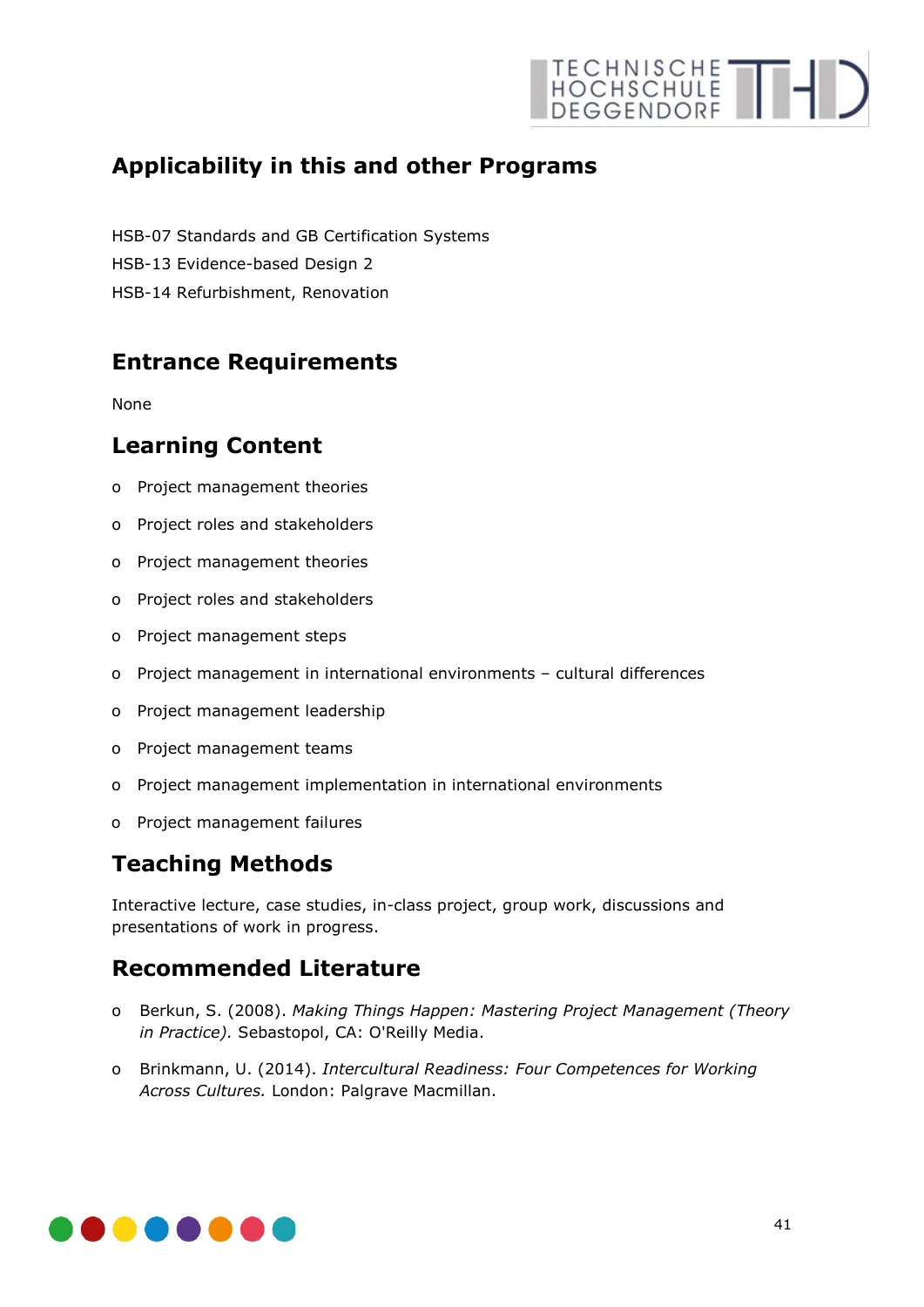

- o Edge, J. (2018). *Agile: An Essential Guide to Agile Project Management, The Kanban Process and Lean Thinking + A Comprehensive Guide to Scrum*. Luxemburg: CreateSpace Independent Publishing Platform
- o Kunow, A. (2019). *Project Management & Business Coaching: Agile project management - target-oriented and efficient with active body language & comprehensive communication*. Buchum, Germany: KISP Bücher.
- o Lane, H.W. & Maznevski, M.L. (2019). *International Management Behavior: Global and Sustainable Leadership*. Cambridge, UK: Cambridge University Press.
- o Levitt, G. (2019). *Team Planning for Project Managers and Business Analysts (ESI International Project Management).* Abingdon, UK: Taylor & Francis Ltd.
- o Martinelli, R.J., Milosevic, D.Z. (2016). *Project Management ToolBox - Tools and Techniques for the Practicing Project Manager*. Hoboken: Wiley.
- o Project Management Institute (Eds.) (2013). *A guide to the project management body of knowledge. PMBOK(R) Guide*. Newtown Square, PA: Project Management Institute.

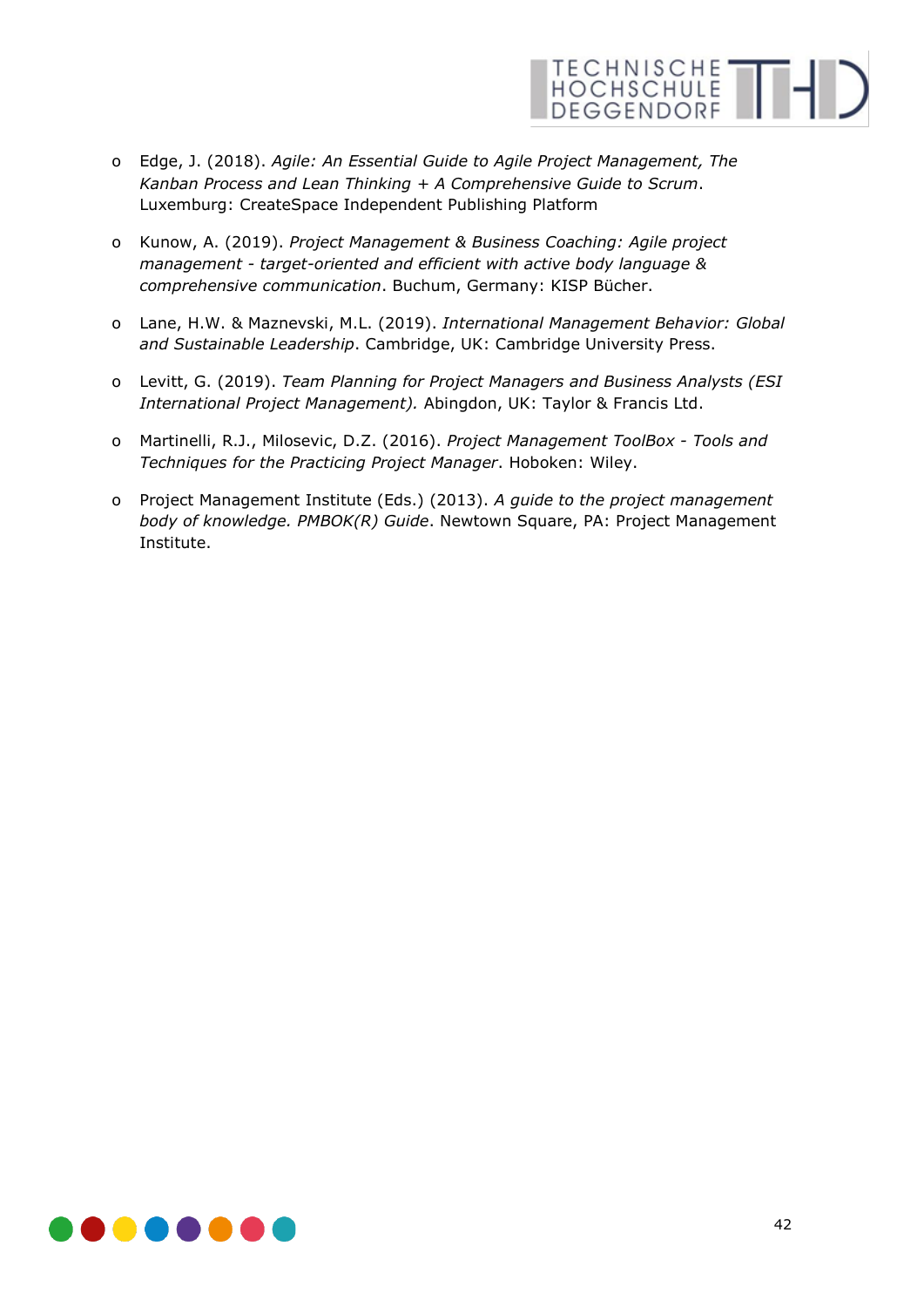## **HSB-12 AMBIENT ASSISTED LIVING & WORKING**

| Module code                        | $HSB-12$                                 |
|------------------------------------|------------------------------------------|
| Module coordination                | Prof. Dr. Michael Laar                   |
| Course number and name             | HSB-12 Ambient Assisted Living & Working |
| Lecturer                           | Prof. Dr. Michael Laar                   |
|                                    | Prof. Dr. Horst Kunhardt                 |
|                                    | Dr. Neveen Soliman                       |
| Semester                           | 3                                        |
| Duration of the module             | 1 semester                               |
| Module frequency                   | annually                                 |
| Course type                        | required course                          |
| Level                              | Postgraduate - MEng                      |
| Semester periods per week<br>(SWS) | $\overline{4}$                           |
| <b>ECTS</b>                        | 5                                        |
| Workload                           | Time of attendance: 60 hours             |
|                                    | self-study: 90 hours                     |
|                                    | Total: 150 hours                         |
| Type of Examination                | ModA (incl. Presentation 15 min.)        |
| Weight                             | 5/120                                    |
| Language of Instruction            | English                                  |

## **Module Objective**

## **Module Objective**

Societies are ageing and new technologies can improve the quality of living of elderly people and persons with special needs.

Students learn the concept of Ambient Assisted Living & Working and are able to use the newly acquired knowledge to develop projects with this specific focus. They learn to analyse different social, economic and health aspects related to this area and are able to apply the newly acquired knowledge in a portfolio development, including a small design project, in the course of the semester.

The module counts with keynote lectures from internal and external professionals of the focus areas.

### **Professional competence**

*Knowledge* 

After successfully finishing the module, students will get to:

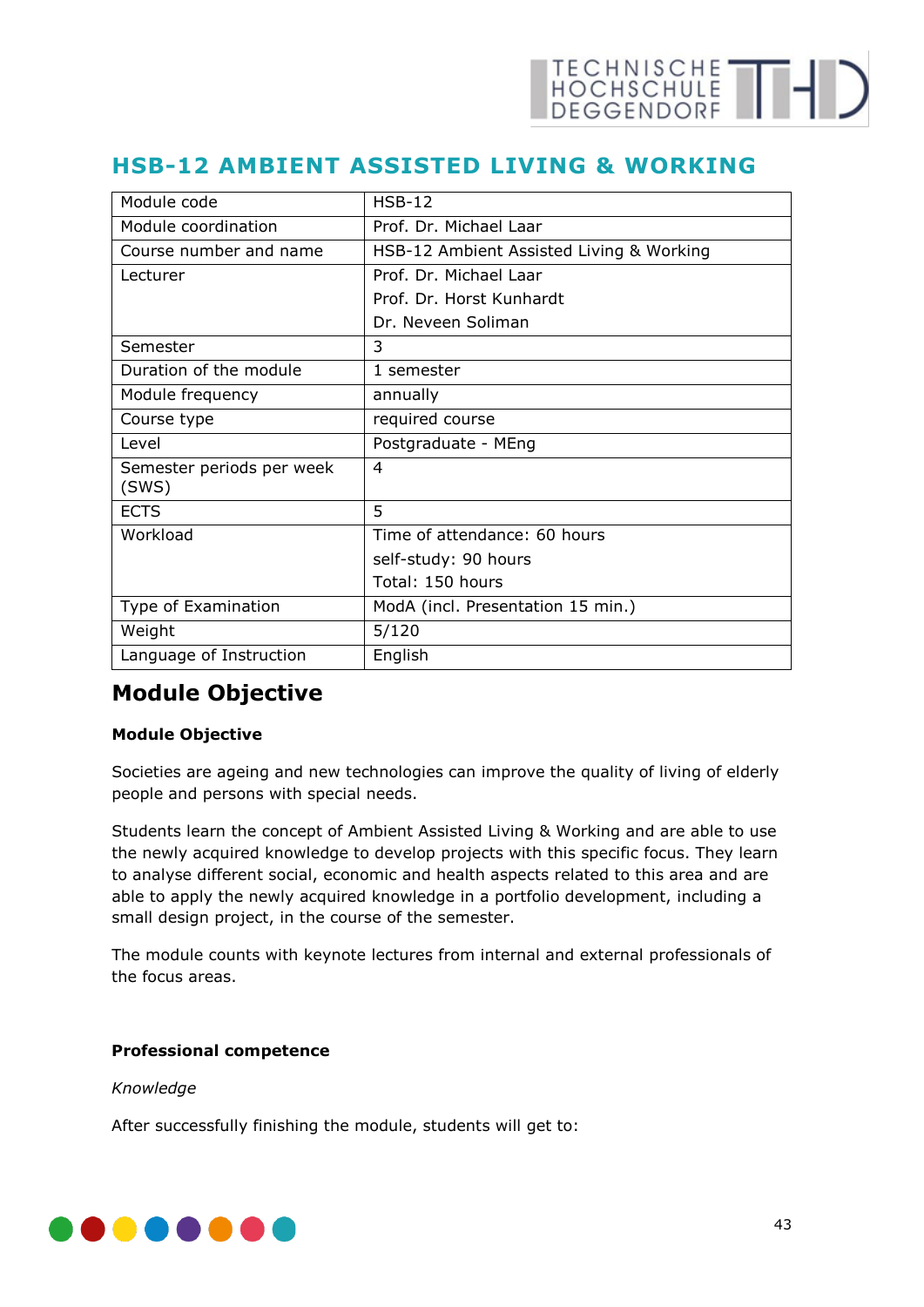

- o Understand the basic concepts of Ambient Assisted Living and Working
- o Understand the limitations through age by having used the age-simulation suit and a wheelchair in different situations
- o Understand the situation of the target group in their country of origin and in Germany
- o Understand innovative design concepts for modern work environments to foster health and productivity.
- o Know where and how to find latest relevant knowledge, including research results, in the area of Ambient Assisted Living and Working.
- o Know relevant criteria with this specific focus used in Green Building Certification Systems and Healthy Building Certification Systems.

#### *Skills*

Upon completion of the module the students will be able to:

- o Analyse the specific needs of the target group
- o Evaluate different technologies and design concepts
- o Implement passive and active concepts and solutions accordingly in order to reduce or even overcome the problems caused by analysed and synthesized limitations.
- o Apply relevant knowledge in the design of different buildings types, like residential buildings, schools, health buildings and tourism buildings.
- o Evaluate economic, social and environmental benefits of Ambient Assisted Living.
- o Apply relevant criteria demanded by GB and HB certification systems.

### **Social competence**

Students are gaining awareness of limitations imposed by age or accident. They can address with empathy these limitations. The portfolio development (Module Assignment) can optionally be carried out in cooperation with students from Master International Tourism Development and Master Medical Informatics.

### **Methodological competence**

The students improve their knowledge in the field of Ambient Assisted Living & Working and are able to evaluate and different design option, proposing the most adequate one. With the newly acquired knowledge they are able to pre-select design solutions, taking into consideration the effects on tenant's health, productivity and well-being. Using an age-simulating-suit and a wheelchair, they experience first-hand the challenges a significant part of population is facing.

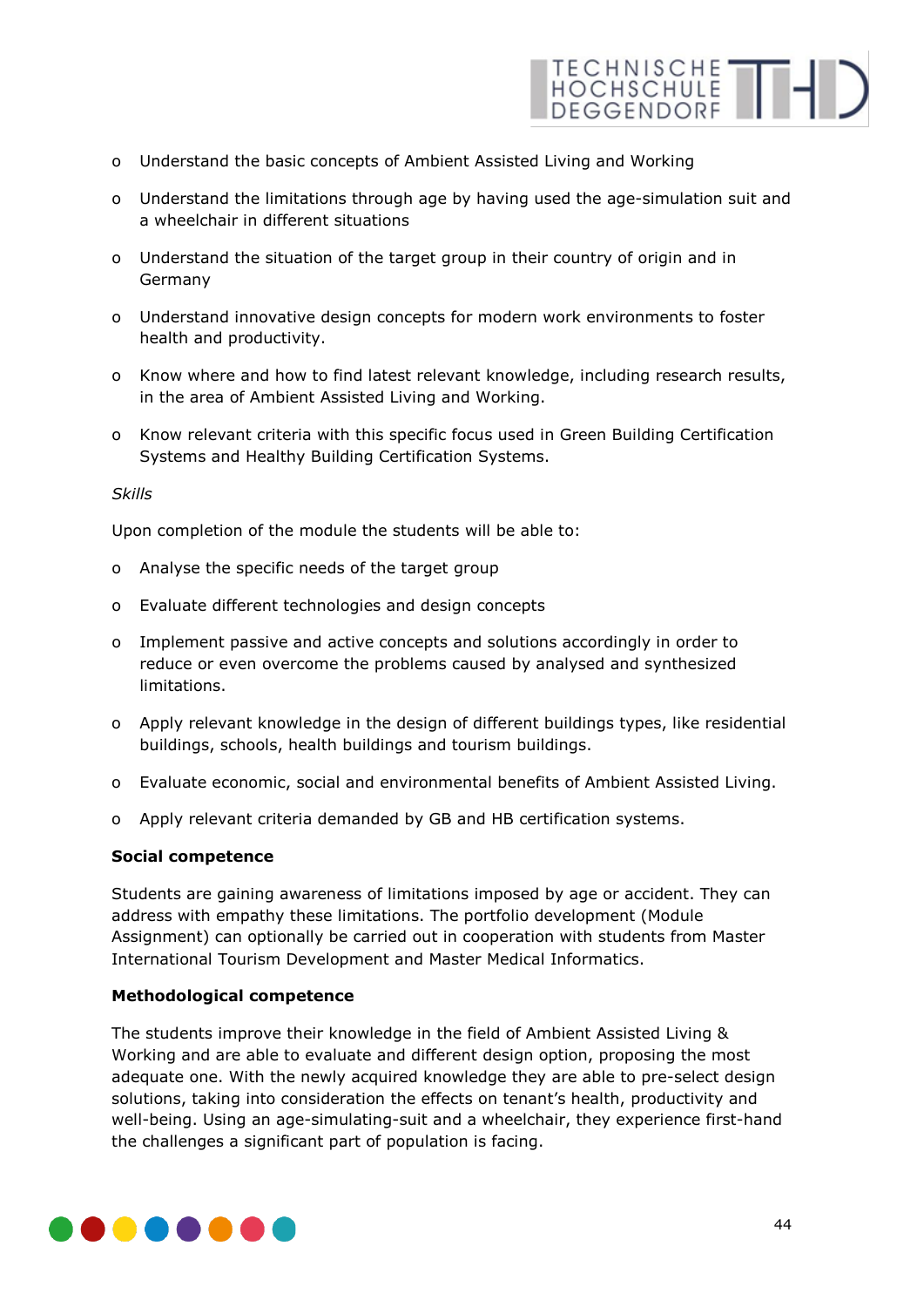

Furthermore, the students are able to evaluate and decide upon preliminary solutions concerning investment costs, as well as operation & maintenance costs.

## **Applicability in this and other Programs**

HSB-07 Standards and GB Certification Systems

HSB-09 Refurbishment, Renovation

HSB-14 Evidence-based Design 2

HSB-16 R&D Project

HSB-17 Master's Thesis

## **Entrance Requirements**

Recommended:

HSB-02 Sustainable Buildings

HSB-03 Smart Buildings

## **Learning Content**

- o Introduction into Ambient Assisted Working & Living the origins, current situation and tendencies
- o Assessment of international and national situation
- o Limitations through age or accidents/disabilities experience with an Agesimulation suit & a wheelchair
- o Passive and active measures of Ambient Assisted Working & Living
- o Concept development for different building types
- o Building Certification Systems for Healthy buildings focus on Ambient assisted Working & Living
- o Planning of a residential building using Ambient Assisted Living concepts

## **Teaching Methods**

Seminaristic teaching / Module Assignment: Portfolio-Development + Presentation + Coaching / tutorials / homework / Case studies / Lab-work

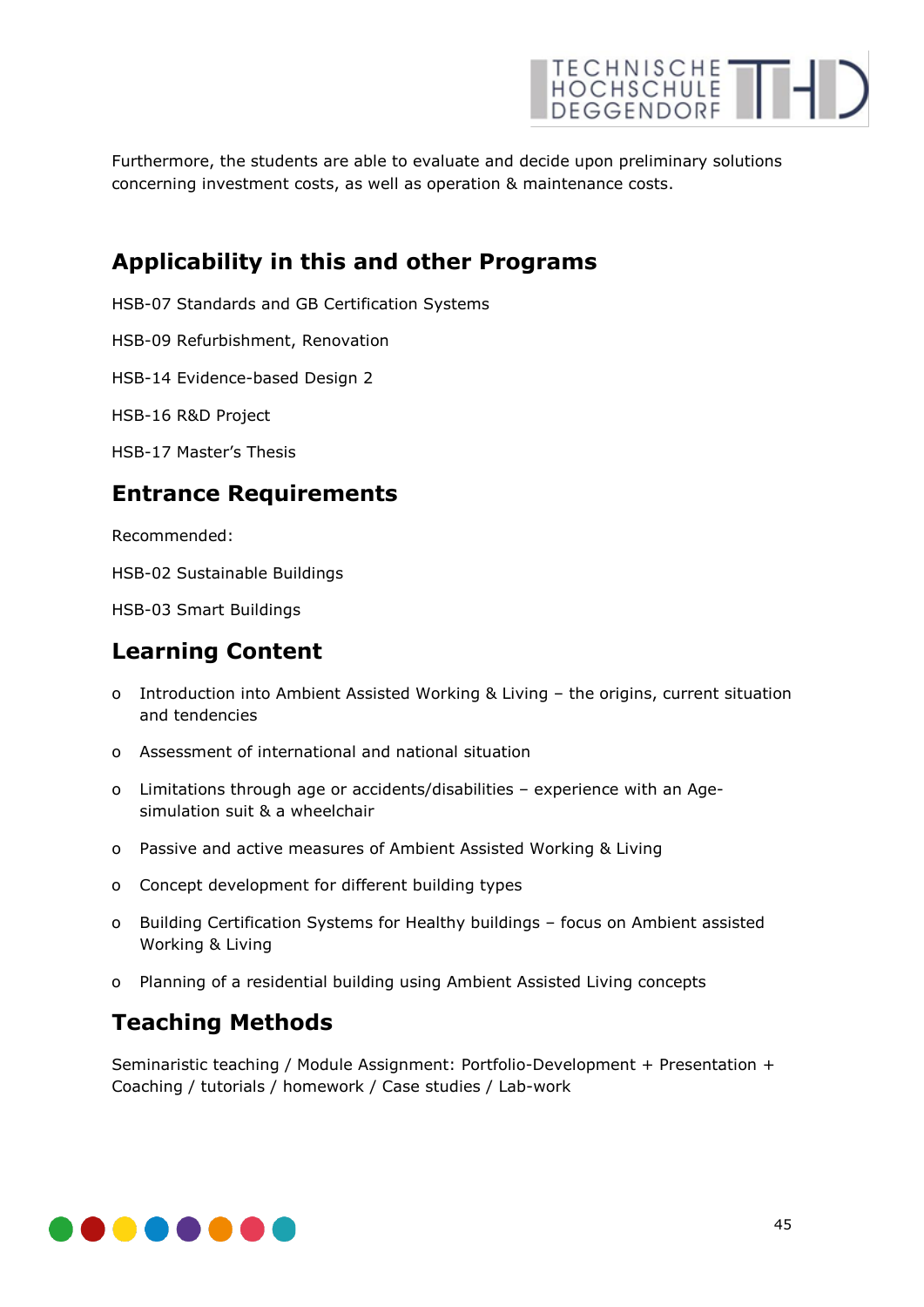

# **Remarks**

Excursion

## **Recommended Literature**

o Garcia, Nuno M., Rodrigues, Joel Jose P.C.(2015). *Ambient Assisted Living*. CRC Press

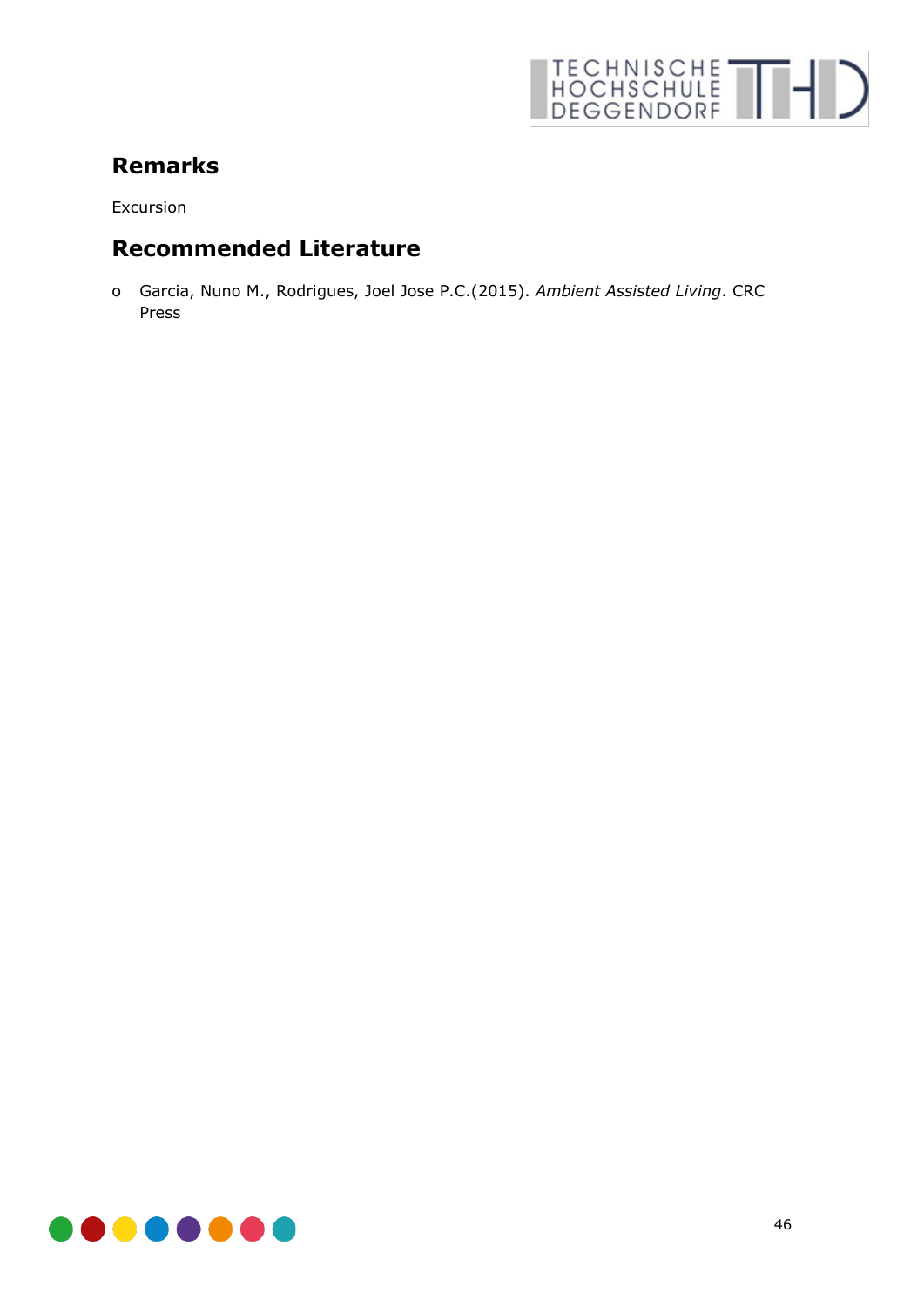## **HSB-13 BUILDING SAFETY & SECURITY**

| Module code                        | $HSB-13$                          |
|------------------------------------|-----------------------------------|
| Module coordination                | Prof. Dr. Michael Laar            |
| Course number and name             | HSB-13 Building Safety & Security |
| Lecturers                          | Dipl.-Ing. Christin Brunken       |
|                                    | Dr. Neveen Solimann               |
|                                    | Prof. Dr. Rui Li                  |
|                                    | Eng. Michael Bauer                |
| Semester                           | 3                                 |
| Duration of the module             | 1 semester                        |
| Module frequency                   | annually                          |
| Course type                        | required course                   |
| Level                              | Postgraduate - MEng               |
| Semester periods per week<br>(SWS) | 4                                 |
| <b>ECTS</b>                        | 5                                 |
| Workload                           | Time of attendance: 60 hours      |
|                                    | self-study: 90 hours              |
|                                    | Total: 150 hours                  |
| Type of Examination                | ModA (incl. Presentation 15 min.) |
| Weight                             | 5/120                             |
| Language of Instruction            | English                           |

# **Module Objective**

## **Module Objective**

Students learn the concept of building safety and security and are able to use the newly acquired knowledge to develop projects with this specific focus.

### **Professional Competence**

### *Knowledge*

After successfully finishing the module, students will get to:

- o Understand the basic concepts of Building Safety and Security
- o Know where and how to find latest relevant knowledge, including research results, in the area of Evidence-based Design for health and tourism buildings.
- o Understand the connection between design decisions, health, productivity and investment costs in the focus area.

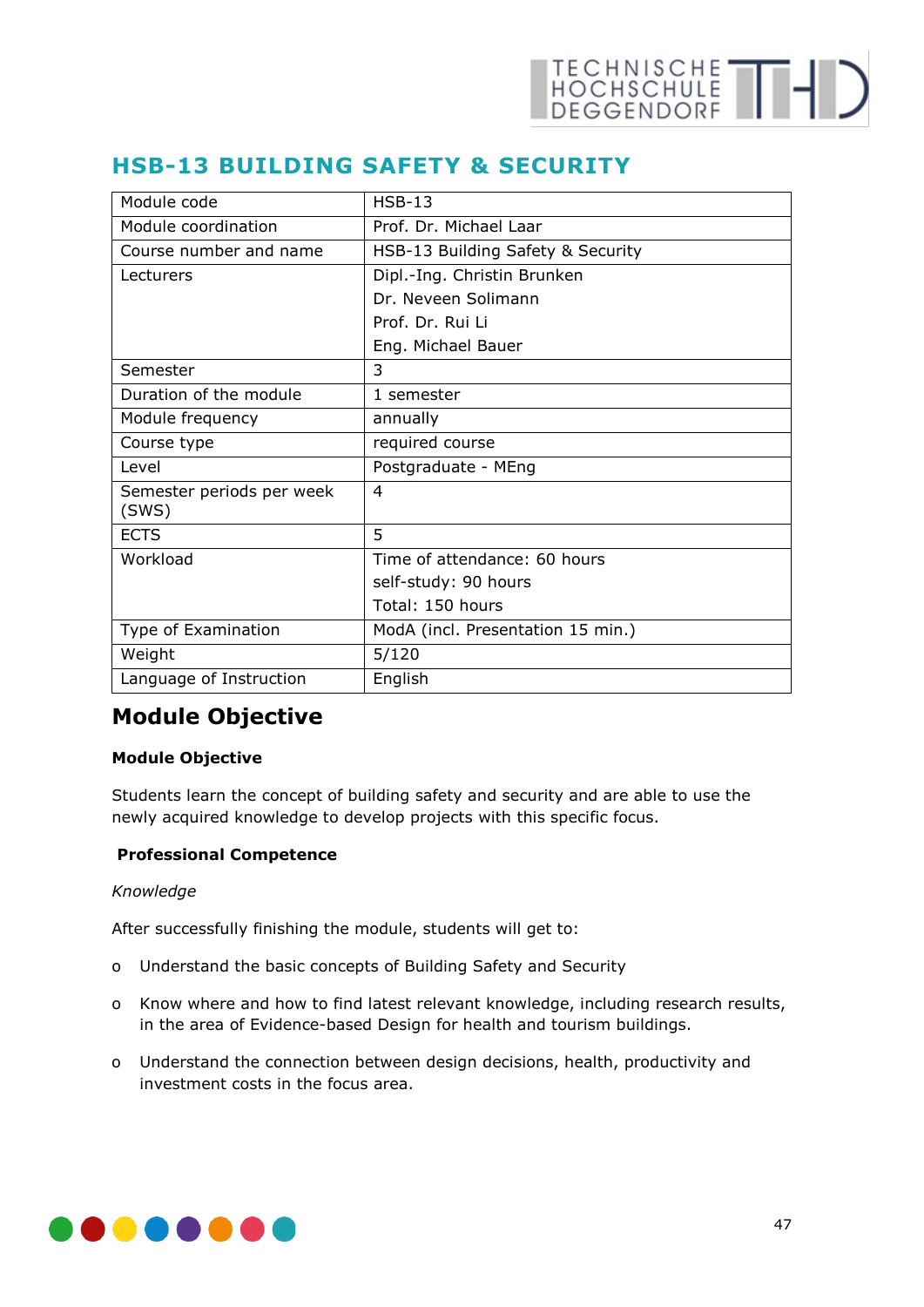### *Skills*

Upon completion of the module the students will be able to:

- o Analyse and formulate the specific needs of clients
- o Develop tailor-made solutions for different groups of clients
- o Apply relevant knowledge in the planning of new buildings and neighbourhoods
- o Use relevant knowledge in the planning of refurbishment and renovation
- o Apply relevant knowledge during the construction phase
- o Use relevant during operation and maintenance of the building
- o Evaluate different options concerning safety, security, health, productivity and investment costs, as well as operation & maintenance costs in the focus area

### **Social competence**

Students are demonstrating working individually or in small groups to solve problems that aims at enhancing their team-working skills as well as their problem-solving capabilities. Further, these groups are lined-up in a way to be mixed multi-cultural in order to foster and fine-tune students' intercultural interaction capabilities.

### **Methodological competence:**

The students improve their knowledge in the field of Building safety and security and are able to analyse specific demands and evaluate different design options for specific climatic conditions. With the newly acquired knowledge they are able to pre-select design solutions, taking into consideration the effects on tenant's safety, security, health, productivity and well-being.

Furthermore, the students are able to evaluate and decide upon preliminary solutions concerning investment costs, as well as operation & maintenance costs.

## **Applicability in this and other Programs**

- HSB-07 Standards and GB Certification Systems
- HSB-13 Evidence-based Design 2
- HSB-14 Refurbishment, Renovation
- HSB-18 R&D Project
- HSB-19 Master's Thesis

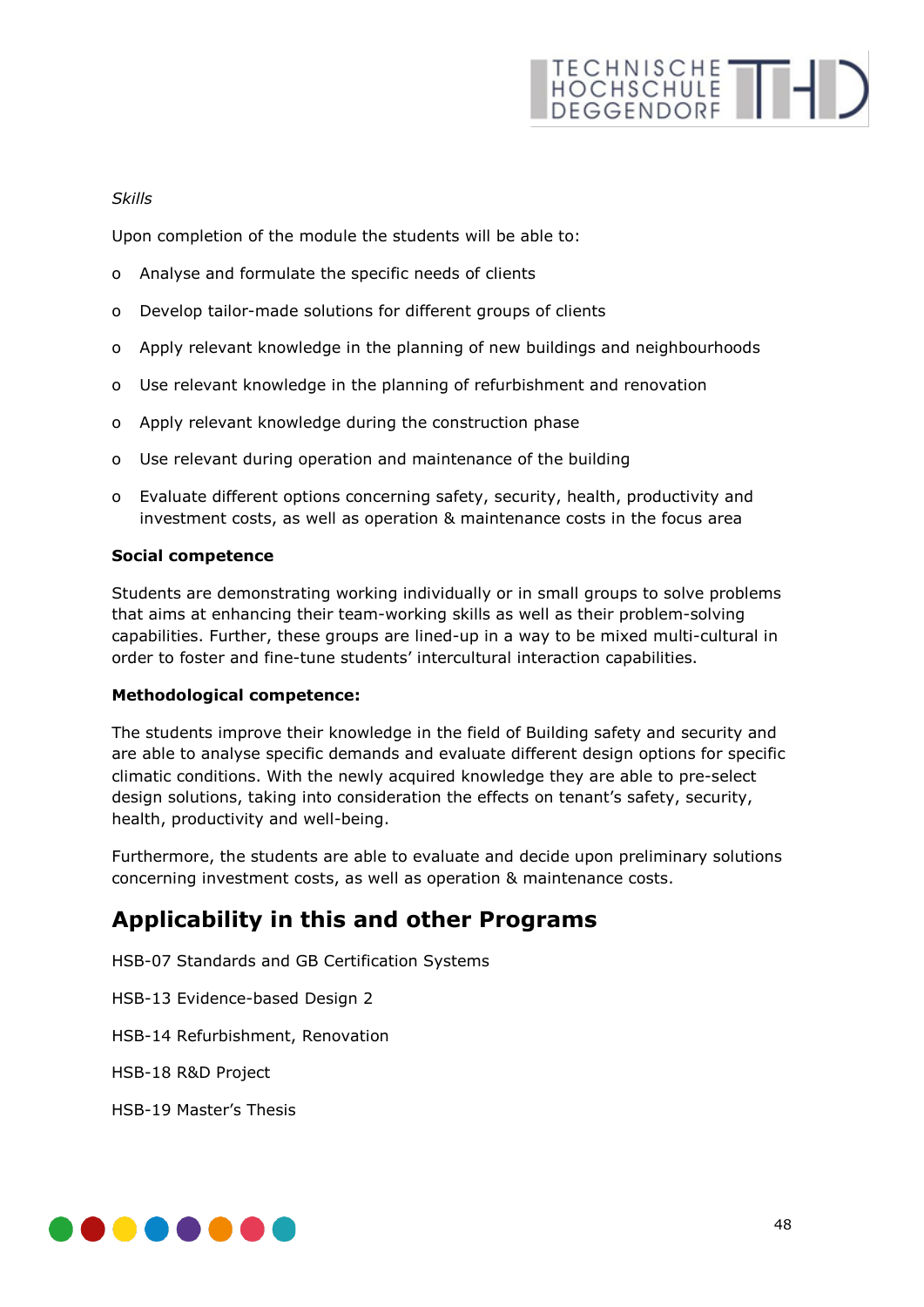# TECHNISCHE THIS

# **Entrance Requirements**

HSB-02 Sustainable Buildings & Neighborhoods

HSB-03 Smart Buildings

## **Learning Content**

### **Introduction into Building Safety and Security**

### **Building Safety**

- o Fire Safety and Explosion
- o Escape Plan and Rescue Routes
- o Electrical and Mechanical faults (Power Failure, Elevator Failure)
- o Smoke and Heat Extraction systems
- o Plumbing Failure and Flooding
- o Earthquake
- o Special topic: reactor safety how to keep a reactor safer in an advanced building (vessel)

### **Work safety**

- o Work safety: introduction, history, Laws and by-laws in Germany
- o Hazardous substances and corresponding symbols
- o Exposition scenarios, particulate matter and micro-bacterial exposure
- o Radiations and Vibrations
- o Risk assessment

### **Building Security**

- o Building Security Concepts and Systems
- o Special topic: Fire Protection

## **Teaching Methods**

Seminaristic teaching / Module Assignment: Portfolio-Development + Presentation + Coaching / tutorials / homework / Case studies / Lab-work

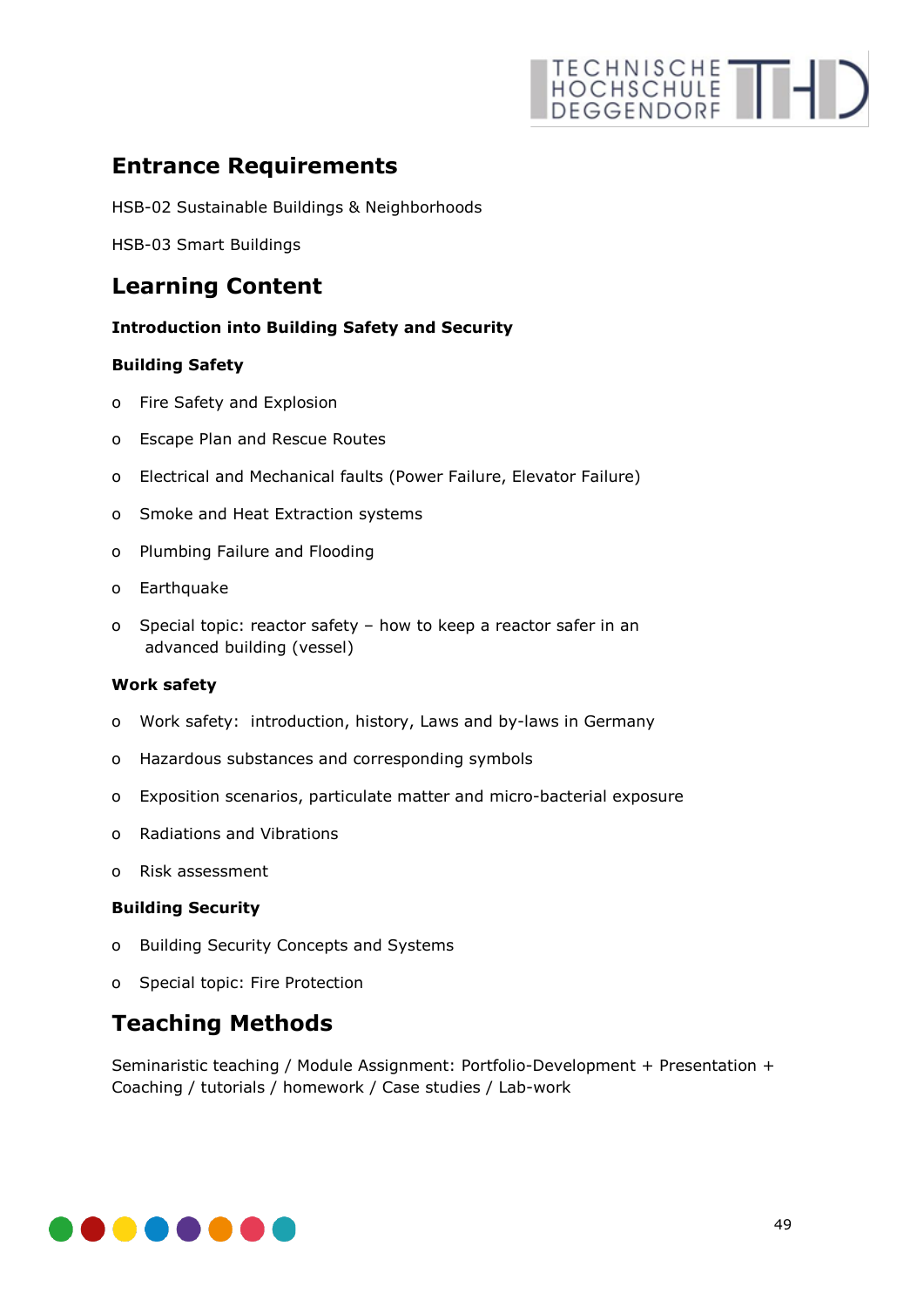

## **Recommended Literature**

- o Charles E. Thomas (2011) *Process Technology: Safety, Health, and Environment*, Cengage Learning
- o Deutsche Gesetzliche Unfallversicherung e.V. (2012) *Machine Tool Fire and Explosion Prevention and Protection* (Information book in English)
- o Neufert, E. (2019) *Architects? Data. 5th Edition*. Hoboken, NJ, USA : Wiley Blackwell

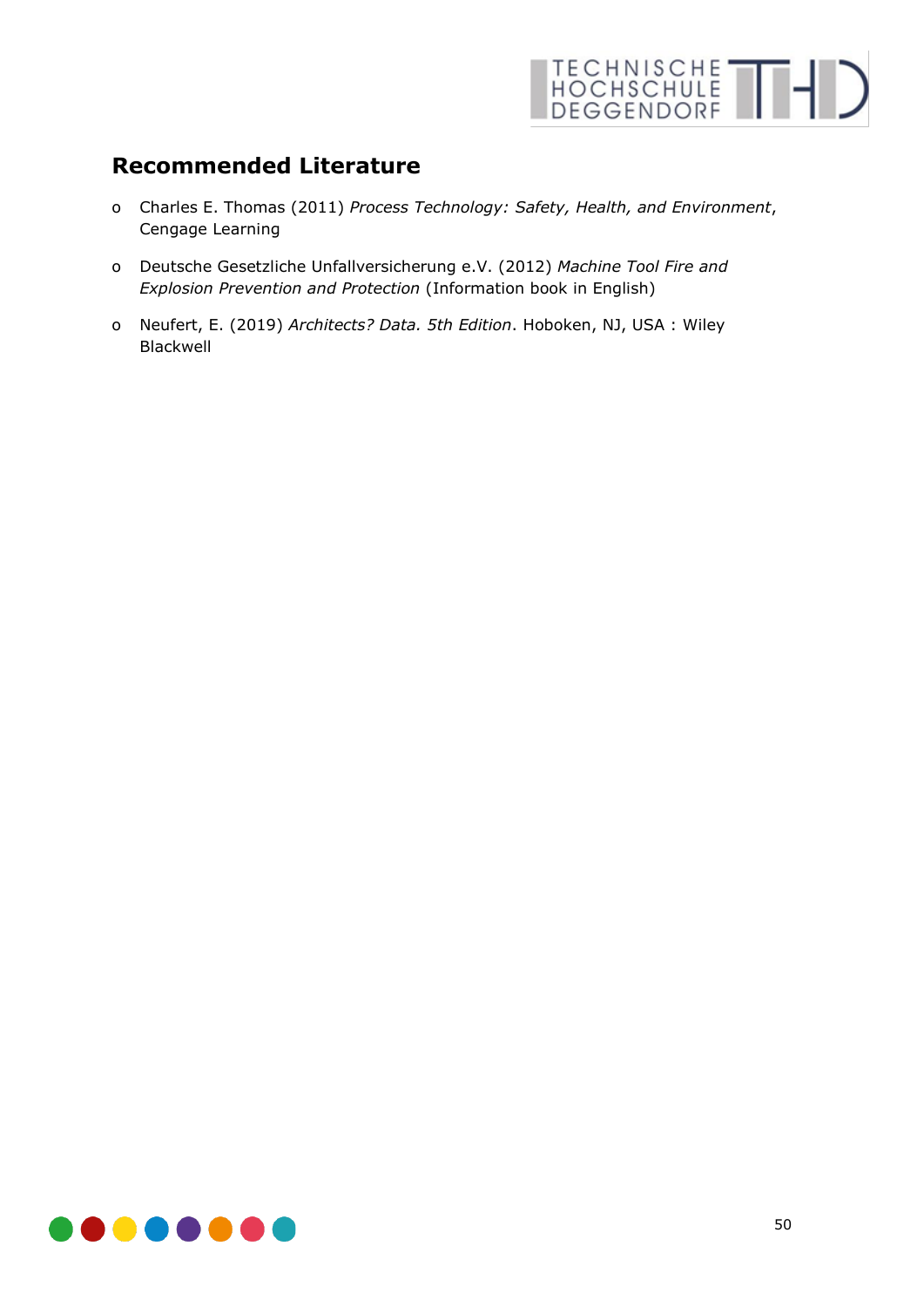| Module code                        | $HSB-13$                                                             |
|------------------------------------|----------------------------------------------------------------------|
| Module coordination                | Prof. Dr. Michael Laar                                               |
| Course number and name             | HSB-13 Evidence-based Design 2                                       |
| Lecturer                           | Prof. Dr. Michael Laar                                               |
|                                    | Prof. Dr. Sascha Kreiskott                                           |
|                                    | Prof. Dr. Katerina Volchek (Tourism)                                 |
|                                    | Prof. Dr.med. Georgi Chaltikyan (Heath<br>Infrastructure)            |
|                                    | Prof. Dr. Horst Kunhardt (Health Infrastructure &<br>Digitalization) |
|                                    | Prof. Dr.-Ing. Tobias Bader                                          |
| Semester                           | 3                                                                    |
| Duration of the module             | 1 semester                                                           |
| Module frequency                   | annually                                                             |
| Course type                        | required course                                                      |
| <b>Level</b>                       | Postgraduate - MEng                                                  |
| Semester periods per week<br>(SWS) | 4                                                                    |
| <b>ECTS</b>                        | 5                                                                    |
| Workload                           | Time of attendance: 60 hours                                         |
|                                    | self-study: 90 hours                                                 |
|                                    | Total: 150 hours                                                     |
| Type of Examination                | ModA (incl. Presentation 15 min.)                                    |
| Weight                             | 5/120                                                                |
| Language of Instruction            | English                                                              |

## **HSB-13 EVIDENCE-BASED DESIGN 2**

## **Module Objective**

## **Module Objective**

Students learn the concept of Evidence-based Design in the area of health, tourism and office buildings and are able to use the newly acquired knowledge to develop projects with this specific focus. The student develops during the semester a portfolio, analyzing social, economic, ecological and cultural evidence in the selected area, and designing a project accordingly. The development of the project will be supported by Building Performance Simulations and orientated by Green Building Certification systems.

The module counts with keynote lectures from internal and external professionals of the focus areas.

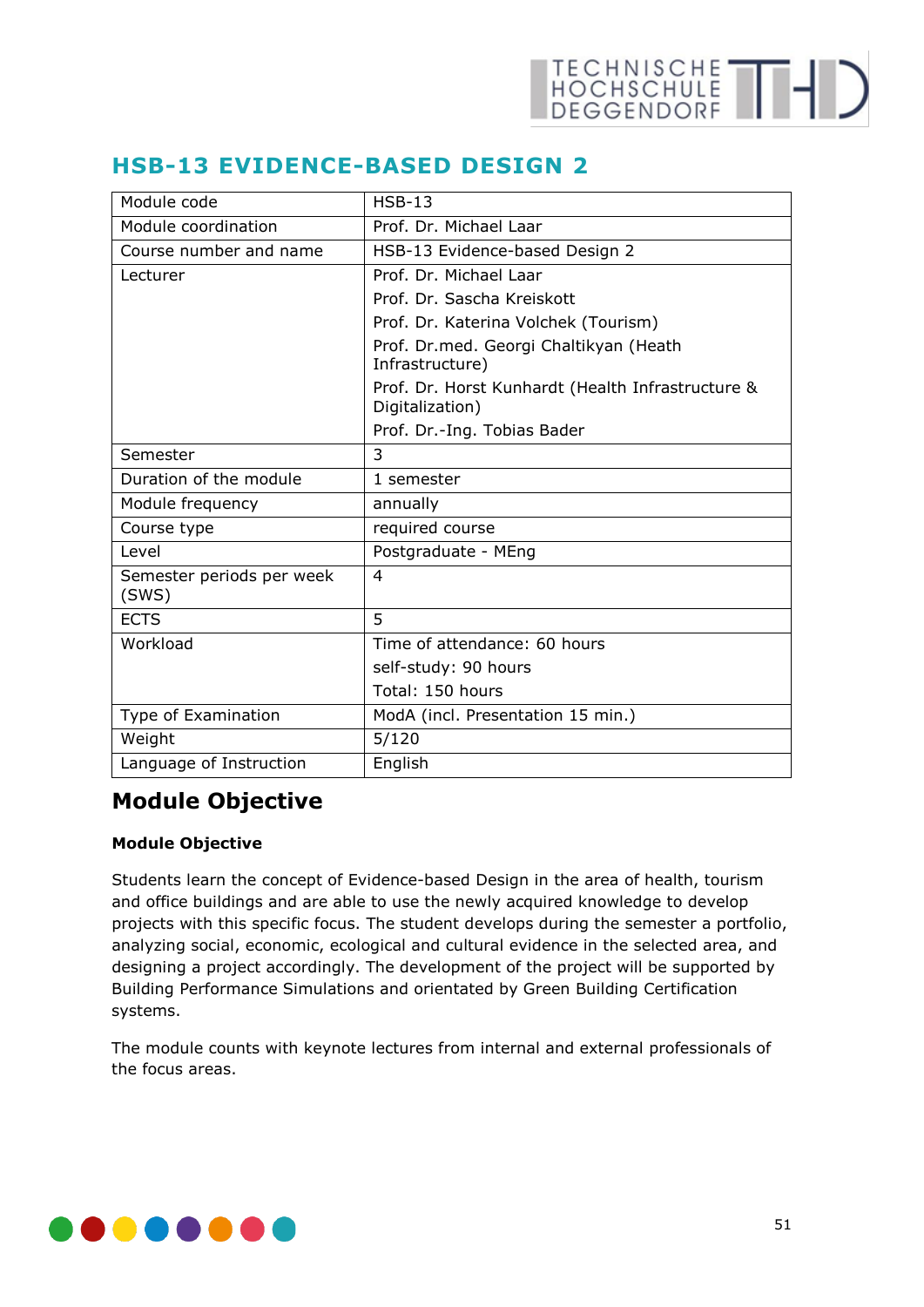### **Professional Competence**

### *Knowledge*

After successfully finishing the module, students will get to:

- o Understand the concepts of Evidence-based Design
- o Know where and how to find latest relevant knowledge, including research results, in the area of Evidence-based Design for health buildings and tourism buildings.
- o Understand the connection between design decisions, health, productivity and investment costs
- o Understand the role of different stakeholders in the planning process of sustainable buildings

#### *Skills*

Upon completion of the module the students will be able to:

- o Analyse the specific needs of the client
- o Analyse the necessary fields of competence and decide which further experts have to be invited to the design team
- o Organize relevant information concerning specific building type design concepts, regulations and recommendations
- o Apply relevant knowledge in the design of health, tourism or office buildings
- o Evaluate different design options concerning health, productivity and investment costs, as well as operation & maintenance costs

#### **Social competence**

Students are demonstrating working individually or in small groups to solve problems that aims at enhancing their team-working skills as well as their problem-solving capabilities. Presenting their project, they learn how to address clients and enhance their social communication skills.

### **Methodological competence:**

Students are demonstrating working individually or in small groups to solve problems that aims at enhancing their team-working skills as well as their problem-solving capabilities. Further, these groups are lined-up in a way to be mixed multi-cultural in order to foster and fine-tune students' intercultural interaction capabilities. The project work can optionally be carried out in cooperation with students from Master International Tourism Development.

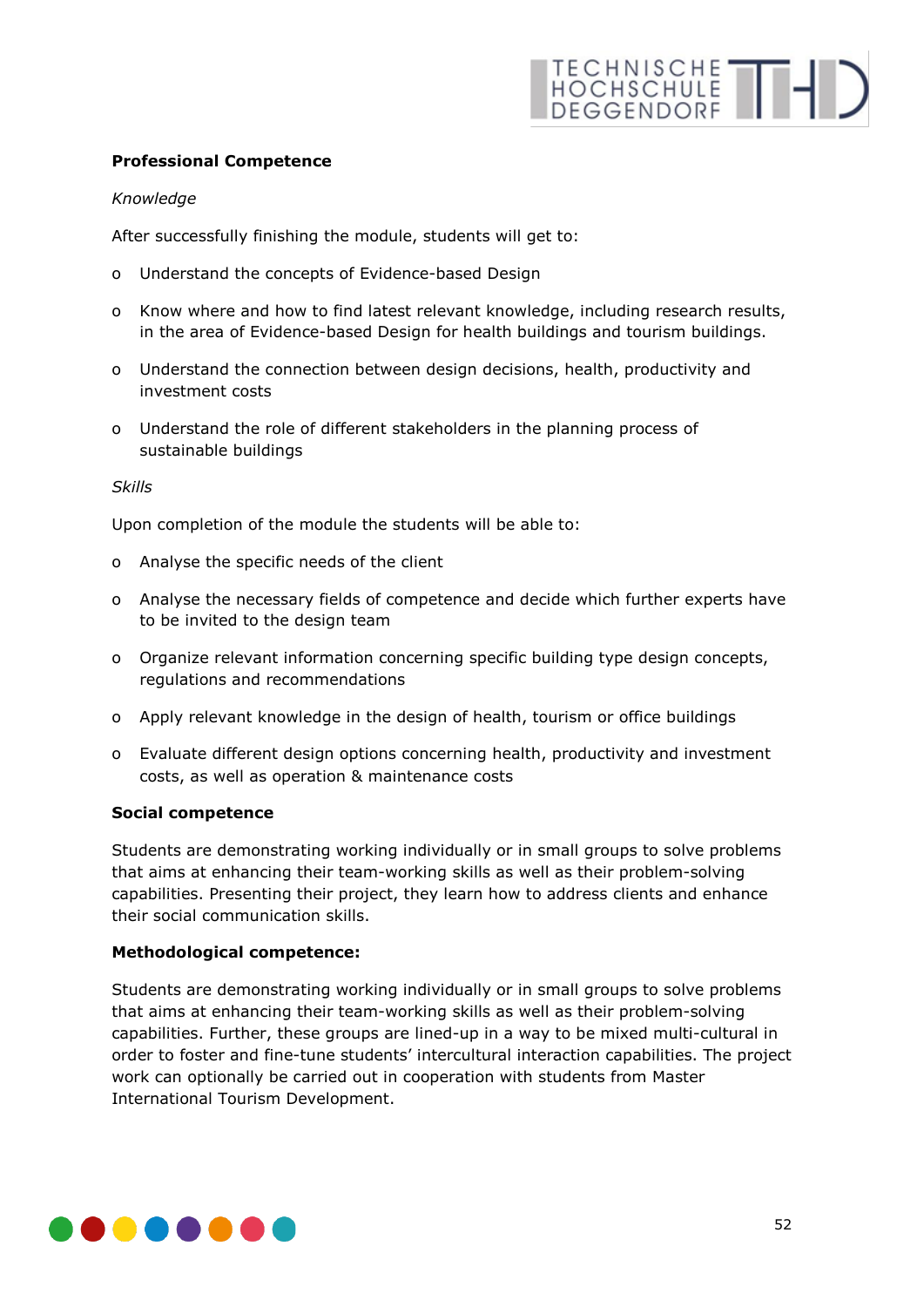

## **Applicability in this and other Programs**

HSB-18 R&D Project

HSB-19 Master's Thesis

## **Entrance Requirements**

Recommended:

HSB-02 Sustainable Buildings & Neighborhoods

HSB-03 Smart Buildings

HSB-06 Evidence-based Design 1

## **Learning Content**

- o Introduction into Evidence-based Design
- o Different aspects of Evidence-based Design concerning health, tourism and office buildings, considering different climate zones
- o Economic consequences of Evidence-based Design
- o Building Certification Systems selected credits
- o Designing a health or tourism building for a region with a different climate to the one in the students' region of origin

## **Teaching Methods**

Seminaristic teaching / Module Assignment: Portfolio Development & Presentaion + coaching / group work / tutorials / homework / Case studies / Lab-work & LivingLab

## **Remarks**

Excursion to landmark project

## **Recommended Literature**

## **Different building types**

o Hamilton Kirk D.; Watkins, David H. (2009) *Evidence-Based Design for Multiple Building Types: Applied Research-based Knowledge for Multiple Building Types*. USA: Wiley

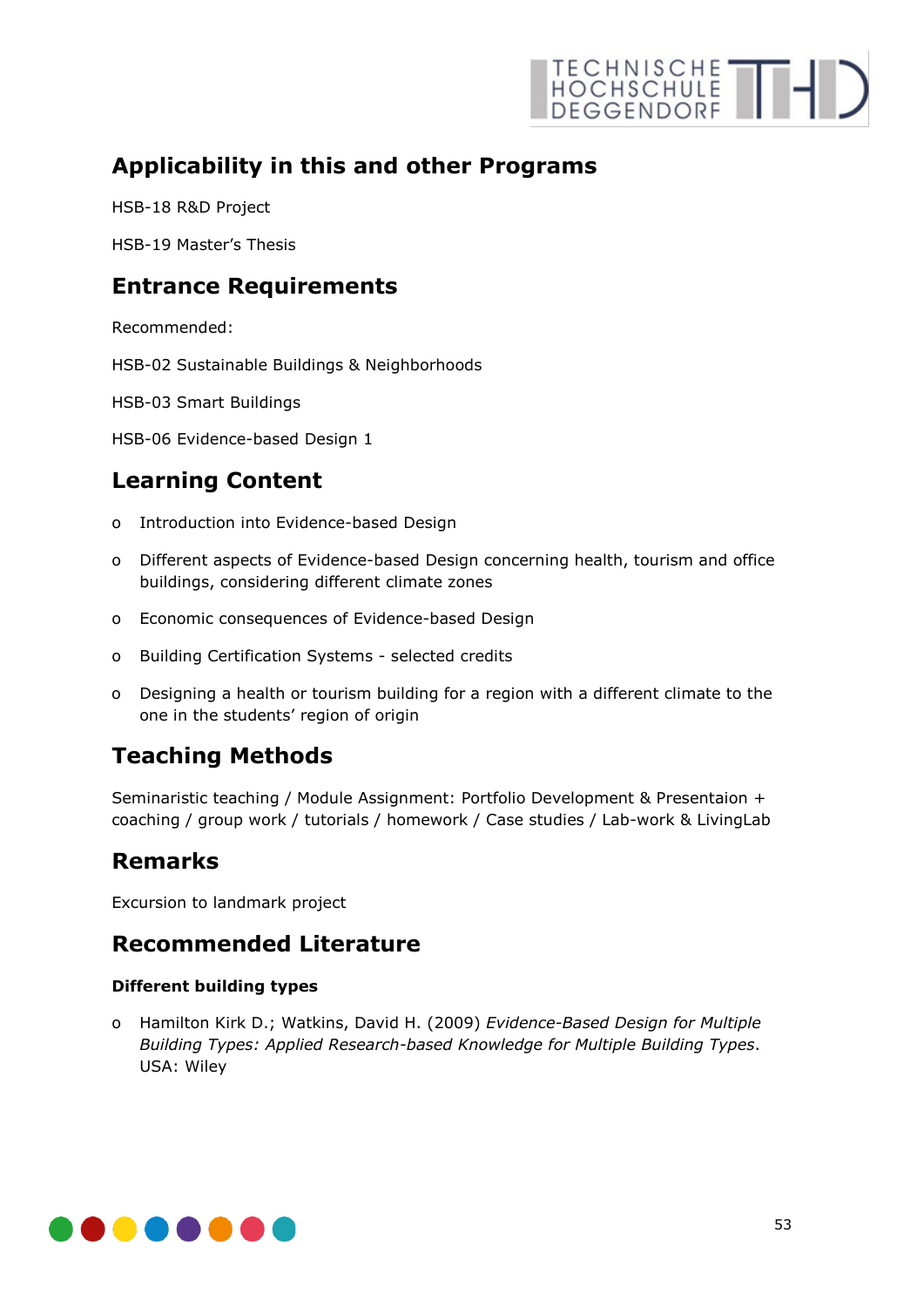

### **Healthcare buildings**

- o Hamilton Kirk D.; McCuskey Shepley, M. (2009) *Design for Critical Care – An Evidence-based approach*. USA: Routledge
- o Guenter, R., Vittori, G. (2013) *Sustainable Healthcare Architecture*. 2nd Edition. USA: Wiley

### **Tourism Infrastructure**

- o Epler Wood, M. (2017) *[Sustainable Tourism on a Finite Planet](https://www.amazon.de/Sustainable-Tourism-Finite-Planet-Megan/dp/1138217611/ref=sr_1_8?__mk_de_DE=%C3%85M%C3%85%C5%BD%C3%95%C3%91&dchild=1&keywords=Sustainable+hotels&qid=1615020986&s=books&sr=1-8)*. USA : Routledge
- o Le Fort, C. (2019) Bon Voyage: Boutique Hotels for the Conscious Traveler. Berlin/Germany : Gestalten

### **Certifications systems**

- o USGBC (2019) LEED BD+C: Healthcare
- o USGBC (2019) LEED BD+C: Hospitality
- o USGBC (2019) LEED BD+C: New Construction

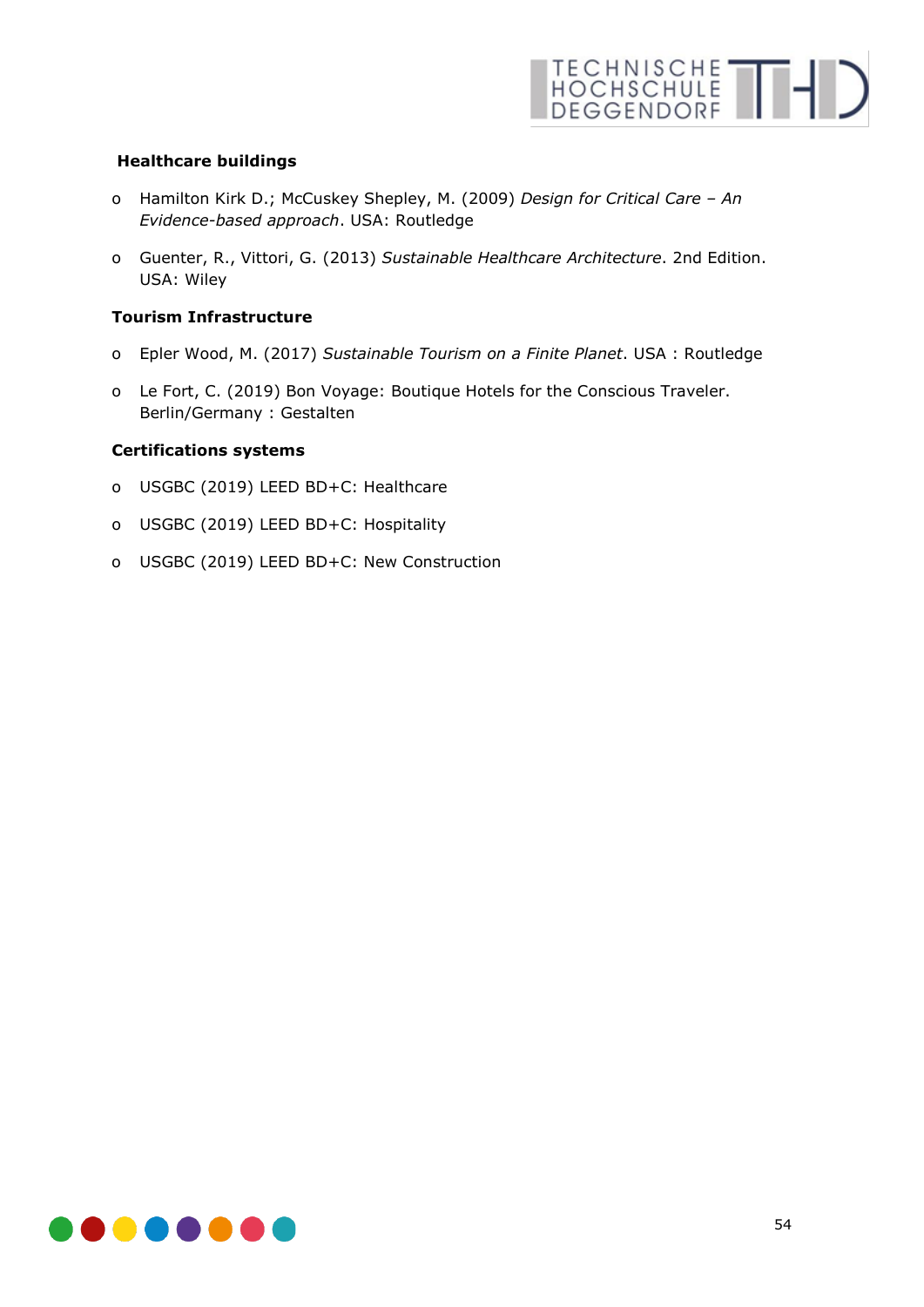## **HSB-14 REFURBISHMENT AND RENOVATION**

| Module code                        | $HSB-14$                            |
|------------------------------------|-------------------------------------|
| Module coordination                | Prof. Dr. Michael Laar              |
| Course number and name             | HSB-14 Refurbishment and Renovation |
| Lecturer                           | Dr. Barbara Uherek-Bardecka         |
| Semester                           | $\mathfrak{D}$                      |
| Duration of the module             | 1 semester                          |
| Module frequency                   | annually                            |
| Course type                        | required course                     |
| Level                              | Postgraduate - MEng                 |
| Semester periods per week<br>(SWS) | 4                                   |
| <b>ECTS</b>                        | 5                                   |
| Workload                           | Time of attendance: 60 hours        |
|                                    | self-study: 90 hours                |
|                                    | Total: 150 hours                    |
| Type of Examination                | Research paper                      |
| Weight                             | 5/120                               |
| Language of Instruction            | English                             |

## **Module Objective**

## **Module Objective**

Most buildings already exist – in Germany only around 1% of the building stock consists of new buildings of the same year. Furthermore, most older buildings do not comply with current comfort standards, energy regulations and are often far away from sustainability. Therefore, refurbishment and renovation are a major field of activities in the area of healthy and sustainable buildings.

Students learn the concept of Refurbishment and Renovation for different areas and climate zones and are able to apply this knowledge in practice.

### **Professional Competence**

### *Knowledge*

After successfully finishing the module, students will get to:

- o Understand the concepts of sustainable and healthy Refurbishment and Renovation, taking into consideration different climate zones and regional, national and international building materials
- o Know where and how to find latest relevant knowledge, including research results, in the area of Refurbishment and Renovation.

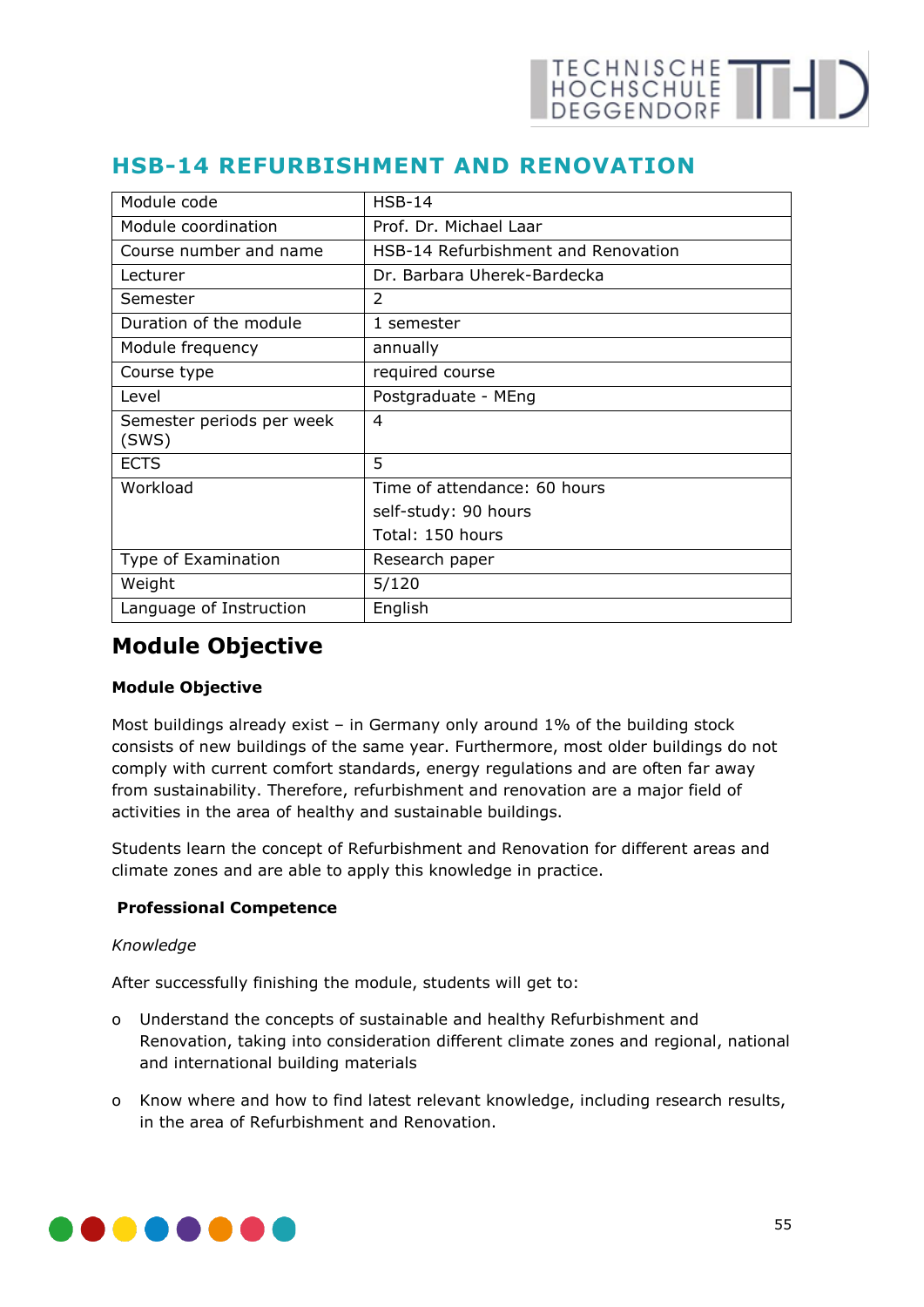o Understand the connection between design decisions, health, productivity and investment costs in the focus area.

TECHNISCHE THI

o Know of GB and HB certification systems with focus on refurbishment and renovation

#### *Skills*

Upon completion of the module the students will be able to:

- o Analyse and structure the needs of clients
- o Analyse and define the adequate team composition with necessary experts
- o Communicate adequately with experts of fields of related knowledge
- o Structure Refurbishment and Renovation projects, considering all relevant aspects of sustainability and health in buildings and neighbourhoods
- o Follow the guidelines of selected building certification systems for sustainable and healthy refurbishment and renovation and prepare the documentation of selected credits
- o Develop sustainable and healthy refurbishment and renovation projects

#### **Social competence**

Students are demonstrating working individually or in small groups to solve problems that aims at enhancing their team-working skills as well as their problem-solving capabilities. Further, these groups are lined-up in a way to be mixed multi-cultural in order to foster and fine-tune students' intercultural interaction capabilities.

#### **Methodological competence:**

The students improve their knowledge in the field of refurbishment and renovation for different building types and are able to evaluate different design options for specific climatic conditions. With the newly acquired knowledge they are able to improve design solutions, taking into consideration the effects on tenant's health, productivity and well-being.

Furthermore, the students are able to evaluate and improve solutions concerning investment costs, as well as operation & maintenance costs.

## **Applicability in this and other Programs**

HSB-18 R&D project

HSB-19 Master's Project

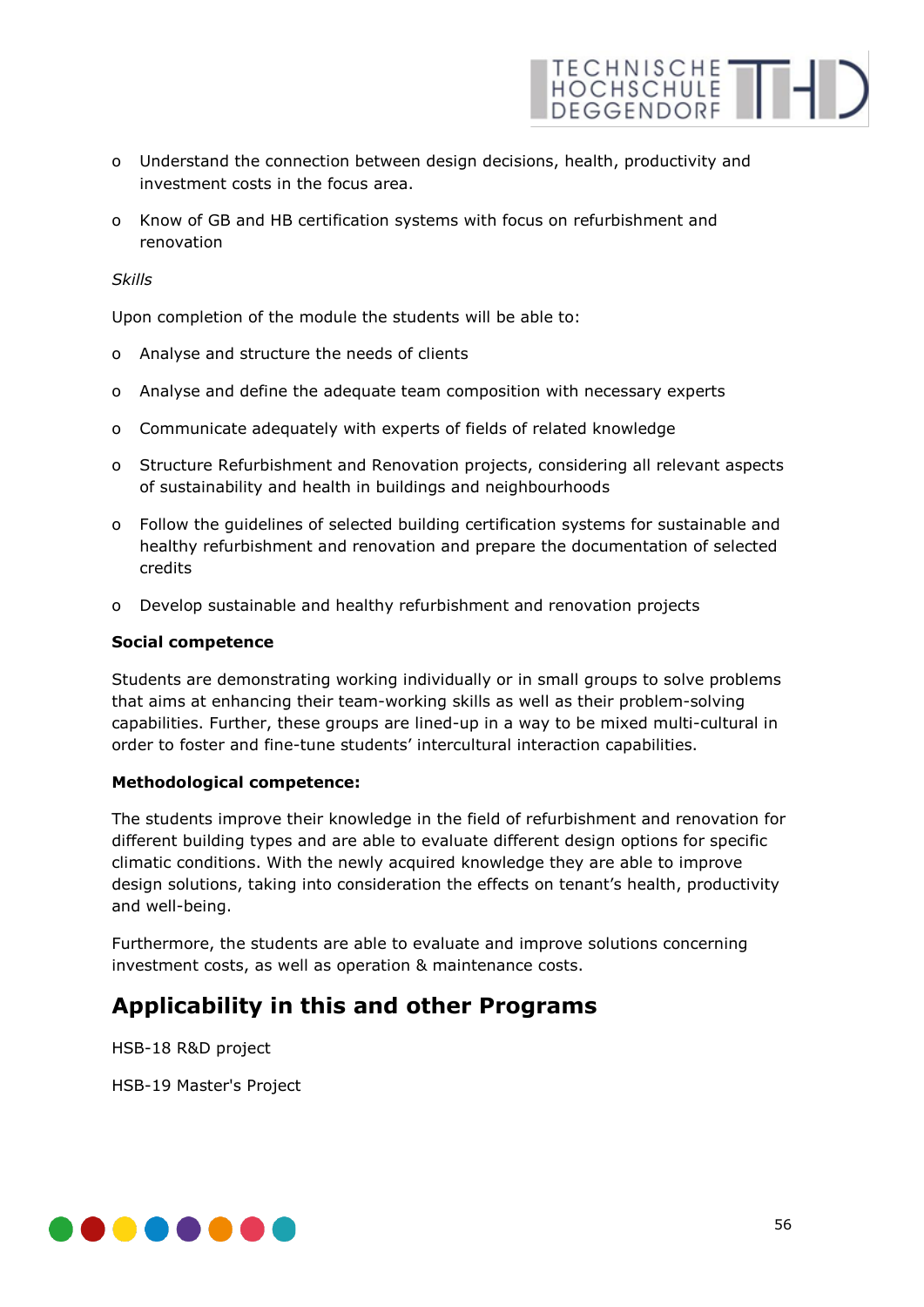# **Entrance Requirements**

Recommended:

HSB-02 Sustainable Buildings & Neighborhoods

HSB-03 Smart Buildings

## **Learning Content**

- o Introduction into Refurbishment and Renovation
- o Analysis of existing buildings step by step towards Refurbishment and Renovation
- o Different aspects of Refurbishment and Renovation concerning different buildings types and different climate zones
	- ο Usage concepts
	- ο Materials
	- ο Technologies
- o Economic and financial aspects of Refurbishment and Renovation
- o Building Certification Systems for Refurbishment and Renovation Projects

## **Teaching Methods**

Seminaristic teaching / Design Project / tutorials / homework / Case studies / Project Design / Lab-work

## **Remarks**

Excursion to landmark project

## **Recommended Literature**

- o USGBC (2019) *LEED BD+C: Core and Shell*. USA:USGBC
- o USGBC (2019) *LEED BD+C: Schools.* USA:USGBC
- o USGBC (2019) *LEED BD+C: Retail.* USA:USGBC
- o USGBC (2019) *LEED BD+C: Healthcare.* USA:USGBC
- o USGBC (2019) *LEED BD+C: Hospitality*. USA:USGBC

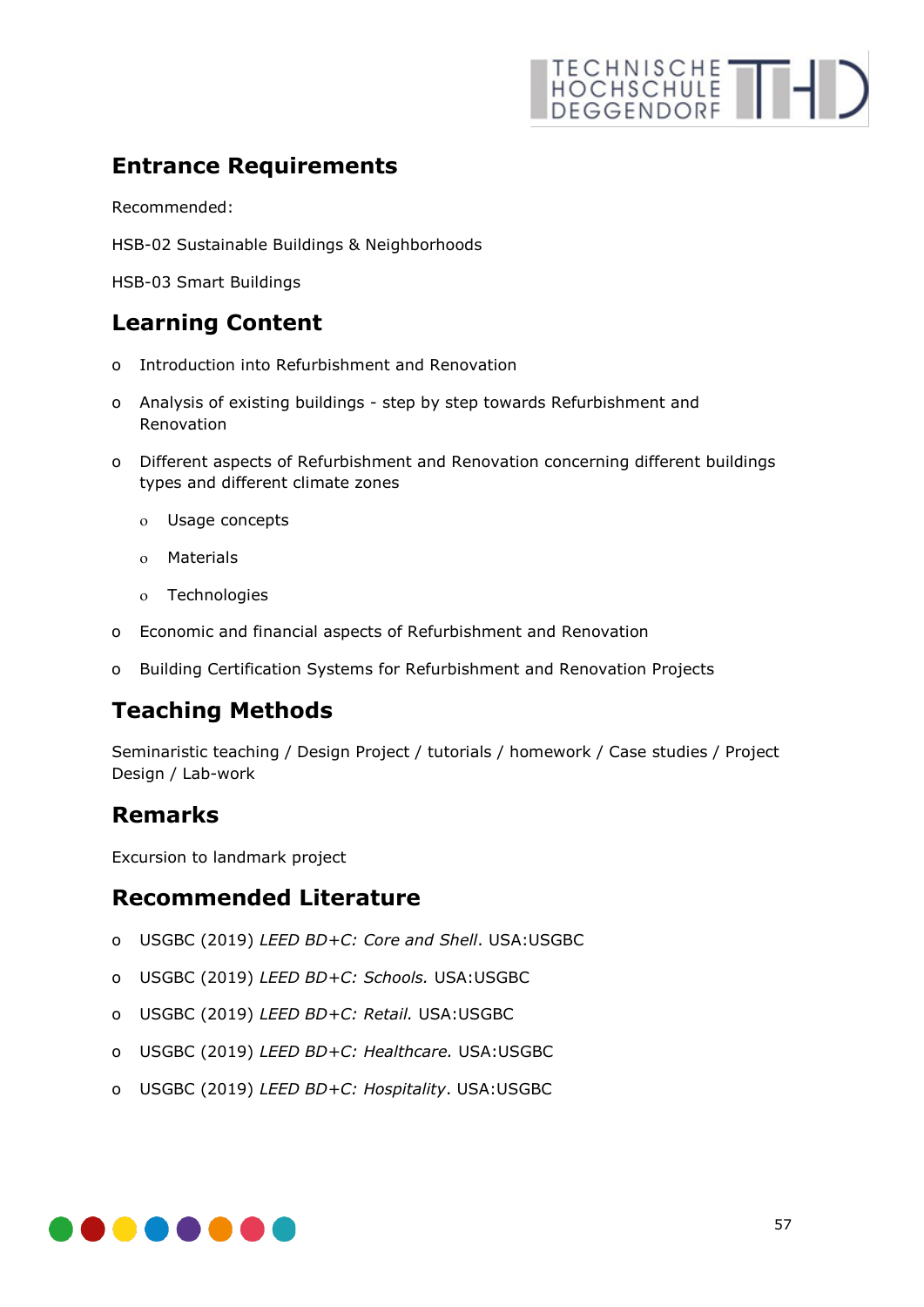# **HSB-15 EVIDENCE BASED DESIGN - CONSOLIDATION**

| Module code               | $HSB-15$                                     |
|---------------------------|----------------------------------------------|
| Module coordination       | Prof. Dr. Michael Laar                       |
| Course number and name    | HSB-15 Evidence Based Design - Consolidation |
| Lecturer                  | Prof. Dr. Michael Laar                       |
|                           | Prof. Dr. Matthias Huber                     |
|                           | Prof. Dr. Sascha Kreiskott                   |
|                           | Prof.Dr.-Ing. Tobias Bader                   |
|                           | Dr. Neveen Soliman                           |
|                           | ΝN                                           |
| Semester                  | 3                                            |
| Duration of the module    | 1 semester                                   |
| Module frequency          | yearly                                       |
| Course type               | required selective course (FWP)              |
| Niveau                    | Postgraduate - MEng                          |
| Semester periods per week | 6                                            |
| (SWS)                     |                                              |
| <b>ECTS</b>               | 5                                            |
| Workload                  | Time of attendance: 30 hours                 |
|                           | self-study: 120 hours                        |
|                           | Total: 150 hours                             |
| Type of Examination       | ModA (incl. Presentation 15 min.)            |
| Weight                    | 5/120                                        |
| Language of Instruction   | English                                      |

# **Module Objective**

Students deepen their understanding of five modules of the second semester: Evidence-based Design 1, Ambient Assisted Living & Working, Sustainable Energy Supply Systems, Building Performance Simulations and Green Building Certifications. Based on the results of Evidence-based Design 1 from the previous semester, the project will be improved, concerning the integration into the urban pattern, the building layout concerning implementation, function, quality of spaces, design aspects, environmental, social, economic and cultural aspects. It will be also based on building performance simulations and lead by green building certification systems. Building performance simulations and green building certification systems will be applied in detail. Additionally, the sustainable energy supply systems aspect will be integrated into the project, as well as life-cycle-assessment and a (limited) life-cycle-costassessment. The focus will be on coaching, supported by lectures, group work and Lab-work.

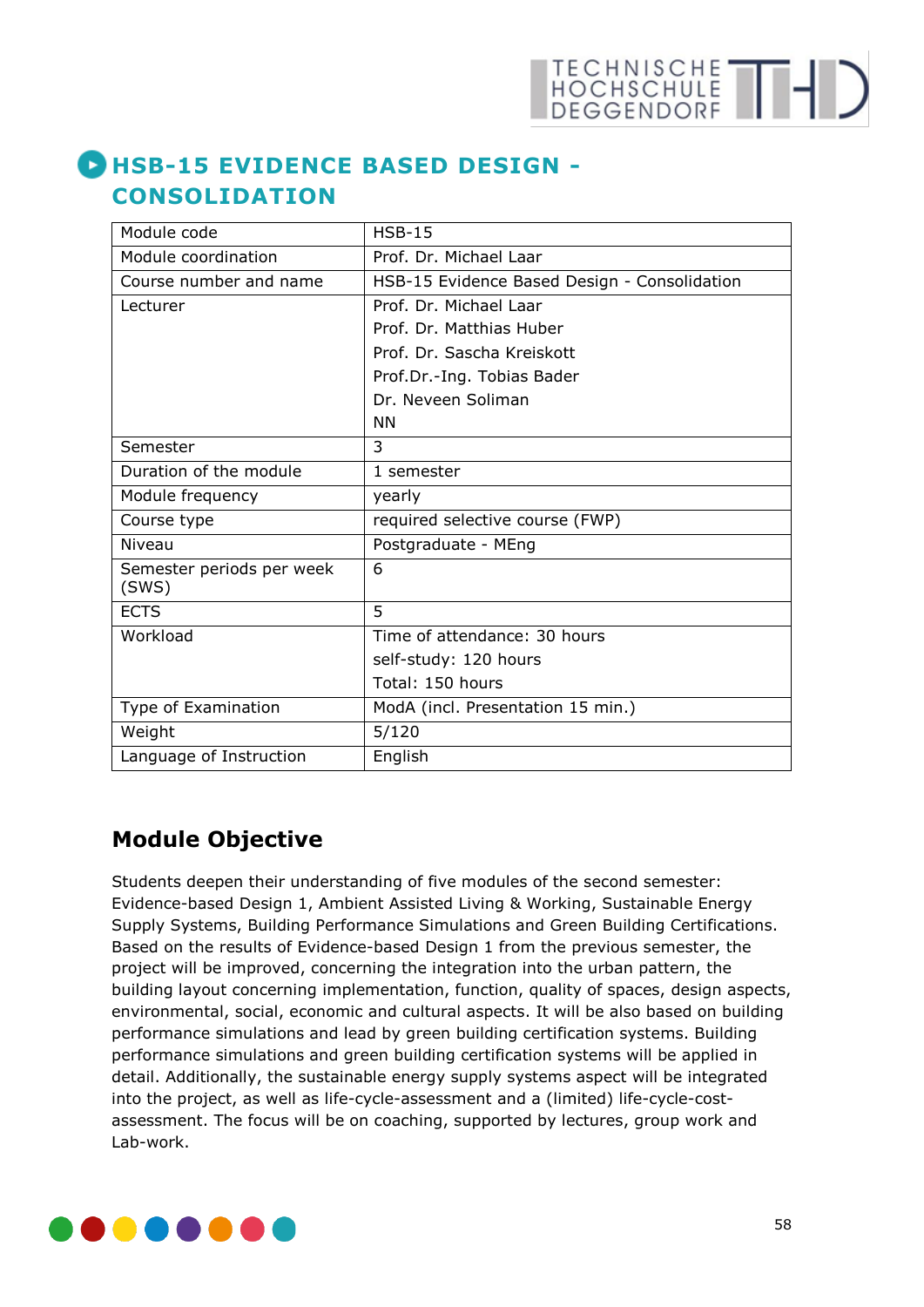## **Professional competence**

## *Knowledge*

After successfully finishing the module, students will get to:

- o Understand the synergies of integrated design process.
- o Know where and how to find latest relevant knowledge, including research results, in all attended areas in detail.
- o Understand the connection between design decisions, health, productivity, and investment costs in detail.
- o Know the process of life-cycle-assessment and life-cycle-cost-assessment and its implications and different scenarios.
- o Understand in detail the role of different stakeholders in the planning process of sustainable buildings and neighborhoods.

#### *Skills*

Upon completion of the module the students will be able to:

o Analyse the specific needs of the client

o Analyse the necessary fields of competence and decide which further experts have to be invited to the design team.

o Organize relevant information concerning specific building type design concepts, regulations and recommendations.

o Apply relevant knowledge in the design of residential and school buildings.

o Evaluate different design options concerning health, productivity and investment costs, as well as operation & maintenance costs.

### **Social competence**

Students are demonstrating working individually or in small groups to solve problems that aims at enhancing their team-working skills as well as their problem-solving capabilities. Presenting their project, they learn how to address clients and enhance their social communication skills.

### **Methodological competence:**

The students improve their knowledge in the field of Evidence-based Design in the area of residential buildings and schools and are able to evaluate different design option. With the newly acquired knowledge they are able to pre-select design solutions, taking into consideration the effects on tenant's health, productivity and well-being.

Furthermore, the students are able to evaluate and decide upon preliminary solutions concerning investment costs, as well as operation & maintenance costs.

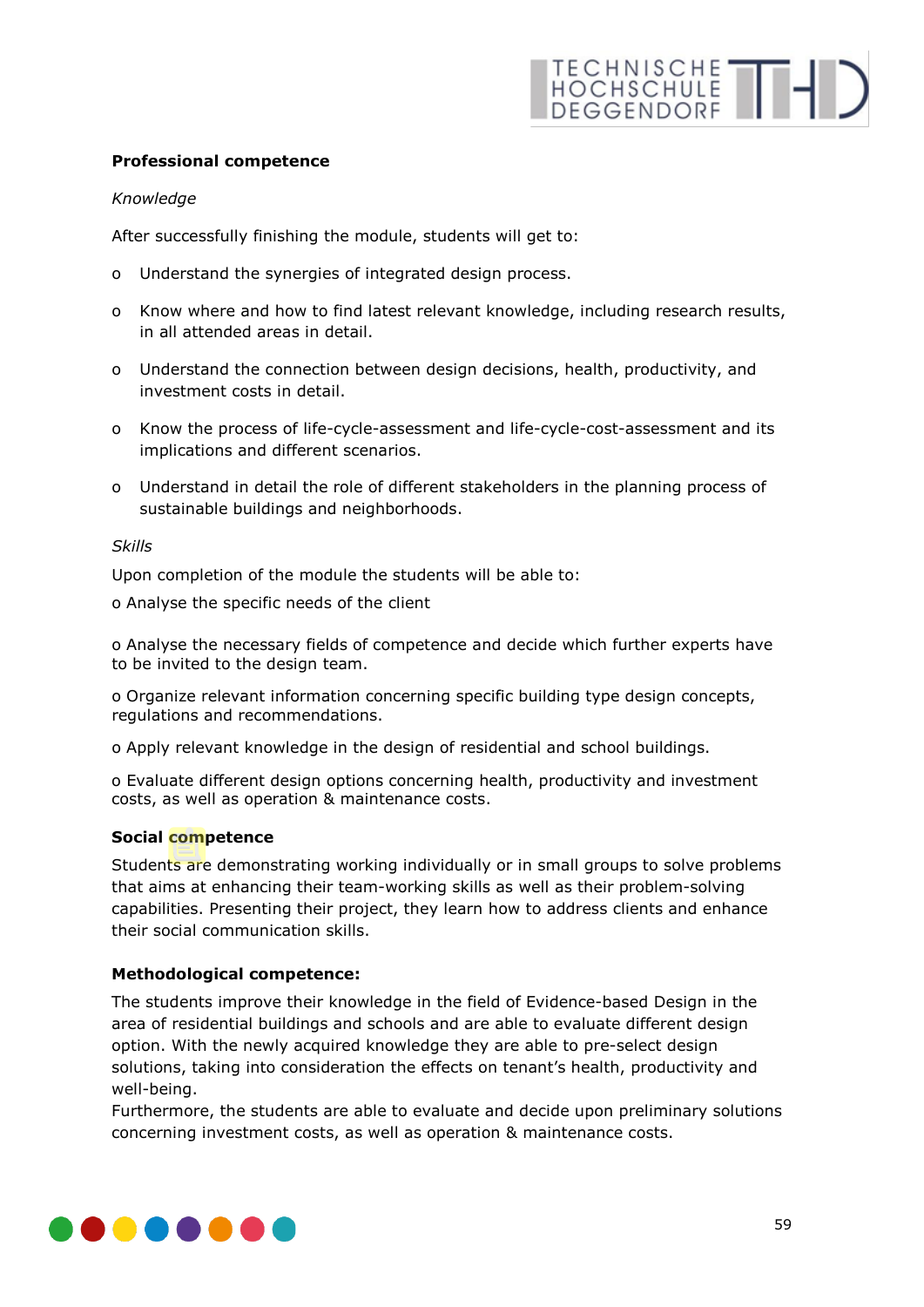# **Applicability in this and other Programs**

HSB-19 Master's Thesis

# **Entrance Requirements**

Recommended: HSB-02 Sustainable Buildings & Neighborhoods HSB-03 Smart Buildings HSB-06 Evidence-based Design 1 HSB-07 Standards & Green Building Certification Systems HSB-08 Building Performance Simulations HSB-10 Ambient Assisted Living & Working

# **Learning Content**

o Consolidation of Evidence-based Design concepts

o Integration of fields of knowledge from the modules Evidence-based Design 1, Sustainable Energy Suppy Systems, Building Performance Simulations and Standards & Green Building Certification Systems.

o Life-cycle-assessment in detail

- o Life-cycle-cost-assessment
- o Economic consequences of Evidence-based Design

o Planning in detail of a school building under specific conditions of the students' region of origin or any other chosen location

# **Teaching Methods**

Seminaristic teaching / Module Assigment: Portfolio Development + Presentation + Coaching / tutorials / homework / Case studies / Lab-work

## **Remarks**

Excursion to landmark project

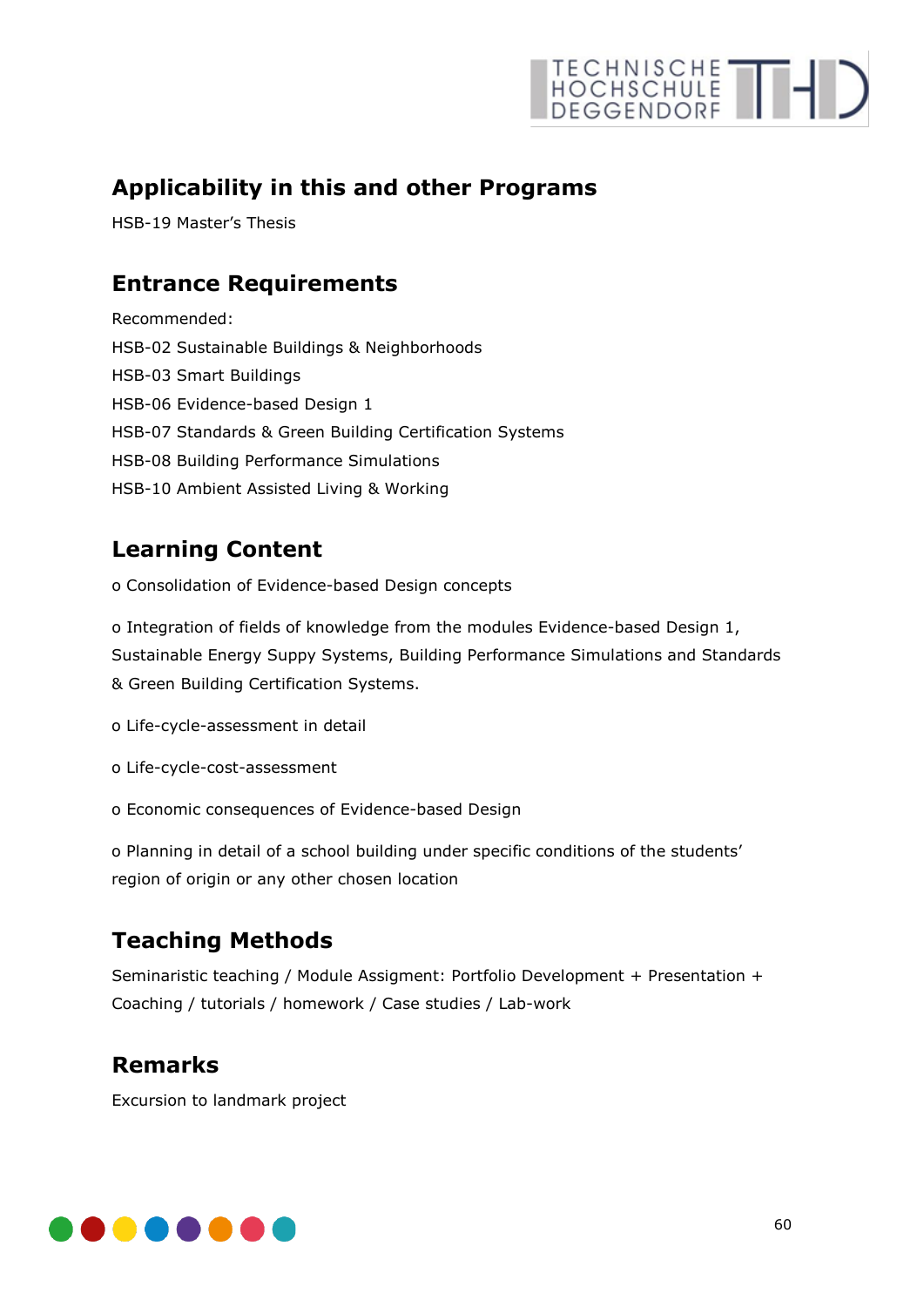# TECHNISCHE THIS

## **Recommended Literature**

## **Architectural Design Basics**

Neufert, E. (2019) *Architects? Data.* 5th Edition. Hoboken, NJ, USA: Wiley Blackwell

### **Different buildings types**

o Hamilton Kirk D.; Watkins, David H. (2009) Evidence-Based Design for Multiple Building Types: Applied Research-based Knowledge for Multiple Building Types. USA: **Wiley** 

### **Residential buildings**

o Magwood, C. (2017) Essential Sustainable Home Design: A Complete Guide to Goals, Options, and the Design Process. New Society Publishers

### **School buildings**

o Clipson CW, Johnson RE (1987). Integrated approaches to facilities planning and assessment. Planning for Higher Education. 15 (3): 12?22

o Sheninger, E., Murray, T. (2017) Learning Transformed: 8 Keys to Designing Tomorrow's Schools, Today. ASCD

o Gelfand, L., Freed, E.C. (2010) Sustainable School Architecture: Design for Elementary and Secondary Schools. USA:Wiley

o USGBC (2019) LEED BD+C: Schools.v4. USA: USGBC

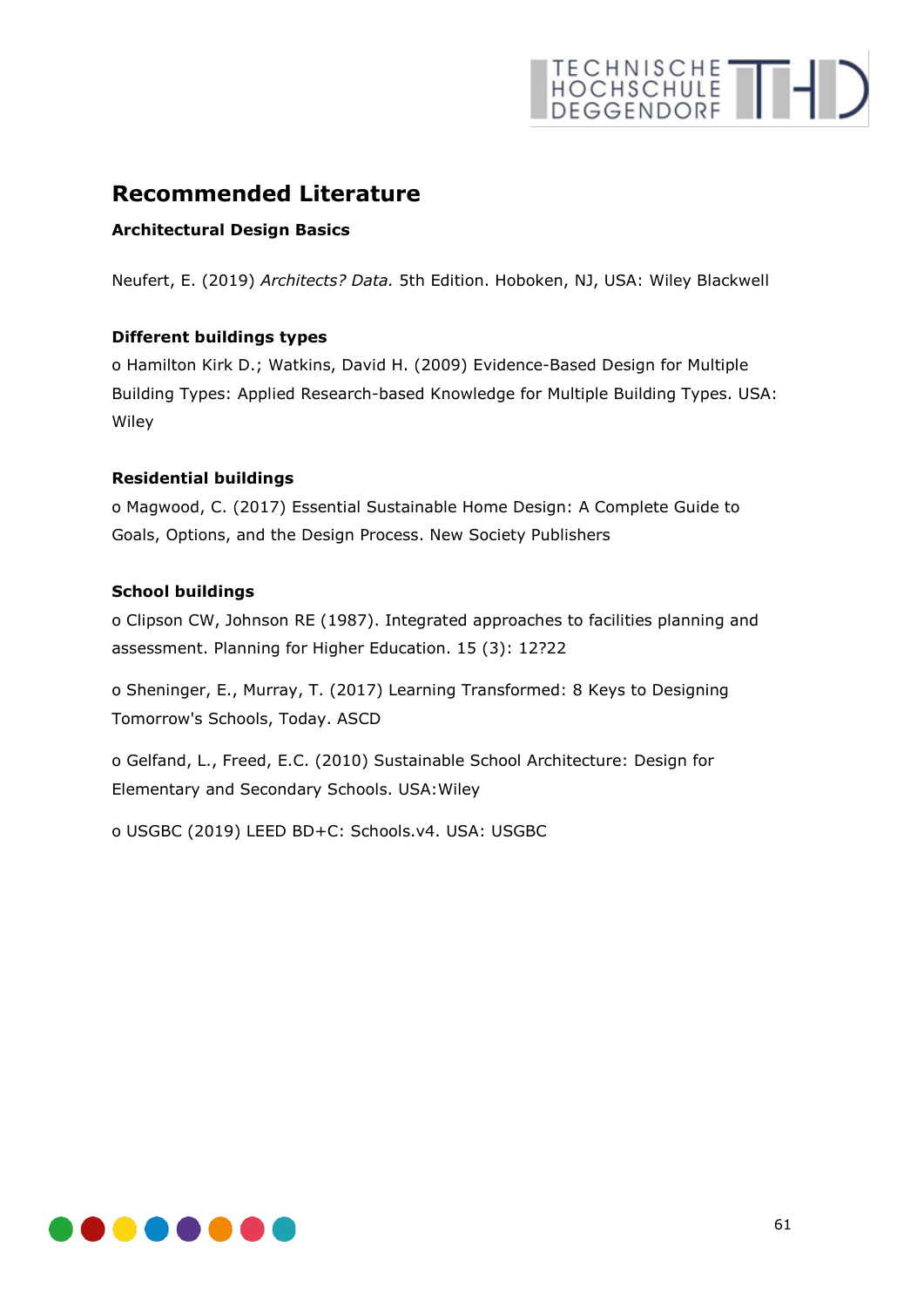# **HSB-16 HEALTHY & SUSTAINABLE BUILDINGS & NEIGHBORHOODS – SELECTED CHAPTERS**

| Module code                        | $HSB-16$                                                             |
|------------------------------------|----------------------------------------------------------------------|
| Module coordination                | Prof. Dr. Michael Laar                                               |
| Course number and name             | HSB-16 Healthy and Sustainable Buildings -<br>selected chapters      |
| Lecturer                           | Prof. Dr. Michael Laar                                               |
|                                    | Prof. Dr. Katerina Volchek (Tourism)                                 |
|                                    | Prof. Dr.med. Georgi Chaltikyan (Heath<br>Infrastructure)            |
|                                    | Prof. Dr. Horst Kunhardt (Health Infrastructure &<br>Digitalization) |
|                                    | NN (to be decided according to selected topics)                      |
| Semester                           | $\mathcal{P}$                                                        |
| Duration of the module             | 1 semester                                                           |
| Module frequency                   | yearly                                                               |
| Course type                        | required selective course (FWP)                                      |
| Niveau                             | Postgraduate - MEng                                                  |
| Semester periods per week<br>(SWS) | 4                                                                    |
| <b>ECTS</b>                        | 5                                                                    |
| Workload                           | Time of attendance: 60 hours                                         |
|                                    | self-study: 90 hours                                                 |
|                                    | Total: 150 hours                                                     |
| Type of Examination                | Oral exam. 25 min.                                                   |
| Weight                             | 5/120                                                                |
| Language of Instruction            | English                                                              |

# **Module Objective**

This module is a so-called "free compulsory elective module" within the Master programme. It provides maximum flexibility for the consolidation of chapters of previous modules and/or for the introduction of additional fields of knowledge, e.g. latest developments. The exact content of this module will be defined at the end of the previous semester. Detailled information about the course topic and contents in the next semester will be published on website and made available for students.

This module can also attend different topics in parallel, forming different groups with different lecturers. This includes the option for common lectures with the Master in International Tourism Development and Master in Medical Informatics.

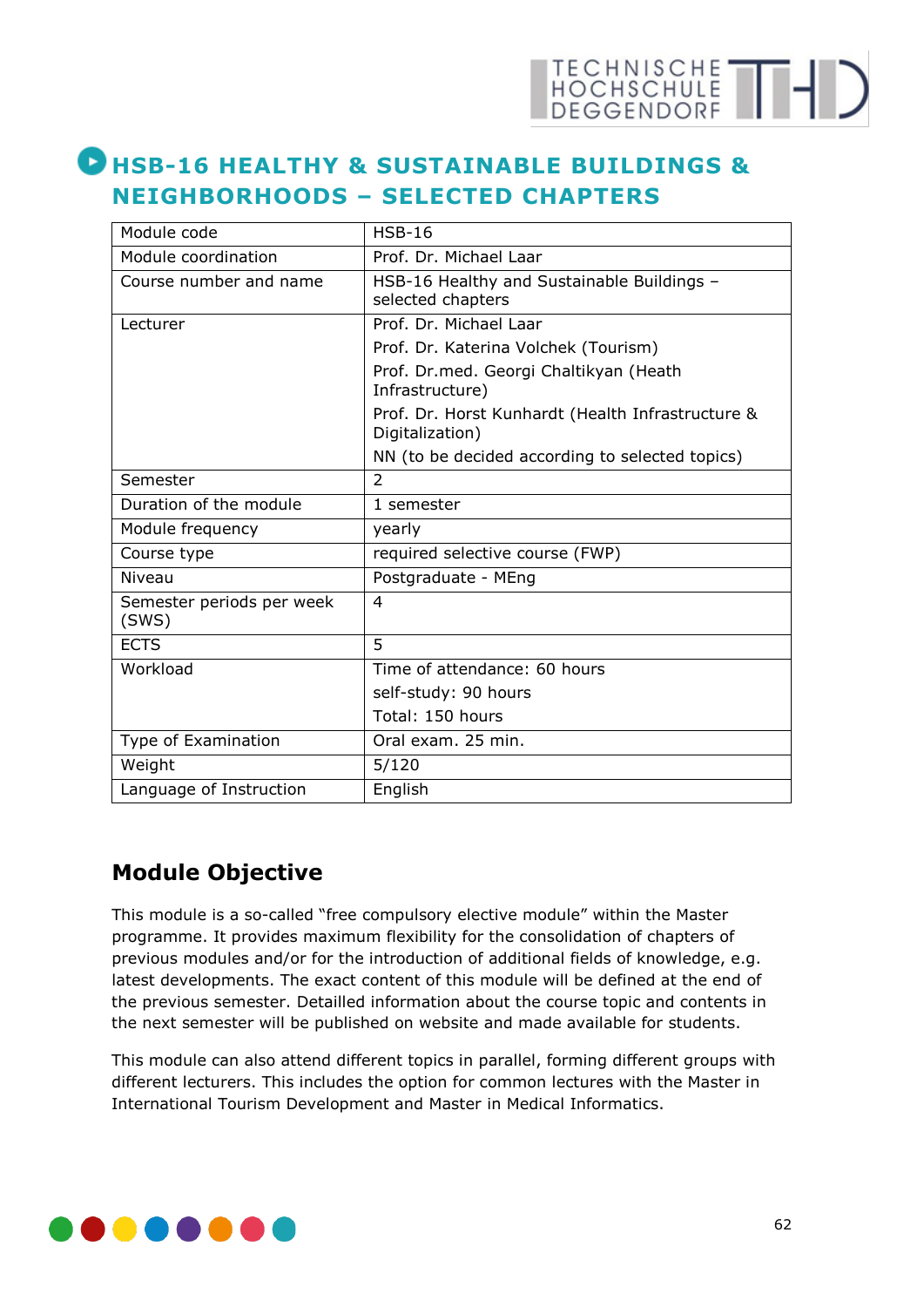

Furthermore, it opens the opportunity to involve students in ongoing research projects.

The module counts with keynote lectures from internal and external professionals of the selected areas.

### **Professional competence**

*Knowledge* 

o Depends on the selected chapters.

*Skills* 

o Depends on the selected chapters.

### **Social competence**

Students are demonstrating working individually or in small groups to solve problems that aims at enhancing their team-working skills as well as their problem-solving capabilities. Further, these groups are lined-up in a way to be mixed multi-cultural in order to foster and fine-tune students' intercultural interaction capabilities. They communicate adequately with different stakeholder and experts.

### **Methodological competence**

o Depends on the selected chapters.

## **Applicability in this and other Programs**

HSB-19 Master's Thesis

## **Entrance Requirements**

Recommended:

HSB-2 Sustainable Buildings & Neighbourhoods

HSB-3 Smart Buildings

## **Learning Content**

o Depends on the selected chapters.

## **Teaching Methods**

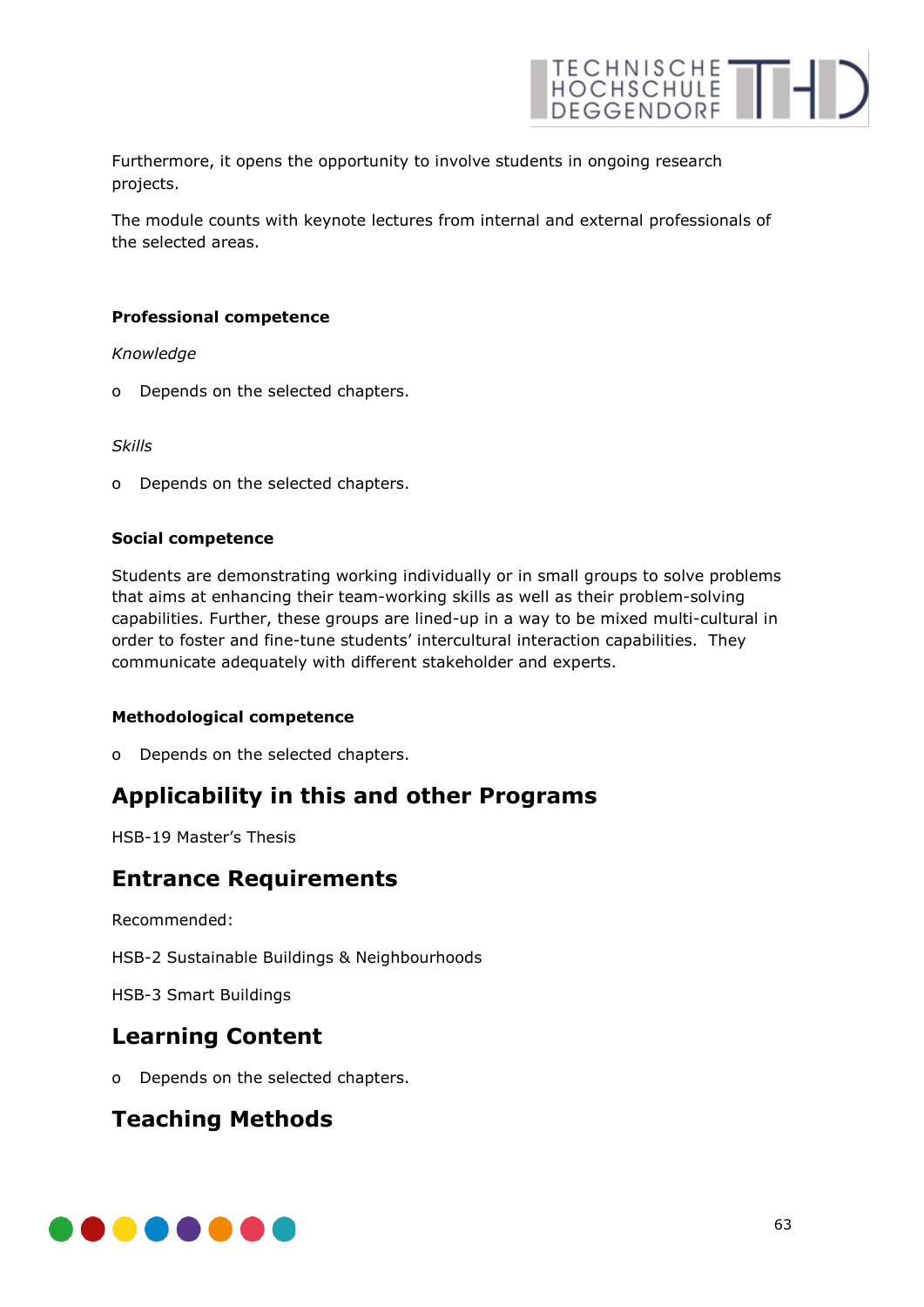

Seminaristic teaching / group work / homework / Case studies / Lab-work / presentations

## **Recommended Literature**

o Depends on the selected chapters.

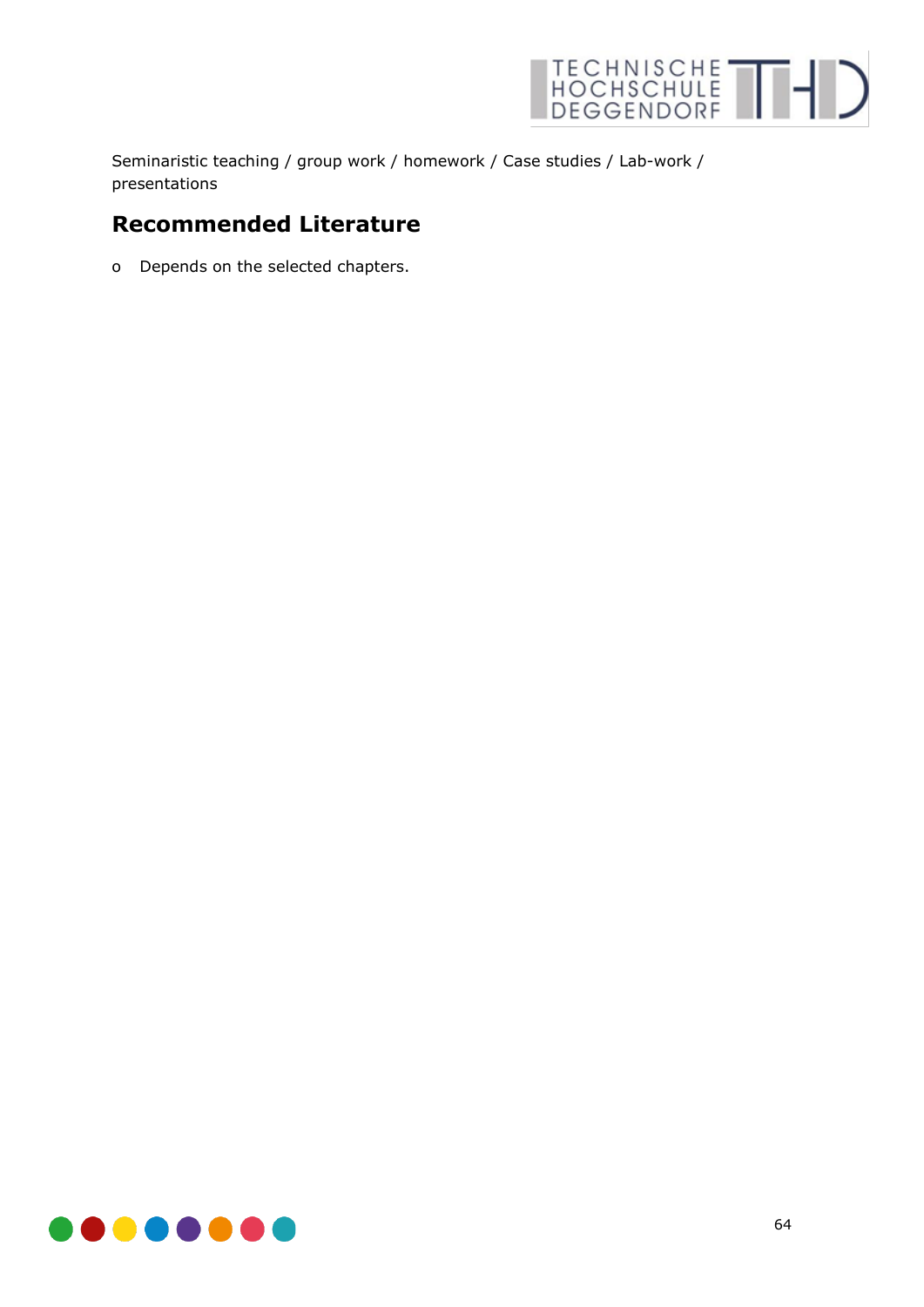# **HSB-17 SMART INFRASTRUCTURE & ARTIFICIAL INTELLIGENCE**

| Module code                        | $HSB-17$                                                 |
|------------------------------------|----------------------------------------------------------|
| Module coordination                | Prof. Dr. Matthias Huber                                 |
| Course number and name             | HSB-17 Smart Infrastructure & Artificial Intelligence    |
| Lecturer                           | Prof. Dr. Matthias Huber                                 |
| Semester                           | 3                                                        |
| Duration of the module             | 1 semester                                               |
| Module frequency                   | annually                                                 |
| Course type                        | required selective course (FWP)                          |
| l evel                             | Postgraduate - MEng                                      |
| Semester periods per week<br>(SWS) | 4                                                        |
| <b>ECTS</b>                        | 5                                                        |
| Workload                           | Time of attendance: 60 hours                             |
|                                    | self-study: 90 hours                                     |
|                                    | Total: 150 hours                                         |
| Type of Examination                | written ex. 90 min. (0.8) and oral presentation<br>(0.2) |
| Weight                             | 5/120                                                    |
| Language of Instruction            | English                                                  |

# **Module Objective**

## **Module Objective**

This module is a so-called "free compulsory elective module" within the master programme. Smart Infrastructure is an important and novel concept to reduce consumption and increase efficiency, while maintaining or even improving the quality of living. Artificial intelligence and/or machine learning is starting to change our world – it can be a powerful tool to foster sustainability and enhance building comfort. Smart Buildings and Infrastructures will allow for the efficient integration of new forms of energy and new transportation concepts. Students learn the concept of Smart Infrastructure and Artificial Intelligence and are able to use the newly acquired knowledge in the development of projects with this specific focus.

## **Professional Competence**

### *Knowledge*

After successfully finishing the module, students will get to:

o Understand the basic concepts of Smart Infrastructure and Artificial Intelligence.

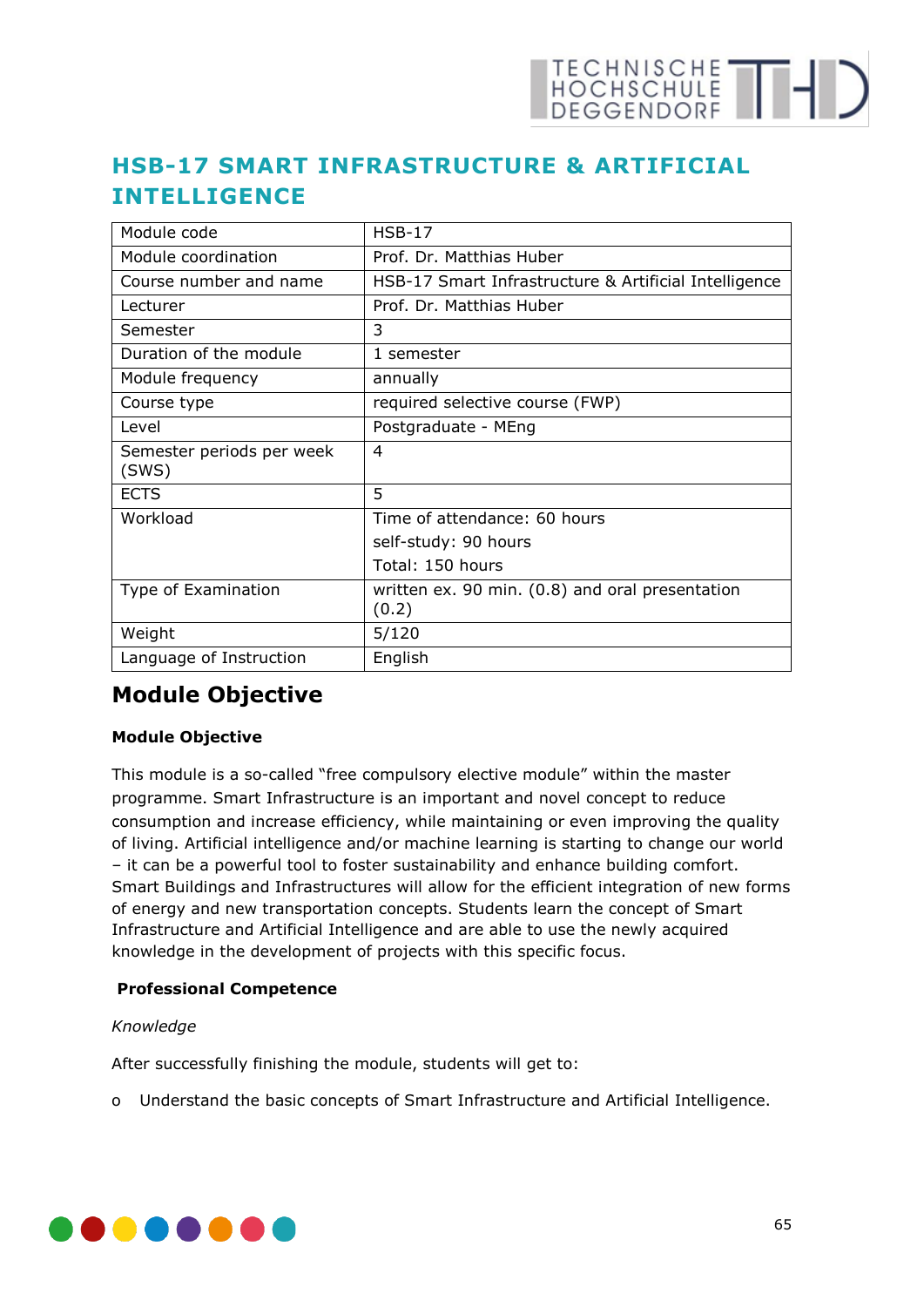

- o Understand the potential and challenges of Smart Infrastructure and Artificial Intelligence.
- o Know where and how to find latest relevant knowledge, including research results
- o Understand the connection between design decisions concerning Smart Infrastructure and Artificial Intelligence, health, productivity, sustainability, and investment costs in building and neighbourhood projects.
- o Understand the importance that data play in the field of Smart Infrastructure and Artificial Intelligence
- o Understand basic ideas of major machine learning algorithms and how they can be applied in the Smart Infrastructure and building context
- o Understand important aspects of future energy and traffic systems
- o Understand the economics of infrastructure for buildings, villages, and cities

### *Skills*

Upon completion of the module the students will be able to:

- o Analyse the potential of using Smart Infrastructure in building and neighbourhood projects and communicate efficiently with further building and urban planning experts
- o Analyse the potential of using Artificial Intelligence in building and neighbourhood projects and communicate efficiently with further building and urban planning experts
- o Evaluate different options of using Smart Infrastructure and AI concerning health, productivity and investment costs, as well as operation & maintenance costs in buildings and neighbourhoods
- o Develop/evaluate design concepts integrating Smart Infrastructure concepts
- o Work with data and perform basic data analytic tasks

### **Social competence**

Students are demonstrating working individually or in small groups to solve problems that aims at enhancing their team-working skills as well as their problem-solving capabilities. Further, these groups are lined-up in a way to be mixed multi-cultural in order to foster and fine-tune students' intercultural interaction capabilities.

### **Methodological competence:**

The students improve their knowledge in the field of Smart Infrastructure and Artificial Intelligence and are able to evaluate different options for specific climatic and socioeconomic conditions. With the newly acquired knowledge they are able to

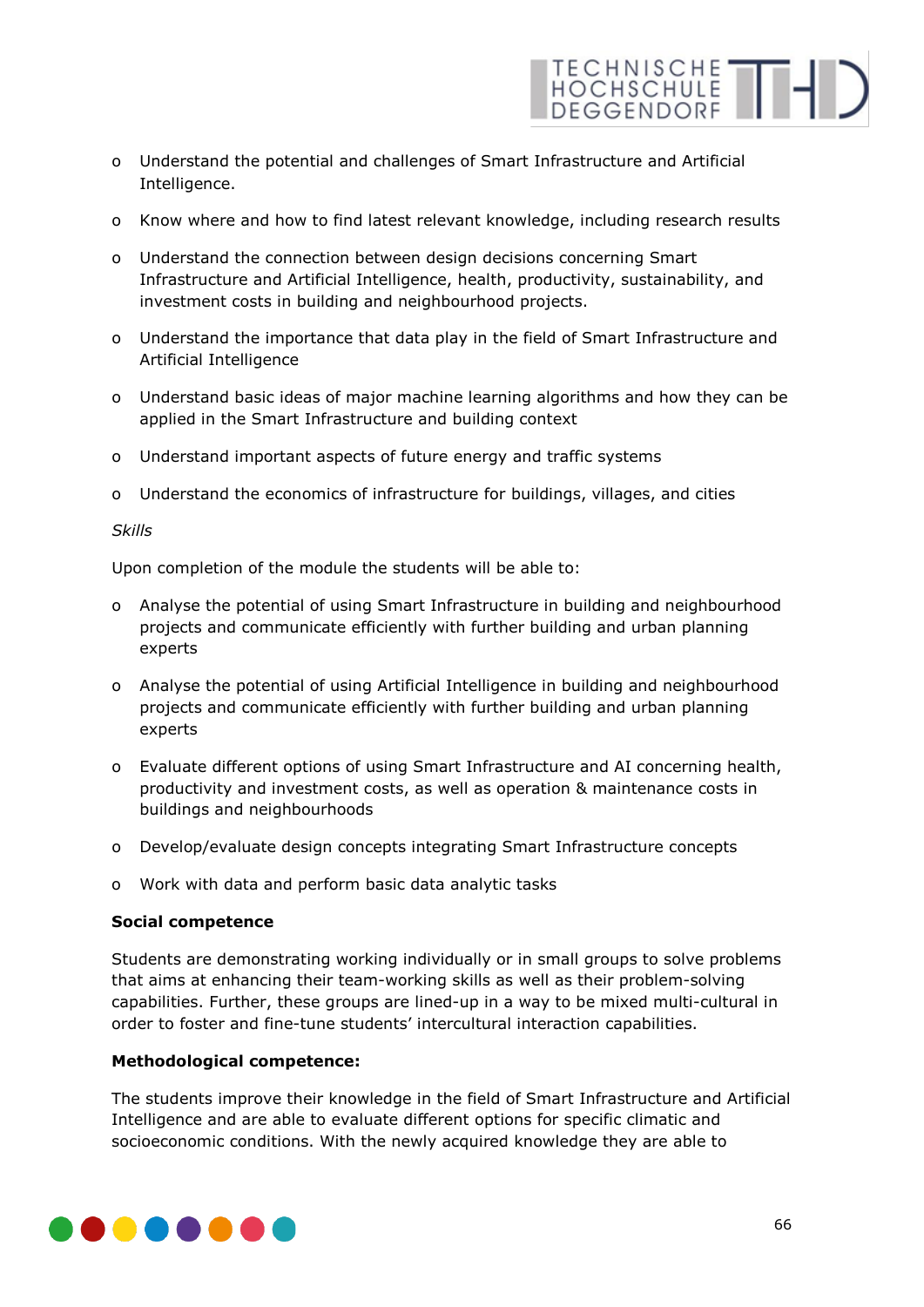

preselect concepts, taking into consideration the effects on tenant's health, productivity and well-being.

Furthermore, the students are able to evaluate and decide upon preliminary solutions concerning investment costs, as well as operation & maintenance costs.

## **Applicability in this and other Programs**

HSB-18 R&D project

HSB-19 Master's Thesis

## **Entrance Requirements**

Recommended:

HSB-02 Sustainable Buildings & Neighborhoods

HSB-03 Smart Buildings

## **Learning Content**

- o Introduction into Smart Infrastructure & Artificial Intelligence
- o Introduction to future energy systems
- o Grid edge decentralized energy production
- o Smart Buildings as active parts in distribution grids
- o District heating and innovative cooling concepts
- o Sector coupling and urban energy systems
- o Smart traffic concepts
- o History and examples of smart city planning
- o BIM & Digital Twins
- o Smart grids
- o Internet of Things IoT
- o Smart cities and smart villages
- o Decentralized living & working
- o Artificial intelligence x Machine learning
- o Data handling and analysis

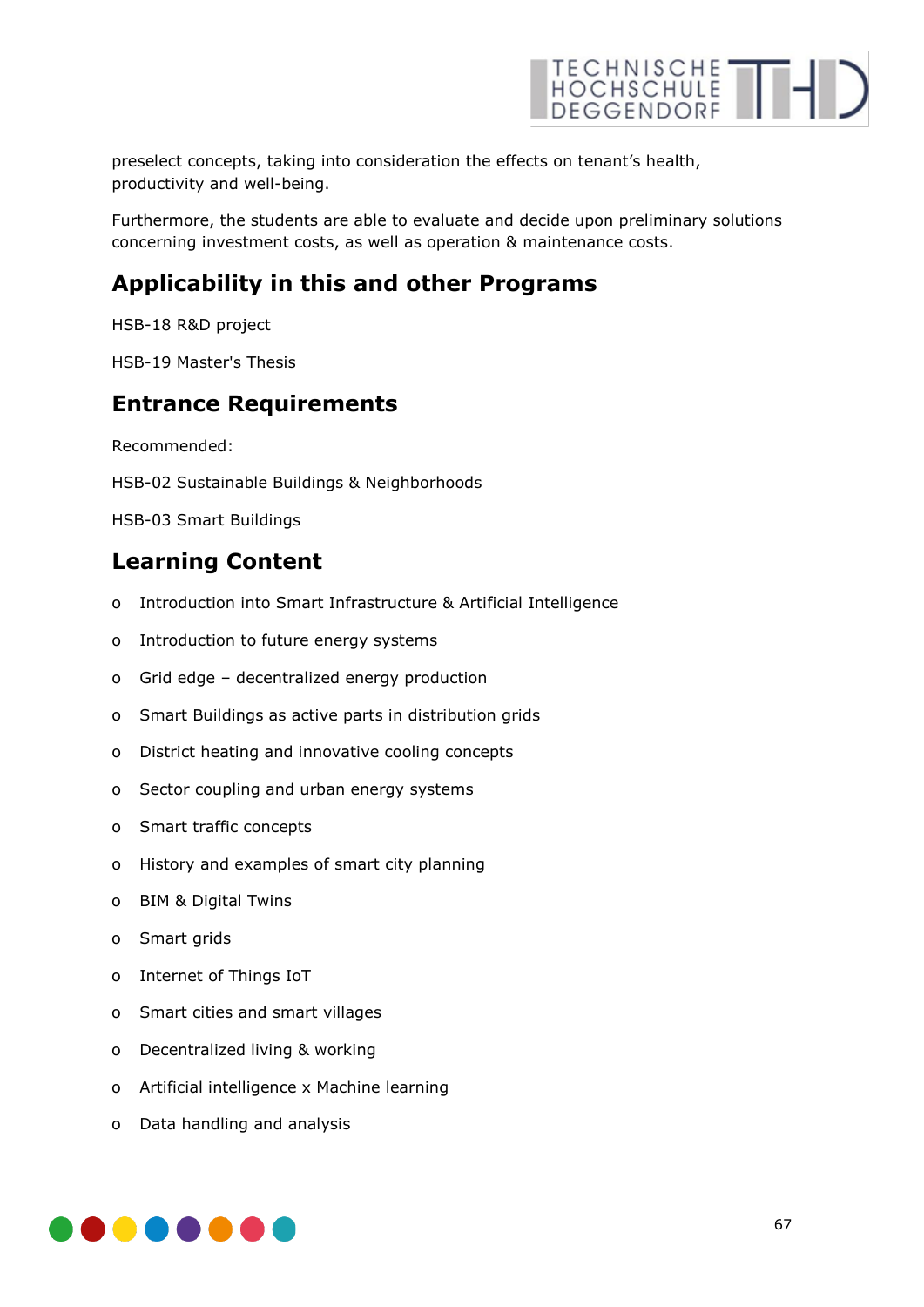

o Data visualization

## **Teaching Methods**

Seminaristic teaching / Group work / tutorials / homework / Case studies / Lab-work

## **Recommended Literature**

- o Boyle, G. ed. (2012): "Renewable energy: power for a sustainable future". Oxford University Press, 3rd Edition
- o Cengel, Y., Boles, M. (2012): *Thermodynamics: An Engineering Approach*. McGraw Hill Education, 9th Edition
- o Quaschning, V. (2019) *Renewable Energy and Climate Change*. 2nd Edition
- o John Wiley & Sons, Incorporated
- o Siemens, Oxford University, TU Berlin (2019). *The Grid Edge revolution. Innovative drivers towards zero-net-energy*. Switzerland
- o https://new.siemens.com/uk/en/company/topic-areas/sustainableenergy/keele.html
- o https://new.siemens.com/global/en/products/buildings/references/syracuse.html
- o Oliver Theobald (2017): *Machine Learning for Absolute Beginners*
- o Oliver Gassmann (2019): *Smart Cities: Introducing Digital Innovation to Cities*

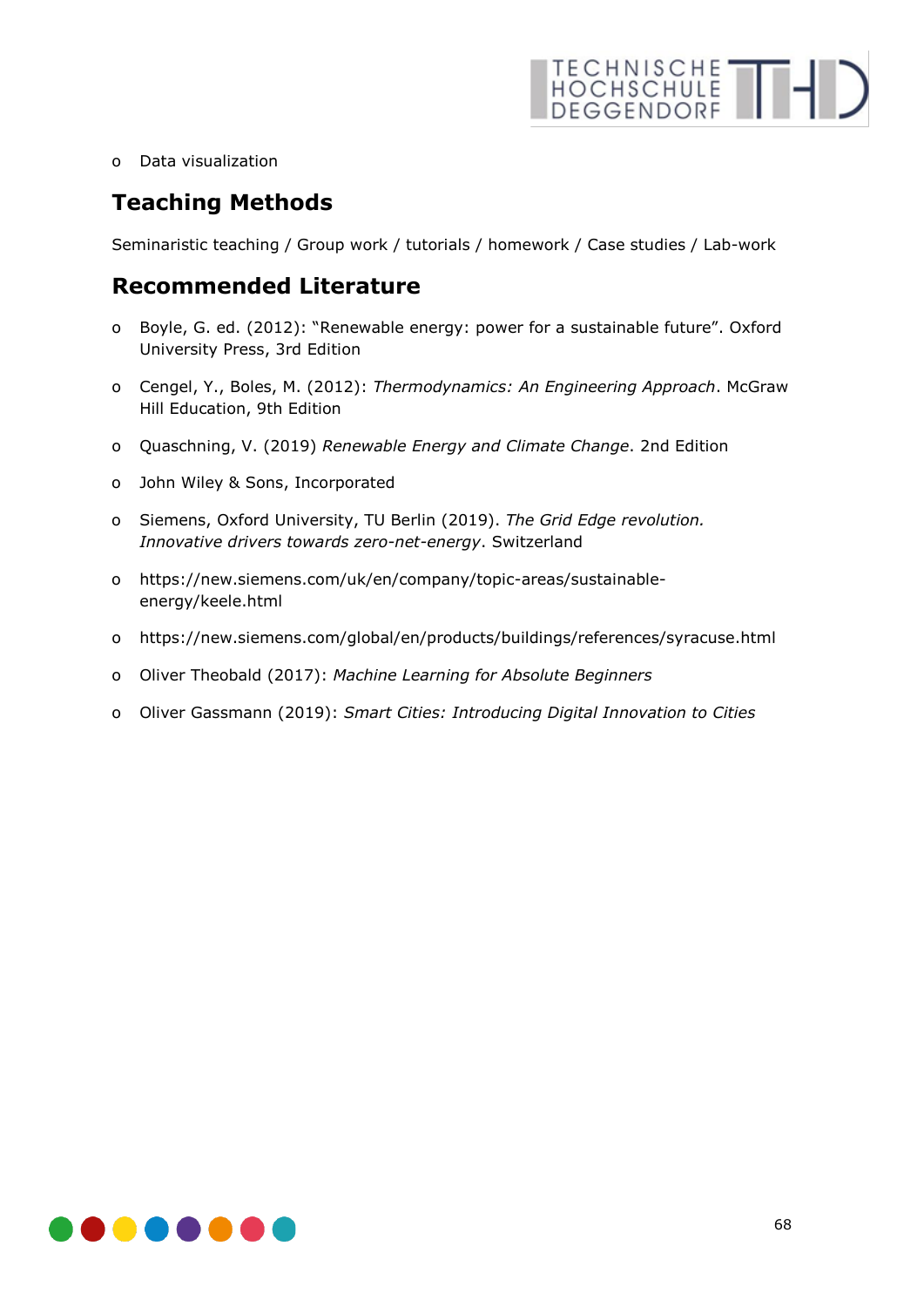# **HSB-18 R&D PROJECT**

| Module code                        | $HSB-18$                                                      |
|------------------------------------|---------------------------------------------------------------|
| Module coordination                | Prof. Dr. Matthias Huber                                      |
| Course number and name             | HSB-18 R&D Project                                            |
| Lecturer                           | Prof. Dr. Matthias Huber                                      |
| Semester                           | 3                                                             |
| Duration of the module             | 1 semester                                                    |
| Module frequency                   | annually                                                      |
| Course type                        | required selective course (FWP)                               |
| Level                              | Postgraduate - MEng                                           |
| Semester periods per week<br>(SWS) | 6                                                             |
| <b>ECTS</b>                        | 5                                                             |
| Workload                           | Time of attendance: 60 hours                                  |
|                                    | self-study: 90 hours                                          |
|                                    | Total: 150 hours                                              |
| Type of Examination                | written student research project (0.7), presentation<br>(0.3) |
| Weight                             | 5/120                                                         |
| Language of Instruction            | English                                                       |

# **Module Objective**

## **Module Objective**

This module is a so-called "free compulsory elective module" within the master programme. The objective of this module is to develop a basic understanding of Research and Development as part of the innovation process in the building and smart infrastructure sector.

The objective of this module is to create the connection of research relevant content of module HSB-4 "Advanced Quantitative and Qualitative Research Methods" with "Development", specifically the innovation processes in the building industry. The innovation process itself includes strategy, technology management, road mapping, idea generation and selection, creation of business cases, product development process, market launch, product maintenance, project management and agile methods. Design thinking will be introduced as important method for innovative product development. The students will undergo the entire process of design thinking with their own innovation projects.

## **Professional Competence**

### *Knowledge*

After successfully finishing the module, students will get to:

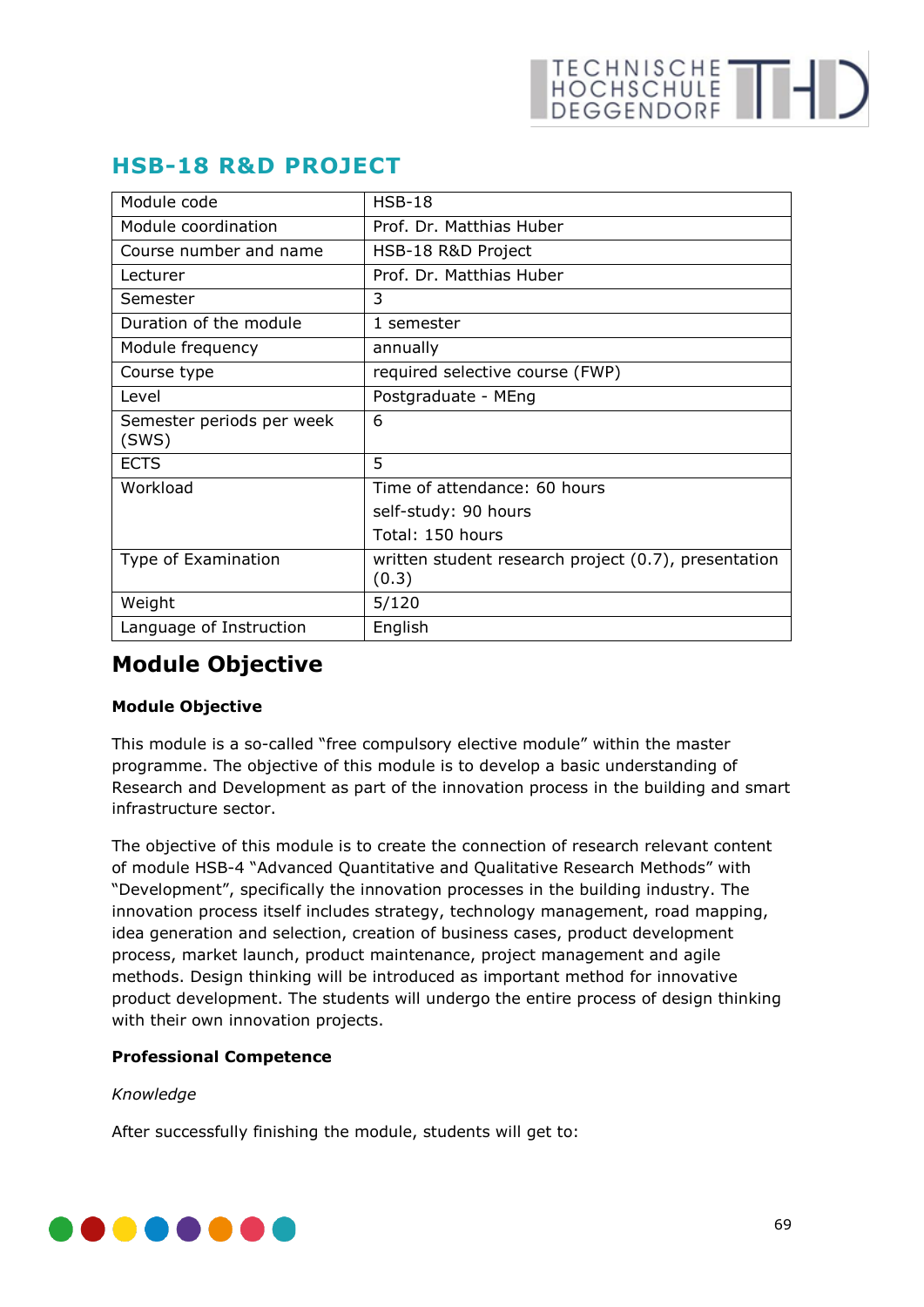- o Understand methods of all mentioned fields of the innovation process independently
- o Understand in how to design the innovation process in all of the above-mentioned aspects

HOCHSCHULE THE

o Understand the design thinking methods as important tool for innovation

*Skills* 

Upon completion of the module the students will be able to:

- o Apply methods of all mentioned fields of the innovation process independently and transfer them to new problem areas
- o Design the innovation process in all of the above-mentioned aspects and to adapt it to the requirements of the company

### **Social competence**

Students are demonstrating working individually or in small groups to solve problems that aims at enhancing their team-working skills as well as their problem-solving capabilities. Further, these groups are lined-up in a way to be mixed multi-cultural in order to foster and fine-tune students' intercultural interaction capabilities. The project work can eventually be carried out in cooperation with students from Bachelor Industrial Engineering.

### **Methodological competence:**

The students improve their knowledge in the field of Research and Development in the building sector and are able to set up, organize and carry out small R&D projects. With the newly acquired knowledge they are able to communicate efficiently with R&D specialists of different areas of engineering and social sciences.

## **Applicability in this and other Programs**

HSB-19 Master's thesis

## **Entrance Requirements**

Recommended:

HSB-01 Environmental Psychology

HSB-02 Sustainable Buildings

HSB-03 Smart Buildings

HSB-04 Advanced Quantitative and Qualitative Research Methods

HSB-05 Environmental Hygiene and Medicine

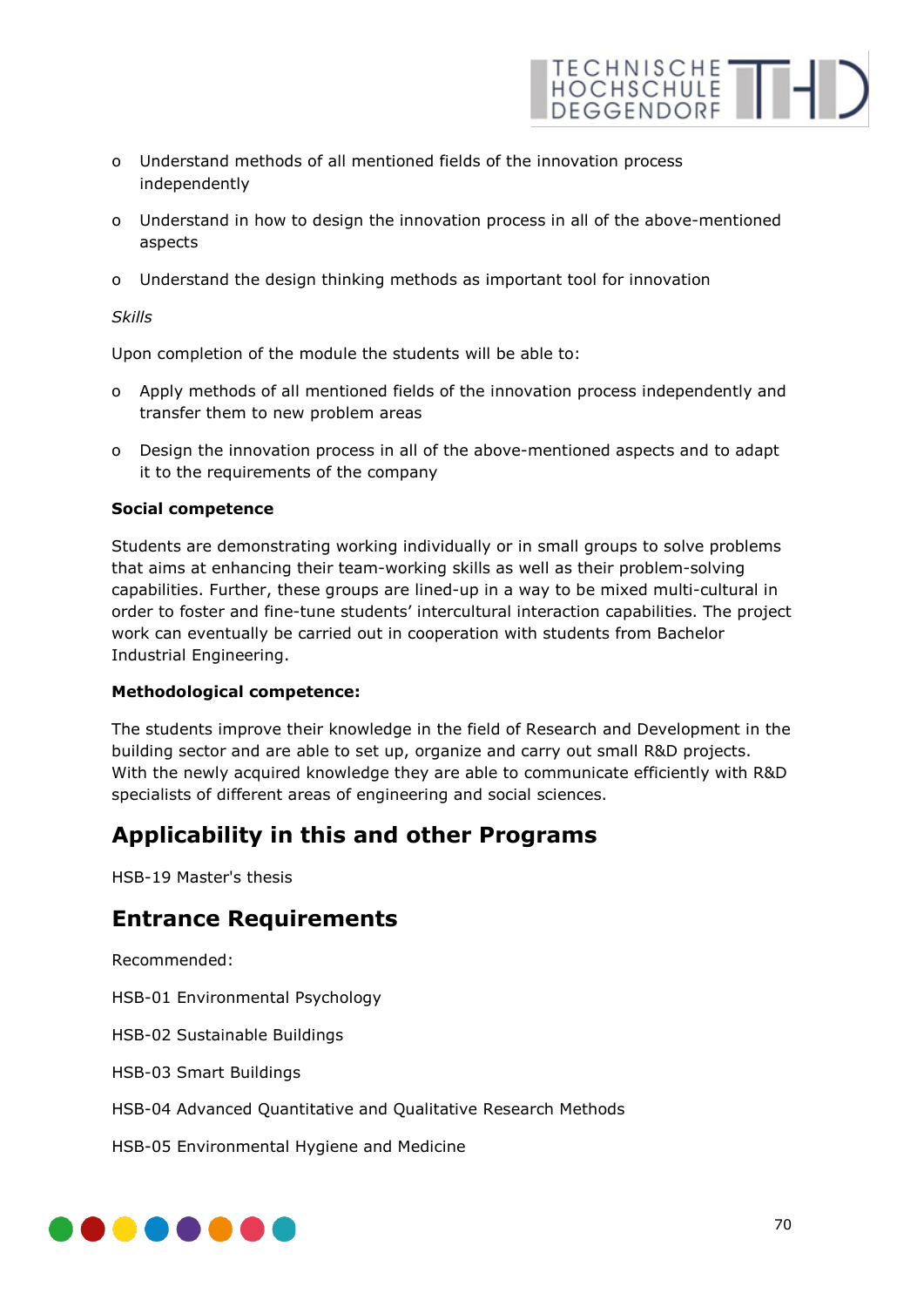HSB-06 Evidence-based Design 1

HSB-07 Standards & Green Building Certification Systems

## **Learning Content**

- o Strategy process, Vision, Mission, Hoshin Kanri
- o Product portfolios
- o Road mapping, integrated Roadmaps
- o Creativity techniques
- o Idea management, Evaluation systems
- o Product development process
- o Design Thinking
- o Agile development methods, SCRUM
- o Lean Management with focus on Research & Development (R&E)
- o Project management
- o Organisation structures, Organisation of R&D setup
- o Product management
- o Development and presentation of Business plans

## **Teaching Methods**

Seminaristic teaching / tutorials / homework / Case studies / Research Project

## **Recommended Literature**

Script

Stanford d.school: https://dschool.stanford.edu/

Joe Tidd (2014): *Strategic Innovation Management*

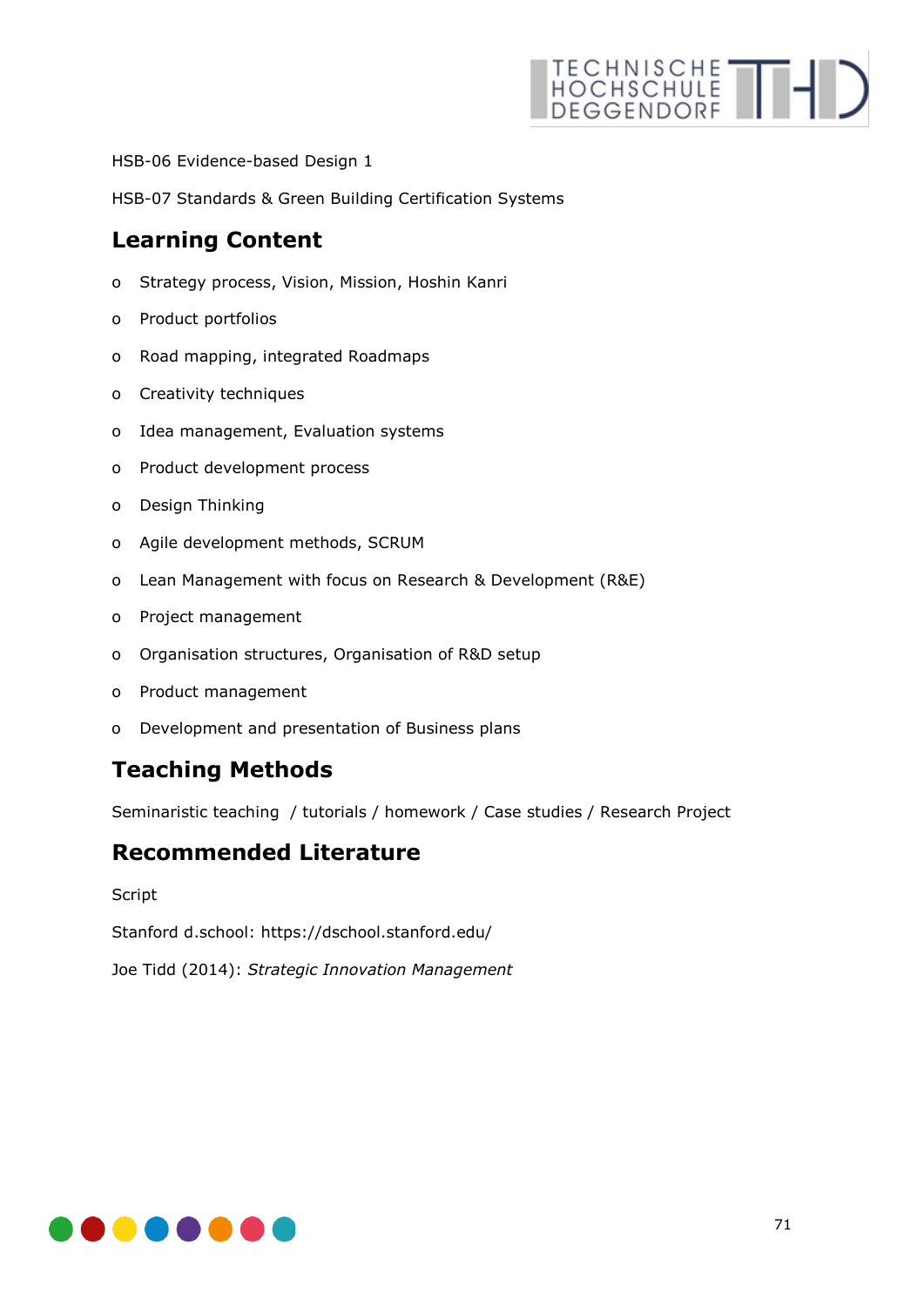# **HSB-19 MASTER´S THESIS INCL. PRESENTATION**

| Module code                        | $HSB-19$                                  |
|------------------------------------|-------------------------------------------|
| Module coordination                | Prof. Dr. Michael Laar                    |
| Course number and name             | HSB-19 Master's Thesis incl. Presentation |
| Semester                           | 4                                         |
| Duration of the module             | 1 semester                                |
| Module frequency                   | annually                                  |
| Course type                        | required course                           |
| Level                              | Postgraduate - MEng                       |
| Semester periods per week<br>(SWS) | 0                                         |
| <b>ECTS</b>                        | 30                                        |
| Workload                           | Time of attendance: 0 hours               |
|                                    | self-study: 900 hours                     |
|                                    | Total: 900 hours                          |
| Type of Examination                | master thesis, presentation 15 - 45 min.  |
| Weight                             | 30/120                                    |
| Language of Instruction            | English                                   |

## **Module Objective**

The master's thesis is intended to enable independent scientific work in a subject in architecture, civil or environmental engineering, with focus on HSB. The accompanying presentation should promote the ability to appropriately work up and present technical topics in an understandable manner. The master's thesis is intended to determine whether the students have acquired the thorough specialist knowledge necessary for the transition to work, have an overview of the interrelationship between the subject and have the ability to work on problems in the in-depth subject area with scientific methods and to apply scientific knowledge.

The master's thesis is intended to show that the candidate is capable of independently completing a practical task in its technical details as well as in interdisciplinary contexts according to scientific and practical aspects within a specified period.

The approximately 30-minute colloquium (presentation and questioning) serves to determine whether the candidate is able to verbally present the essential basics, relationships and results of the master's thesis, to justify independently and to assess their importance for practice; the use of presentation aids is expressly encouraged.

- o Applications of scientific methods
- o Scientific documentation
- o Interdisciplinary work
- o Interface competence